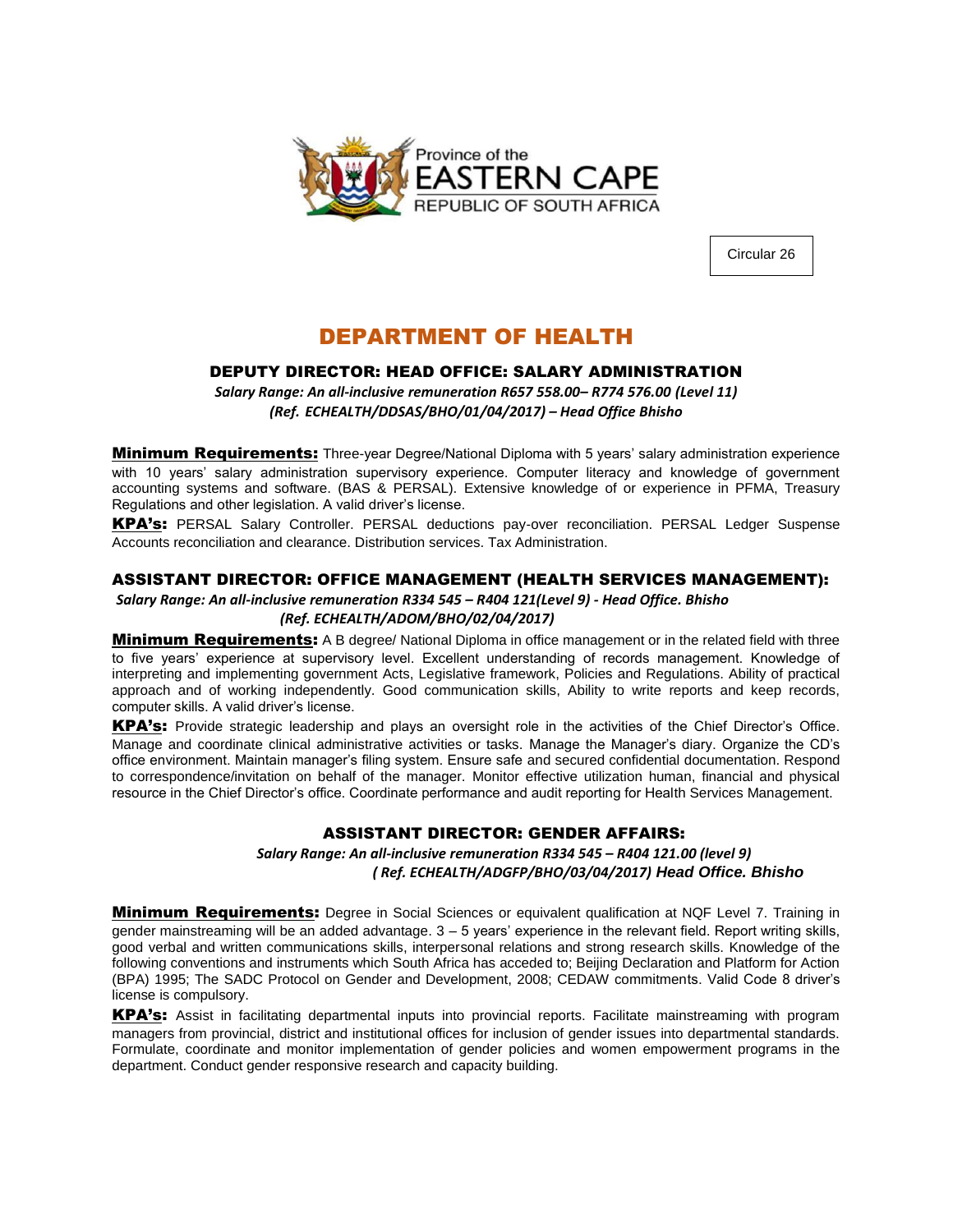Liaise with partners and stakeholders including office on the status of women in Office of the Premier, Legislature, women's organizations, religious organizations, private sector, institutions of higher learning etc. Coordinate awareness programmes on behalf of the department, including women's month and 16 days of activism. Compile reports on progress made by the department on gender mainstreaming.

## PERSONAL ASSISTANT: GENERAL MANAGER IHRM

## *Salary Range: An all-inclusive remuneration R226 611.00 – R266 943.00 (Level 7) (Ref. ECHEALTH/PA GM: IHRM/BHO/04/04/2017) Head Office. Bhisho*

**Minimum Requirements:** National Diploma in Office Administration/ Public Management. Relevant experience in Office Administration or as a Secretary. Computer Skills with proven experience on application of MS Word, MS Excel, MS Power Point. Good communication skills, excellent telephone etiquette. Knowledge of filling system, document tracking, storage and retrieval. Willingness to work beyond office hours. Ability to work under pressure. Ability to be a team player and maintain confidentiality.

KPA's: Provide secretarial services, make transport and accommodation arrangements. Manage the Manger's diary. Organize the manager's office environment. Construct and maintain the manager's filling system. Control access to the manager to prevent unnecessary disruption and disturbances. Capture documents on data for the manager. Ensure a safe working environment where confidential documentation is secured. Respond to invitation on behalf of the manager.

## ASSISTANT DIRECTOR: ENTERPRISE RISK MANAGEMENT

*Salary Range: An all-inclusive remuneration R334 545 – R404 121.00 (Level 9) (Ref. ECHEALTH/AD/BHO/05/04/2017) Head Office. Bhisho*

**Minimum Requirements:** A Bachelor's Degree or equivalent qualification with Accounting or Auditing/Internal Auditing or Risk Management as a major subject. 3 - 5 years' experience in a Risk Management and/or auditing environment. Computer literacy, report writing skills, strong technical and people management skills. A valid driver's License and willingness to travel extensively. Understanding of COSO framework, PFMA and Treasury Regulations.

KPA's: Update the Strategic and operational risk registers. Assessment of Portfolio of Evidence on control improvements. Assist with Risk management training to all levels of management. Provide risk management information reports and secretariat services to the Risk Management Committee. Co-ordination of risk management at District office level. Updating of Risk Methodology and relevant documents. Valid driver's license and be willing to travel extensively.

## LILITHA COLLEGE OF NURSING

## ASSISTANT MANAGER: HUMAN RESOURCE MANAGEMENT

*Salary Range: An all-inclusive remuneration R334 545 – R404 121.00 (Level 9) (Ref. ECHEALTH/ADHR/LILITC/06/04/2017) Central Administration Office*

**Minimum Requirements:** A Bachelor's Degree / National Diploma in Human Resource Management or equivalent qualification at least 3-5 years' experience at supervisory level. Extensive knowledge of Persal. Ability to do presentations, interpretation of reports and policies. Knowledge of PFMA and other legal prescripts applicable to the field. Computer literacy. Valid driver's license.

KPA's: Manage Human Resource Management and Administration, Persal Management, Facilitate implementation of Employment Equity Act. Ensure and monitor implementation of HR Policies in the hospital.

## SENIOR ADMINISTRATION OFFICER

*Salary Range: An all-inclusive remuneration R281 418.00 – R331 497.00 (Level 8) (Ref. ECHEALTH/SAO/LUSC/07/04/2017) Lusikisiki Campus*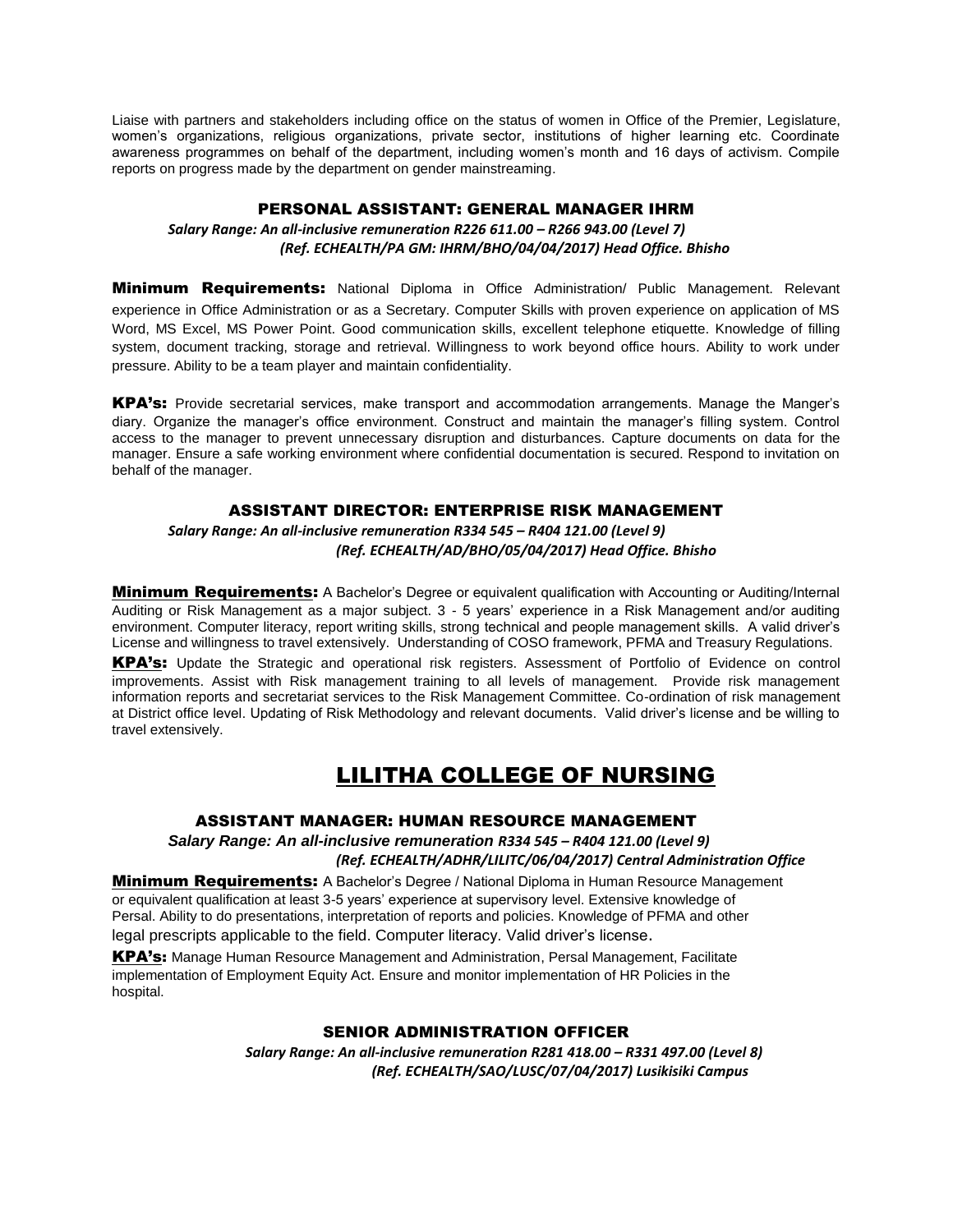**Minimum Requirements:** National Diploma /Degree in Public Administration/ Human Resource Management with 3-5 years relevant supervisory experience or Grade 12 plus 8 years relevant experience. Good understanding of the Public Service Legislative and Regulatory framework. Sound knowledge of PERSAL, LOGIS and BAS. Understanding of procurement processes, asset management and financial management. Excellent communication and report writing skills. Advanced computer skills and a valid driver's License.

KPA's: Responsible for the effective control of the institution's administrative and support functions, including HR, Student Support, SCM, Asset management and Financial control. Assist in managing the budget and expenditure of the institution. Supervise, provide direction and capacity building to the staff. Promote good employee relations.

#### DATA CAPTURER

## *Salary Range: An all-inclusive remuneration R127 851.00 – R150 606.00 (Level 4) (Ref. ECHEALTH/DC/LILITC/08/04/2017) Lusikisiki Campus*

**Minimum Requirements:** Grade 10/12 or equivalent qualification. Basic knowledge of administration processes. Communication skills, Numeracy, Computer Literacy and ability to draw data. Self-propelled. Responsive person with positive attitude

KPA's: **Provide administrative support services:** Capture and update data on computer. Generate spreadsheets. Update the system on all data sets. Validate data (for quality purpose) to ensure correctness, completeness and consistency. Compile routine statistical information/reports. Receive, register and track records or documents submitted for further processing in the administration component of the institution. Capture routine transactions on computer such as the transfer of information from manual records to electronic documents. **Provide routine and administrative maintenance services:** Update and file records. Continuous updating of information on computer for reporting purposes. Maintain DHIS database. Retrieve information required.

## EXAMINATION TYPIST : LILITHA CAMPUS

*Salary Range: An all-inclusive remuneration: R152 862.00 – R180 063.00 (Level 5)*

#### *(Ref. ECHEALTH/ET/LILITC/09/04/2017)*

**Minimum Requirements:** Grade12 or equivalent qualification and one year of general office experience. Knowledge of business English, spelling, punctuation, grammar and office procedures. Ability to prepare and type correspondence and reports. Ability to verify information. Basic knowledge of administration processes. Communication skills, Numeracy, Computer Literacy and ability to draw data. Self-propelled. Responsive person with positive attitude

KPA's: Type letters, memos and exam papers. Duplicate and collates. Perform other administrative duties.

## BUFFALO CITY METRO HEALTH DISTRICT

### PERSONNAL ASSISTANT: FINANCE & SUPPLY CHAIN MANAGEMENT SERVICES

*Salary Range: An all-inclusive remuneration: R226 611.00 – R266 943.00 (Level 7)*

#### *(Ref. ECHEALTH/PA/BCMHD/10/04/2017) Buffalo City Metro Health District*

**Minimum Requirements:** National Diploma in Office Administration/ Public Management. Relevant experience in Office Administration or as a Secretary. Computer Skills with proven experience on application of MS Word, MS Excel, MS Power Point. Good communication skills, excellent telephone etiquette. Knowledge of filling system, document tracking, storage and retrieval. Willingness to work beyond office hours. Ability to work under pressure. Ability to be a team player and maintain confidentiality.

KPA's: Provide secretarial services, make transport and accommodation arrangements. Manage the Manger's diary. Organize the manager's office environment. Construct and maintain the manager's filling system. Control access to the manager to prevent unnecessary disruption and disturbances. Capture documents on data for the manager. Ensure a safe working environment where confidential documentation is secured. Respond to invitation on behalf of the manager.

### DATA CAPTURER :BUFFALO CITY METRO HEALTH DISTRICT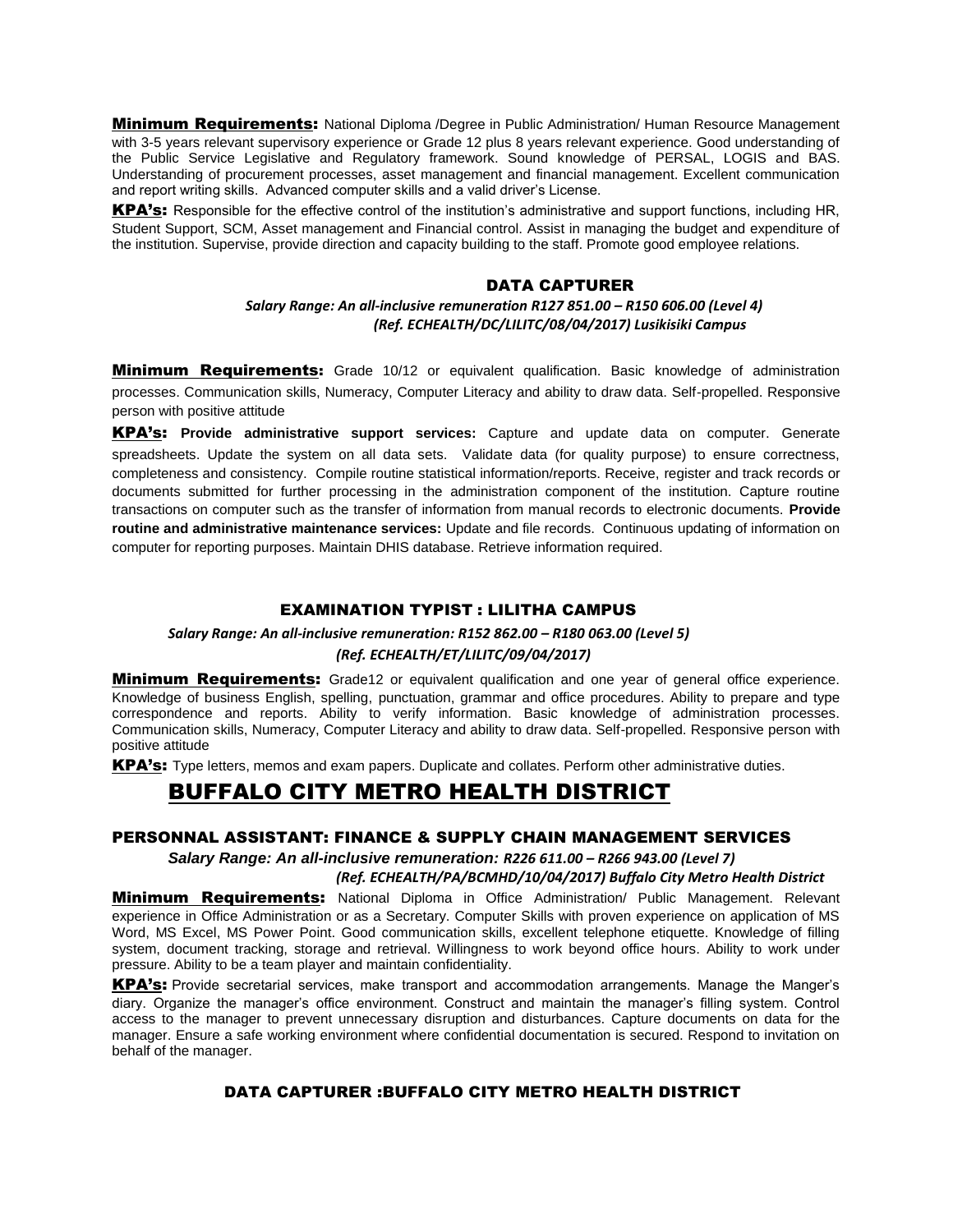### *Salary Range: An all-inclusive remuneration: R127 851.00 – R150 606.00 p.a. (Level 4***)**  *(Ref. ECHEALTH/DC/BCMHD/11/04/2017)*

**Minimum Requirements:** Grade 10/12 or equivalent qualification. Basic knowledge of administration processes. Communication skills, Numeracy, Computer Literacy and ability to draw data. Self-propelled. Responsive person with positive attitude

KPA's: **Provide administrative support services:** Capture and update data on computer. Generate spreadsheets. Update the system on all data sets. Validate data (for quality purpose) to ensure correctness, completeness and consistency. Compile routine statistical information/reports. Receive, register and track records or documents submitted for further processing in the administration component of the institution. Capture routine transactions on computer such as the transfer of information from manual records to electronic documents. **Provide routine and administrative maintenance services:** Update and file records. Continuous updating of information on computer for reporting purposes. Maintain DHIS database. Retrieve information required.

## NKQUBELA TB HOSPITAL

#### SENIOR INFORMATION OFFICER

### *Salary Range: An all-inclusive remuneration: R281 418.00 – R331 497.00 (Level 8) (Ref. ECHEALTH/SIO/NKQTBH/12/04/2017) Nkqubela TB. Hospital*

**Minimum Requirements:** Degree or National Diploma in Statistics, Information Management or equivalent qualification plus 3-5 years relevant experience OR grade 12 plus seven (7) years' experience in supervisory level. Should be familiar with the ETR; TIER. Net and DHIS. Good interpersonal skills with strong service orientation. Ability to work under pressure as an individual and in a team. Solve problems by applying innovative thinking and encouraging a lateral approach. Computer literacy is mandatory.

KPA's: Analyse health information and data. Management of health information and statistics. Compile quarterly reports on drug resistant TB case findings. Compile reports on six monthly interim outcome assessments for drug resistant TB. Compile annual reports on treatment outcomes on MDR/XDR TB. Capacitating information users and data captures. Develop and maintain indicators and definitions. Interact between users, management and system developers. Supervision of personnel. Organise and conduct information sharing meetings in the facility.

### DRIVER (LIGHT DUTY)**:**

#### *Salary Range: An all-inclusive remuneration: R107 886.00 – R127 086.00 (Level 03) (Ref. ECHEALTH/DR/NKQTBH/13/04/2017) Nkqubela TB. Hospital*

**Minimum Requirements:** Grade 10/ standard 8 certificates. Relevant experience in Driving /Code B with 3 Years' experience as a driver. Valid Code 8 driver's license. Good verbal and written Communication skills. Must be able to work night duty, Weekends and Public holidays**.**

KPA's: **Provide transport services:** Fill in log sheets before and after trips. Receive work instructions and respond. Receive and record documents. Load and dispatch items. Transport office officials from point A to point B and recollect. **Render vehicle Maintenance functions:** Check and verify the vehicle condition. Check fuel, water and oil levels. Check lights, windscreen, wipers, hooter, tyre condition and check vehicle license. Check dates for vehicle service and report. Check vehicle defects, dents and report. Clean and vacuum vehicle.

## FOOD SERVICE MANAGER:

### *Salary Range: An all-inclusive remuneration: R226 611.00 – R266 943.00 p.a. (Level 7) (Ref. ECHEALTH/NKQTBH/FSM/14/2017) Nkqubela Hospital*

**Minimum Requirements:** Degree/ National Diploma in Food Service Management or relevant field. Current registration with the relevant professional council, knowledge and understanding of nursing Code of Ethics and Professional Practice. Communication Interpersonal. Knowledge of food service processes and procedures and other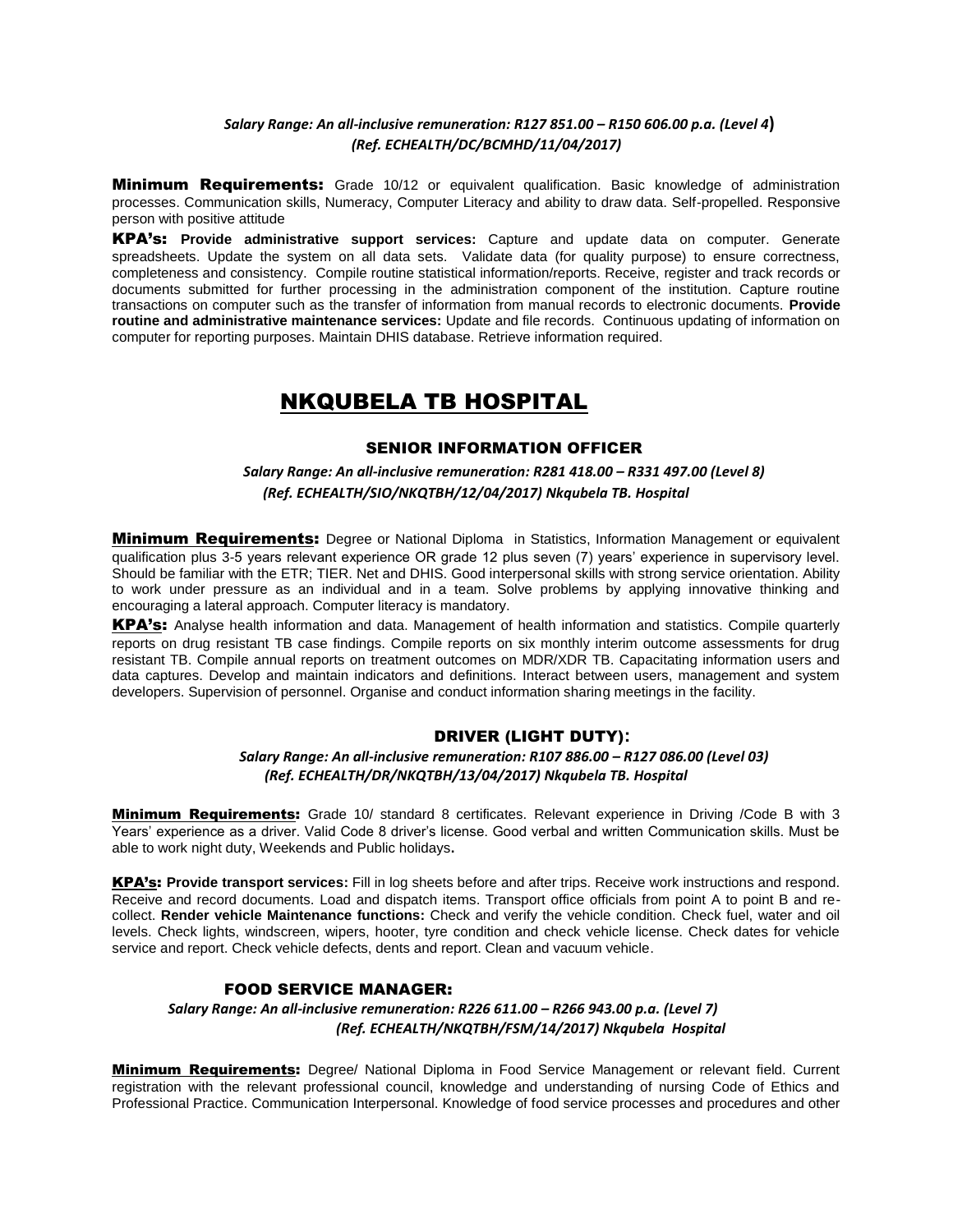relevant legal framework such as: Health Act, Occupational Health and Safety Act, Patient Rights Charter, Batho Pele principles, Public Service Regulations, Labor Relations Act, Disciplinary Code and Procedure Grievance Procedure etc.

KPA's: Manage food services. Facilitate and monitor implementation of policies and guidelines. Supervise human and physical resources. Ensure healthy and hygienic environment. Compile cycle menus and recipes monitor stock levels, order stores. Manage and maintain safety standards, adapt legislations and capacitate relevant role players. Coach and mentor subordinates. Compile job profiles. Develop work plans. Conduct performance reviews and identify training needs.

#### FINANCIAL CLERK

#### *Salary Range: An all-inclusive remuneration: R226 611.00 – R266 943.00 (Level 7) Ref. ECHEALTH/FC/NKQTBH/15/2017) Nkqubela TB. Hospital*

Minimum Requirements: Grade 12 plus 3-5 years' experience and additional tertiary qualification will be an advantage. Basic knowledge and insight of the Public Service Financial Legislations, procedures and Treasury Regulations ( PFMA,DORA, PSR,PSA, PPPFA and Financial manual) Knowledge of basic Financial operating systems (PERSAL, BAS, LOGIS). Good verbal and written communication skills, problem solving and analysis, report writing and good supervisory skills. Computer literacy is mandatory.

KPA's: **Supervise and render financial accounting transactions:** Receive and allocate invoices. Verify invoices for correctness, verification and approval (internal control). Verify processing of invoices (e.g. capturing of payments). Supervise filing of all documents. Supervise collection of cash. **Supervise and perform salary administration support services**: Receive and allocate salary advices. Process and ensure the processing of salary advices (e.g. check advices) for correctness, capture salaries, bonuses, salary adjustments and capture all deductions. Supervise the filing of all documents. **Supervise and perform bookkeeping support services**: Verify all financial transactions captured. Clear suspense accounts. Record debtors and creditors. Verify and process the processing of electronic banking transactions. Compile journals and verify the compilation of journals. **Render a budget support services:**  Verify information collected from budget holders. Compare and verify the comparison of expenditure against budget. Identify variances and verify the identification of variances. Verify the capturing, allocations virements on budget. Supervise the filing of all documents. Supervise the receipt and capturing of cash payments. **Supervise human and physical resources**.

### FOOD SERVICE AID X 2

*Salary Range: An all-inclusive remuneration: R90 234.00- R106 290.00 (Level 02) (Ref. ECHEALTH/FSA/NKQTBH/16/04/2017) Nkqubela TB. Hospital*

**Minimum Requirements:** Grade 10 or ABET. Knowledge of Food services & food preparation, Operation of food processing equipment, Basic health & safety measures, Health environment, Hygiene & bacterial contamination control measures. Basic literacy, Ability to operate food processing equipment, Measure accurately.

KPA's: **Render catering services:** Follow menus and special diet plans. Prepare ingredients for meals e.g. cleaning and cutting vegetables, prepare meat, poultry and fish. Process/cook prepared ingredients for consumption. Serve prepared food in the relevant crockery. Ensure that portions served are according to the stipulated dietary allowances. Pack food delivery trolleys and deliver to relevant areas in the health institution. Ensure that the correct meals are delivered to the correct areas in the institution. **Maintain safe and hygienic environment:** Collect used cutlery and crockery from wards and other service areas. Check that the correct number of cutlery and crockery have been returned to the kitchen. Wash and dry used equipment, cutlery and crockery. Perform quality checks to ensure that the cleaning process has been performed according to standard. Pack and store clean food processing equipment. Clean the food processing area at regular intervals during the day. Perform regular checks to establish whether safety and sanitation standards are being adhered to. Report unhygienic and unsafe situation to the supervisor.

### CLEANER X 2

*Salary Range: An all-inclusive remuneration: R90 234.00- R106 290.00 (Level 02) (Ref. ECHEALTH/NKQTBH/17/04/2017) Nkqubela TB. Hospital*

Minimum Requirements: Abet or grade 10. Grade 12 will be Advantageous. 0-2 years cleaning experience. Poses good communication skills, be able to work shifts including weekends and public holidays. Be able to rotate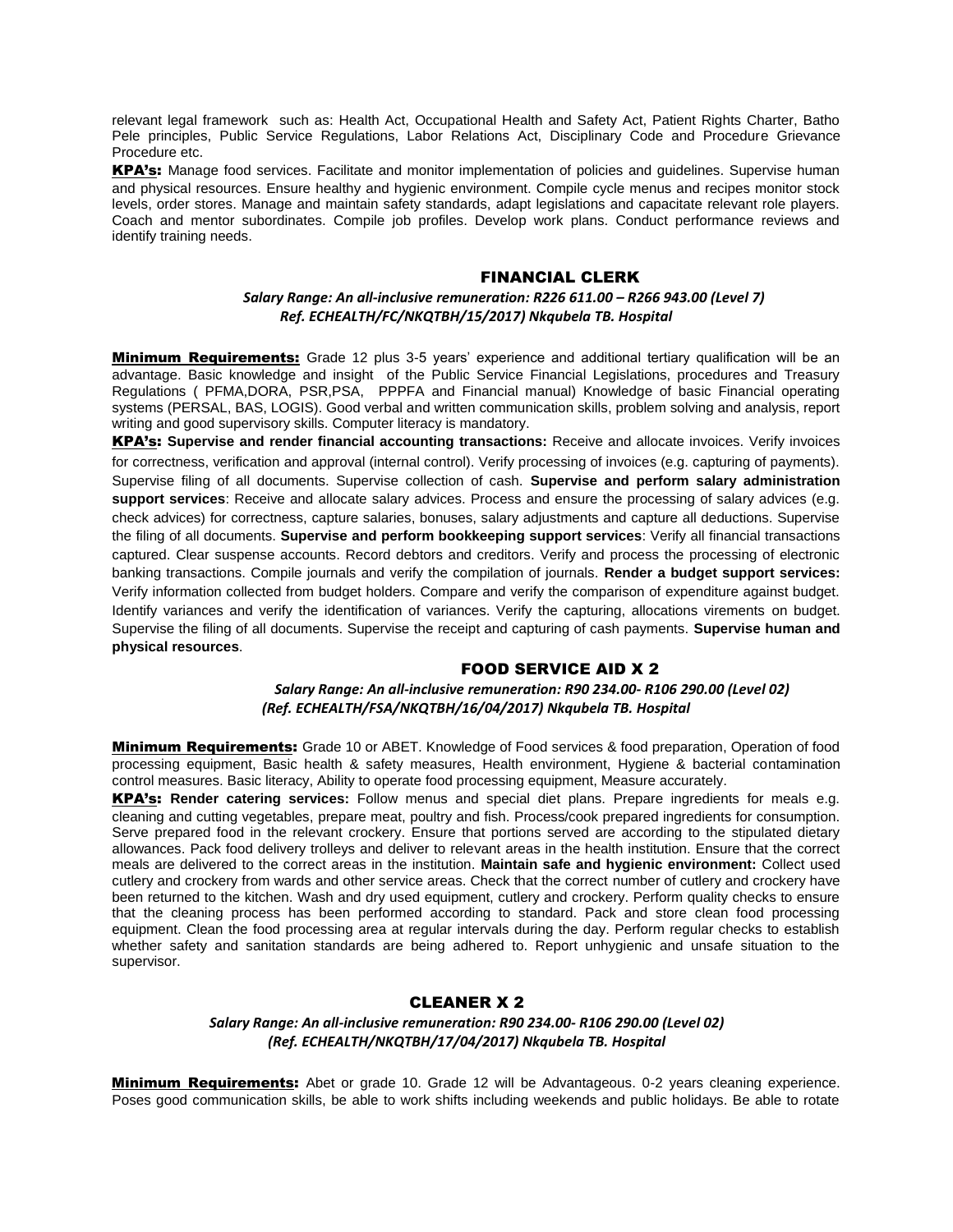when required. Honest and reliable. Poses physical strength and to cope with physical demands of the position. Be able to work as a team.

KPA's: **Provide cleaning services:** Clean all the designated areas such as ward bed-side, doctor's room, change room, toilets. Clean all items such as windows, walls, basins, sinks, lockers and pans. Sweep, mop and polish all floors of the designated areas in the institution. **Provide routine general work and compliance services:** Open windows every day for hygiene and infection control purposes. Damp and dry dusting. Empty dustbins in all the designated areas in the institution. Periodically assess and update toilet cleaning check list in line with set hygienic standards. Request and replace toilet papers /towels and hand wash soap. Remove and store waste in the designated area. Sort and clean soiled linen. Sluice linen and put linen in the linen bag. Fetch food from the kitchen. Wash dishes and utensils. Report safety and hazardous threats in the cleaning environment. **Provide routine maintenance services:** Clean and take proper care of cleaning equipment. Store and safeguard cleaning material and equipment. Report electrical or mechanical malfunctioning of cleaning machines and other related equipment. Requisition and replenish cleaning material as and when required.

#### LAUNDRY WORKER X1

#### *Salary Range: An all-inclusive remuneration: R90 234.00- R106 290.00 (Level 02) (Ref. ECHEALTH/LW/NKQTBH/18/04/2017) Nkqubela Hospital*

**Minimum Requirements:** Minimum requirement, Abet or grade 10 with 2 years Laundry /cleaning Experience. Grade 12 qualification will be advantageous. Understanding of a Laundry set up. Poses good communication skills, be able to work shifts especially night shift. Be able to rotate areas in the laundry. Honest and reliable Poses physical strength and to cope with physical demands of position. Be able to work as a team and or independently.

KPA's: **Render laundry services**: Maintain a safe and clean working environment in line with health and safety standards. Collect linen from relevant depots. Keep an accurate record of linen collected and returned to relevant units. Follow the basic procedure guidelines in preparing and disinfecting linen for wash. Follow the basic procedure guidelines for washed and cleaned linen. Keep linen in a good state by inspecting, mending and marking laundry. Be able to operate various machines in the laundry (i.e., washing, dryer ironing and pressers). Iron, fold, count and pack laundered items and seal linen bags. Collect and deliver linen to clients. Sort, count and record dirty linen. Do all laundry responsibilities as directed by the supervisor. Report any machine defaults to the supervisor. Do all laundry duties as directed by the supervisor. **Maintain laundry equipment/machines:** Monitor equipment temperature. Keep laundry equipment in a proper state. Report defects. Check and request equipment service.

# CECILIA MAKIWANE HOSPITAL

#### HOUSEKEEPING SUPERVISOR X2:

*Salary Range: An all-inclusive remuneration: R127 851.00 – R150 606.00 (Level 04)* **(***Ref. ECHEALTH/HCS/CMH/19/04/2017)Cecilia Makiwane Hospital*

**Minimum Requirements:** Grade 10 with 3-5 years' work related experience required. Knowledge of general work, housekeeping and cleaning services. Communication and decision making skills. Work shifts including weekends and public holidays. Be able to work as a team. Provide leadership.

KPA's: **Supervise and provide cleaning services:** Develop work schedules and allocation lists (Duty rooster). Allocate work to general assistants and cleaners. Guide the provision of general work and related work in all the designated areas in the ward such as ward bed-side, doctors room, change room, toilet. Physically lead and provide general work, housekeeping and cleaning services in all designated areas in the ward including monitoring, sweeping, mopping, stripping and polishing of all floors of the designated areas in the ward. Guide and clean all items such as windows, walls, basins, sinks, lockers and pans. **Provide routine general work, housekeeping, cleaning and compliance services:** Check compliance on hygiene and infection control in the provision of general work and related services in the ward. Monitor and facilitate removal and hanging of screens and curtains. Count, record, pack and store ward linen. Issue ward linen to and from the ward. Set food trolley and dish food to patients. Monitor and clean ward kitchenette including kitchen items and utensils. **Provide routine maintenance services:** Routinely check proper care and maintenance of general work, housekeeping and cleaning equipment. Monitor storage and safeguarding of cleaning material and equipment. Monitor and facilitate routine maintenance and repair of electrical or mechanical malfunctioning of cleaning machines and other related equipment. Periodically check stock levels and place orders for general, housekeeping and cleaning services in the ward.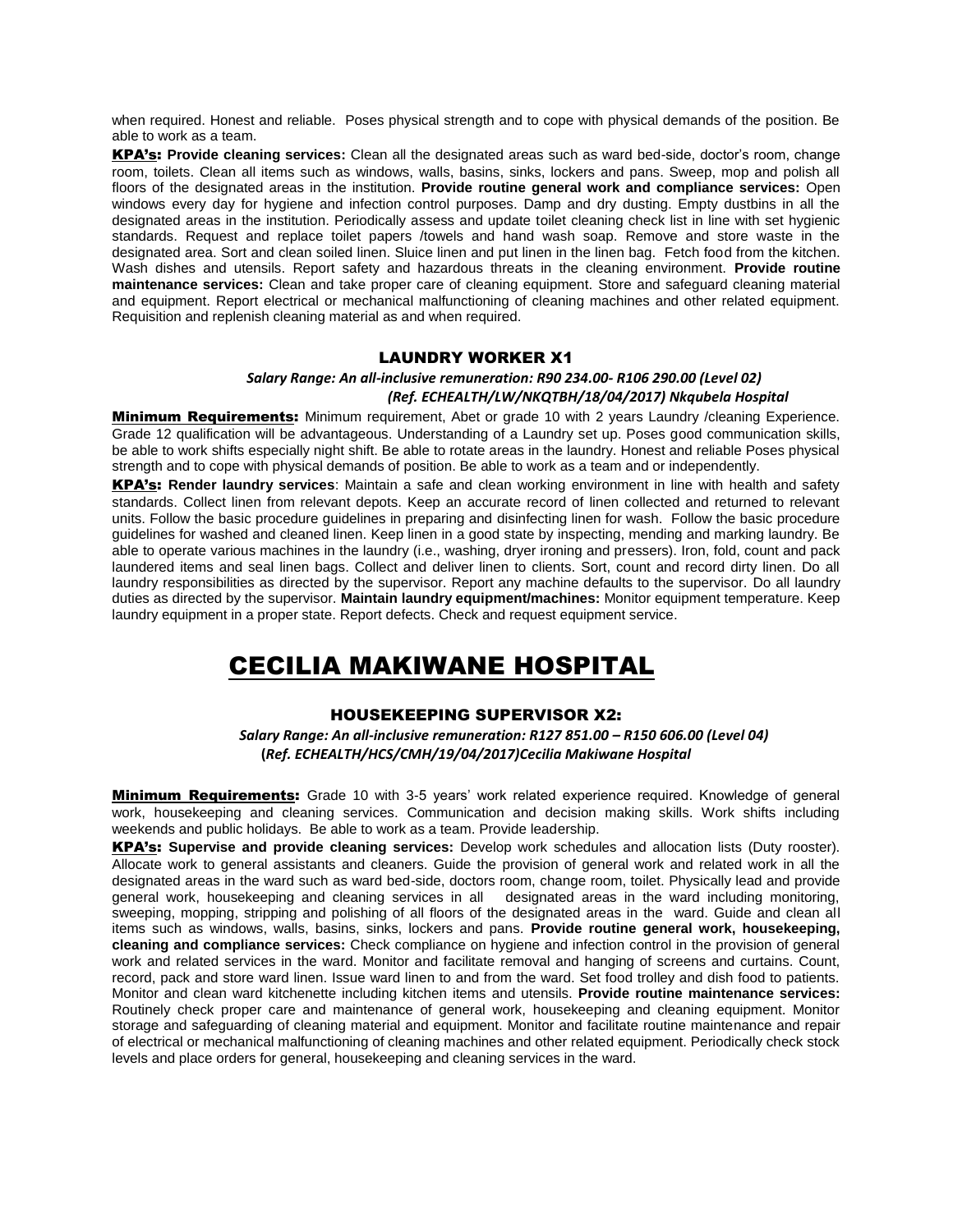# AMATHOLE DISTRICT HEALTH OFFICE

#### MIDDLE MANAGER ADMINISTRATION:

*Salary Range: An all-inclusive remuneration: R334 545 – R404 121 (Level 9)*

*(Ref. ECHEALTH/VICH/MMA/21/04/2017) Victoria Hospital*

**Minimum Requirements:** National Diploma /Degree in Human Resource Management/Public Management & Administration with 3-5 years' experience at supervisory level. Knowledge and understanding of the Public service Regulation, PSCBC Resolutions, PERSAL, BCOEA, LRA, SDA and other Human resource regulatory frameworks. Extensive knowledge of Persal system. Ability to work under pressure and independently. Ability to handle stressful environment. Valid driver's license. Computer literate.

KPA's: **Overall management of Human Resources general administration:** Guide execution of service benefits, recruitment, effective management of staff establishment and leave management including incapacity leave management. Develop and implement Operational plan for Human resources in line with the objectives of the Department. **Supervise utilization of physical, financial and human resource in the section:** Compile budget proposal of the Section. Monitor budget spending. Assign work programs and projects to relevant officers in the section. Develop and review performance work plans and the related job profiles. Evaluate performance of subordinates (PMDS**). Manage information, records and knowledge in the section:** Support and supervise collection of information for performance and regulatory audit for submission to the CEO. Assess process and performance risks in the Section in order to provide corrective mechanisms. Provide support for safekeeping and maintenance of records, information and knowledge in the Section**.**

#### GENERAL WORKER X 7

 *Salary Range: An all-inclusive remuneration: R90 234.00- R106 290.00 (Level 02) (Ref.ECHEALTH/GW/CATH/22/04/2017; ECHEALTH/GW/MNQSD/22/04/2017; ECHEALTH/GW/NOMPH/22/04/2017;ECHEALTH/GW/SSGH/22/04/2017*

CATHCART HOSPITAL X1; MNQUMA SUB DISTRICT X 2; NOMPUMELELO HOSPITALX1 S.S GIDA HOSPITAL X1; THAFALOFEFE HOSPITAL X2 *ECHEALTH/GW/THAFH/22/2017)*

**Minimum Requirements:** Abet or grade 10. Grade 12 will be Advantageous. 0-2 years cleaning experience. Poses good communication skills, be able to work shifts including weekends and public holidays. Be able to rotate when required. Honest and reliable. Poses physical strength and to cope with physical demands of the position. Be able to work as a team.

KPA's: **Perform general assistant work:** Load and off load furniture, equipment and any other goods to relevant destination. Clean government vehicles. Clean relevant work station. **Provide effective office and property care support services**: Control the access of office accommodation. Safeguard all master and spare keys belonging to the building. Oversee and prepare boardrooms and lecturer theatres for meetings and gatherings. Perform stock taking of areas**. Provide routine general work, compliance and maintenance services:** Open windows every day for hygiene and infection control purposes. Damp and dry dusting. Empty dustbins in all the designated areas. Remove office items/furniture from one area to another for effective cleaning. Report safety and hazardous threats in the cleaning environment. Clean and take proper care of cleaning equipment. Store and safeguard cleaning material and equipment. Report electrical or mechanical malfunctioning of cleaning machines and other related equipment. Requisition and replenish cleaning material as and when required. Remove and store waste in the designated areas.

### DRIVER (LIGHT VEHICLE) X3

*Salary Range: An all-inclusive remuneration: R107 886.00 – R127 086.00 (Level 03)* (*Ref. ECHEALTH/DR/KOMGH/24/2017; ECHEALTH/DR/AMAHSD/23/04/2017; ECHEALTH/DR/MNQSD/23/04/2017)*

KOMGA HOSPITAL X1; AMAHLATHI SUB-DISTRICT- PEDDIE CHC X1;MNQUMA SUB DISTRICT X1

**Minimum Requirements:** Grade 10/ standard 8 certificates. Relevant experience in Driving /Code B with 3 Years' experience as a driver. Valid Code 8 driver's license. Good verbal and written Communication skills. Must be able to work night duty, Weekends and Public holidays**.**

KPA's: **Provide transport services:** Fill in log sheets before and after trips. Receive work instructions and respond. Receive and record documents. Load and dispatch items. Transport office officials from point A to point B and recollect. **Render vehicle Maintenance functions:** Check and verify the vehicle condition. Check fuel, water and oil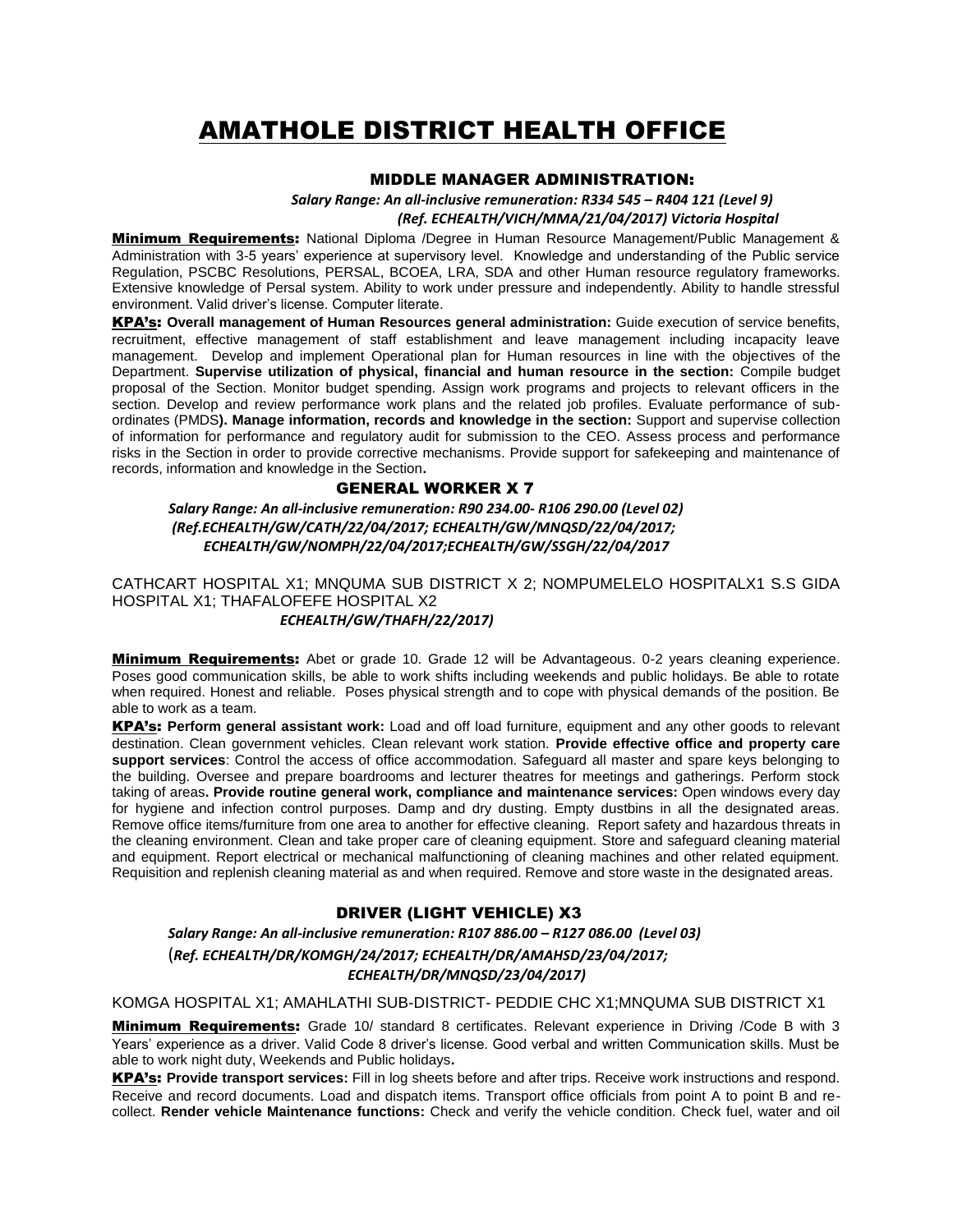levels. Check lights, windscreen, wipers, hooter, tyre condition and check vehicle license. Check dates for vehicle service and report. Check vehicle defects, dents and report. Clean and vacuum vehicle.

## FOOD SERVICE SUPERVISOR X5

FORT BEAUFORT HOSPITALX1;TOWER HOSPITAL X 2;NKQUBELA TB HOSPITALX2  *Salary Range: An all-inclusive remuneration: R127 851.00 – R150 606.00(Level 04) (Ref. ECHEALTH/FSS/FBH/24/04/2017; ECHEALTH/FSS/TH/24/04/2017; ECHEALTH/FSS/NKQ/24/04/2017)*

**Minimum Requirements:** National Diploma in food service management with 3-5 years applicable Public hospital experience. Poses good communication skills, be able to work shifts including weekends and public holidays. Be able to work as a team. Provide leadership.

KPA's: Supervise any tasks emanating from menu planning of the day, preparation, serving of foods and providing refreshments. Control general neatness and hygiene of the department as well as all equipment and utensils. Supervise Pest Control and report all abnormalities on insect control as well as planned spraying days. Supervise and ensure that safety measures with regard to equipment and utensils are adhered to. Responsible for reporting all defective equipment and condemning of equipment, cutlery and crockery on a scheduled monthly date. Ensure the general safekeeping of all keys in the Food Service Unit at all times. Ensure that store rooms and fridge doors are locked when not in use. Responsible for placing internal orders on a VA 2 & VA 3 format. Responsible for receiving goods according to specifications and according to a proper receiving procedure. Supervise the preparation, portioning, garnishing, serving and distribution of food. Ensure that the distribution of meals to wards and dining room are done according to procedure on time for each meal to be served. Execute any lawful and additional instructions issued by a competent person.

#### FOOD SERVICE AID

*Salary Range: An all-inclusive remuneration: R90 234.00- R106 290.00 (Level 02) (Ref. ECHEALTH/FSA/MNQH/25/04/2017) Mnquma Sub District.*

**Minimum Requirements:** Grade 10 or ABET. Knowledge of Food services & food preparation, Operation of food processing equipment, Basic health & safety measures, Health environment, Hygiene & bacterial contamination control measures. Basic literacy, Ability to operate food processing equipment, Measure accurately. Ability to perform routine / structured tasks.

KPA's: **Render catering services**: Follow menus and special diet plans. Prepare ingredients for meals e.g. cleaning and cutting vegetables, prepare meat, poultry and fish. Process/cook prepared ingredients for consumption. Serve prepared food in the relevant crockery. Ensure that portions served are according to the stipulated dietary allowances. Pack food delivery trolleys and deliver to relevant areas in the health institution. Ensure that the correct meals are delivered to the correct areas in the institution. **Maintain safe and hygienic environment:** Collect used cutlery and crockery from wards and other service areas. Check that the correct number of cutlery and crockery have been returned to the kitchen. Wash and dry used equipment, cutlery and crockery. Perform quality checks to ensure that the cleaning process has been performed according to standard. Pack and store clean food processing equipment. Clean the food processing area at regular intervals during the day. Perform regular checks to establish whether safety and sanitation standards are being adhered to. Report unhygienic and unsafe situation to the supervisor.

### PORTER X2

### CATHCART HOSPITAL; NOMPUMELELO HOSPITAL  *Salary Range: An all-inclusive remuneration: R90 234.00- R106 290.00 p.a. (Level 02) (Ref. ECHEALTH/ POR/CARTH/26/04/2017; ECHEALTH/POR/NOMPH/26/04/2017)*

**Minimum Requirements:** Grade10/abet level 4. Good verbal and written communication skills. Must be willing to work shifts and under pressure. Sound knowledge of Customer care.

KPA's: **Provision of hospital and patient support services:** Wheel patients to and from the wards. Transport patients to various service areas e.g. operating theatre. Transport patients to vehicles or other transportation. Collect and transport corpses to the mortuary. Deliver equipment, stores and documentation to wards and other departments. Collect and deliver specimens. Offloading of patients from ambulance.

and private cars to the stretchers. Cleaning of stretchers and wheel chairs after usage at all times. Report all faulty or broken equipment to your supervisor immediately. **Render mortuary services:** Receive corpses – record date and time received and released. Store corpses in the cool room. Release and keep record of corpses handed over to next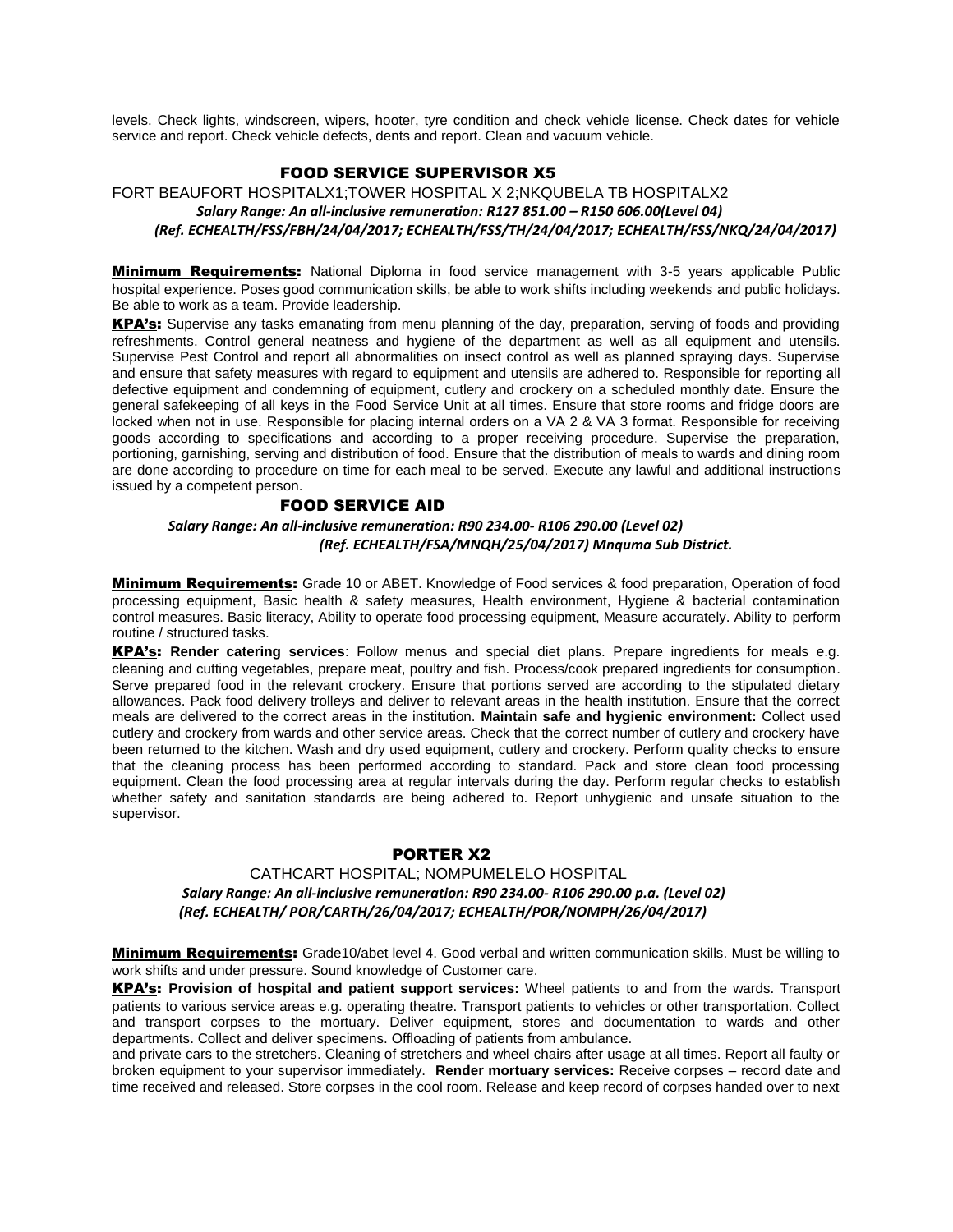of kin. Load and off-load corpses. Keep proper identification and maintain accuracy of records in the field of work. **Maintain equipment:** Clean equipment. Safe keeping of equipment.

#### PROPERTY CARE TAKER X 73

NOMPUMELELO HOSPITAL X1;NKONKOBE SUB DISTRICT- ZIGODLO CLINIC X1; NKONKOBE SUB DISTRICT-GILTON CLINIC X1;NKONKOBE SUB DISTRICT-MIDDLEDRIFT CLINIC X1; NKONKOBE SUB DISTRICT-QIBIRA CLINIC X1;MBASHE SUB DISTRICT- NQABARA-WILLOWVALLE CLINIC X1;TOWER HOSPITAL X1; AMAHLATHI SUB DISTRICT X43; MBASHE SUB DISTRICT X23 *Salary Range: An all-inclusive remuneration: R90 234.00- R106 290.00 (Level 02) (Ref.ECHEALTH/PCT/NOMPH/27/04/2017;ECHEALTH/PCT/NKSDZICLIN/27/04/2017; ECHEALTH/PCT/NKSDGILCLIN/27/04/2017; ECHEALTH/PCT/NKMIDDCLIN/27/04/2017 ECHEALTH/PCT/QIBCLIN/27/04/2017; ECHEALTH/PCT/NKNQABWILLCLIN/27/04/2017 ECHEALTH/PCT/TOWHOSP/27/04/2017; ECHEALTH/PCT/ASD/27/04/2017 ECHEALTH/PCT/MSD/27/04/2017)*

**Minimum Requirements:** ABET. Ethical and moral person, energetic and hard working person.

KPA's: **Provide effective property care services in the institution:** Control the access of institutions accommodation. Safeguard all master and spare keys belonging to the institution. Oversee and prepare boardrooms and lecturer theatres for meetings and gatherings. Perform stock taking of areas of responsibility. Take care of organizations fixed and moveable assets.

#### SENIOR ADMINISTRATION OFFICER (EMPLOYEE RELATIONS):

*Salary Range: An all-inclusive remuneration: R281 418.00- R331 497.00 (Level 08) (Ref. ECHEALTH/SAO/AMDHO/28/04/2017) Amathole District Health Office*

**Minimum Requirements:** National Diploma /Degree in Human Resource Management with labour relations' modules/ Labour Law or an equivalent qualification in the related field. Minimum of 3-5 years' experience in Labour Relations environment. Sound knowledge and understanding in the application of Labour Law Legislation, understanding of relevant Legal and Public service legislative or policy prescripts. Good verbal and written communication with strong presentation skills. Proven investigative, analytical, computer literacy and good report writing skills, ability to work in a high pressured environment. A valid driver's License is essential.

KPA's: Perform administrative functions. Receive notices from bargaining council. Represent employer in conciliation. Act as an interpreter during hearing. Conduct disciplinary investigations. Receive grievances from employees and refer to designated employee. Provide technical support during disciplinary hearings. Monitor compliance and adherence to Labour Relations practices and standards.

#### SENIOR ADMINISTRATION OFFICER:

*Salary Range: An all-inclusive remuneration: R281 418.00- R331 497.00 (Level 08) (Ref. ECHEALTH/SAO/NKOSD/29/04/2017) Nkonkobe Sub-District*

**Minimum Requirements:** A recognised 3 year National Diploma /Degree in Public Administration/ Human Resource Management with 3-5 years relevant supervisory experience or Grade 12 plus 8 years relevant experience. Good understanding of the Public Service Legislative and Regulatory framework. Sound knowledge of PERSAL, LOGIS and BAS. Understanding of procurement processes, asset management and financial management. Excellent communication and report writing skills. Advanced computer skills and a valid driver's License.

KPA's: Responsible for the effective control of the institution's administrative and support functions, including HR, Student Support, SCM, Asset management and Financial control. Assist in managing the budget and expenditure of the institution. Supervise, provide direction and capacity building to the staff. Promote good employee relations.

#### SENIOR INFORMATION OFFICER

*Salary Range: An all-inclusive remuneration: R281 418.00- R331 497.00 (Level 08) (Ref. ECHEALTH/SIO/BWH/30/04/2017)Butterworth Hospital*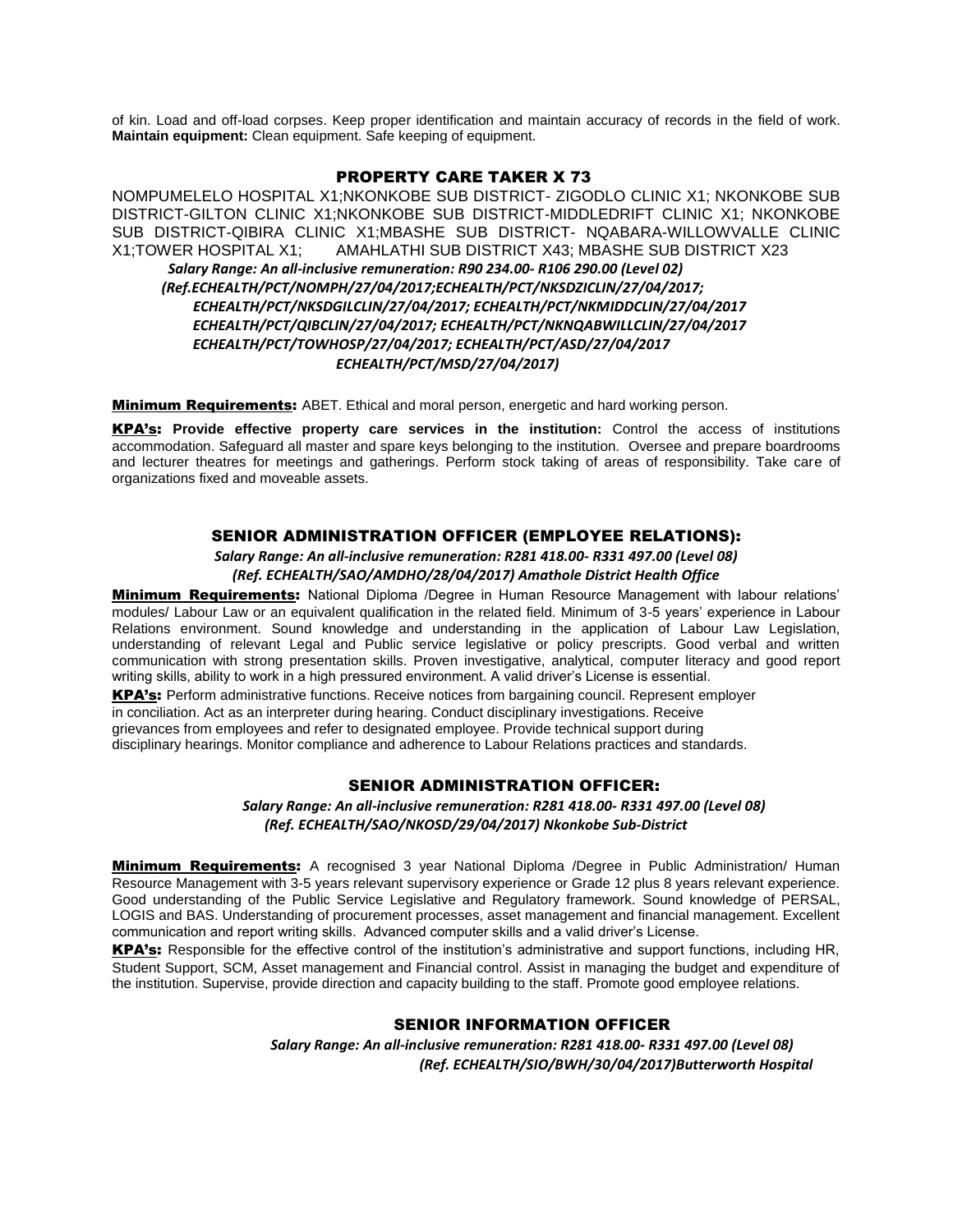**Minimum Requirements:** Degree or National Diploma in Information Management or equivalent qualification plus 3-5 years relevant experience OR grade 12 plus seven (7) years' experience in supervisory level. Should be familiar with the ETR; TIER. Net and DHIS. Good interpersonal skills with strong service orientation. Knowledge and practical experience with data gathering and capturing on DHIS essential. Ability to work under pressure as an individual and in a team. Solve problems by applying innovative thinking and encouraging a lateral approach. Computer literacy is mandatory.

KPA's: Co-ordinate all capturing of statistics. Analyse health information data. Management of health information and statistics. Set up measures to protect hospital information and data. Feed and forward information to the next level e.g. sub district office. Manage all Data sets. Capacitating information users and data captures. Develop and maintain indicators and definitions. Interact between users, management and system developers. Supervision of personnel. Organise and conduct information sharing meetings in the facility.

## HUMAN RESOURCE CLERK (SUPERVISORY)

*Salary Range: An all-inclusive remuneration: R R226 611.00 – R266 943.00 P.A (Level 07) (Ref. ECHEALTH/HRC/TWH/31/04/2017) Tower Hospital*

**Minimum Requirements:** Grade 12 plus 3-5 years' experience in Human Resource or Degree/National Diploma. Knowledge of PERSAL system. Knowledge and understanding of the legislative framework governing the Public Service.

KPA's: **Supervise and undertake the more complex implementation and maintenance of human resource administration practices**: HR Provisioning (Recruitment and selection, Appointments, Transfer, verification of qualifications, secretariat functions at interviews, absorptions, probationary periods). Implement conditions of service and service benefits. Termination of service. Recommend transactions on Persal according to delegations. Performance management. Prepare reports on human resource administration issues and statistics. **Handle human resource administration enquiries. Supervise human resources/staff:** Allocate and ensure quality of work. Personnel development. Assess staff performance. Apply discipline.

### DATA CAPTURER :

### *Salary Range: An all-inclusive remuneration: R127 851 – R150 606 p.a. (Level 04) (Ref. ECHEALTH/DC/MSD/32/04/2017) Mnquma Sub District (CHC)*

**Minimum Requirements:** Grade 10/12 or equivalent qualification. Basic knowledge of administration processes. Communication skills, Numeracy, Computer Literacy and ability to draw data. Self-propelled. Responsive person with positive attitude

KPA's: **Provide administrative support services:** Capture and update data on computer. Generate spreadsheets. Update the system on all data sets. Validate data (for quality purpose) to ensure correctness, completeness and consistency. Compile routine statistical information/reports. Receive, register and track records or documents submitted for further processing in the administration component of the institution. Capture routine transactions on computer such as the transfer of information from manual records to electronic documents. **Provide routine and administrative maintenance services:** Update and file records. Continuous updating of information on computer for reporting purposes. Maintain DHIS database. Retrieve information required.

### ACCOUNTING CLERK (PAYMENT):

## *Salary Range: An all-inclusive remuneration: R152 862-R180 063 p.a. (Level 05) (Ref. ECHEALTH/AC/TOWH/33/04/2017) Tower Hospital*

**Minimum Requirements:** Grade 12 with 3 years' experience in Finance/ National Diploma in Finance with 2 years. Relevant Experience. Knowledge of payment administration and BAS System and Persal System. Good Communication skills. Knowledge of public sector regulations and policies, PFMA, Treasury regulations and other relevant prescripts.

KPA's: **Render financial accounting transactions:** Receives invoices. Check invoices for correctness, verification and approval (internal control). Process invoices e.g. capture payments. Filing of all documents. Collection of cash. **Render budget support services:** collect information from budget holders. Compare expenditure against budget. Identify variances. Capture, allocate virements on budgets. Distribute documents with regard to the budget. File all documents. Receive and capture cash payments.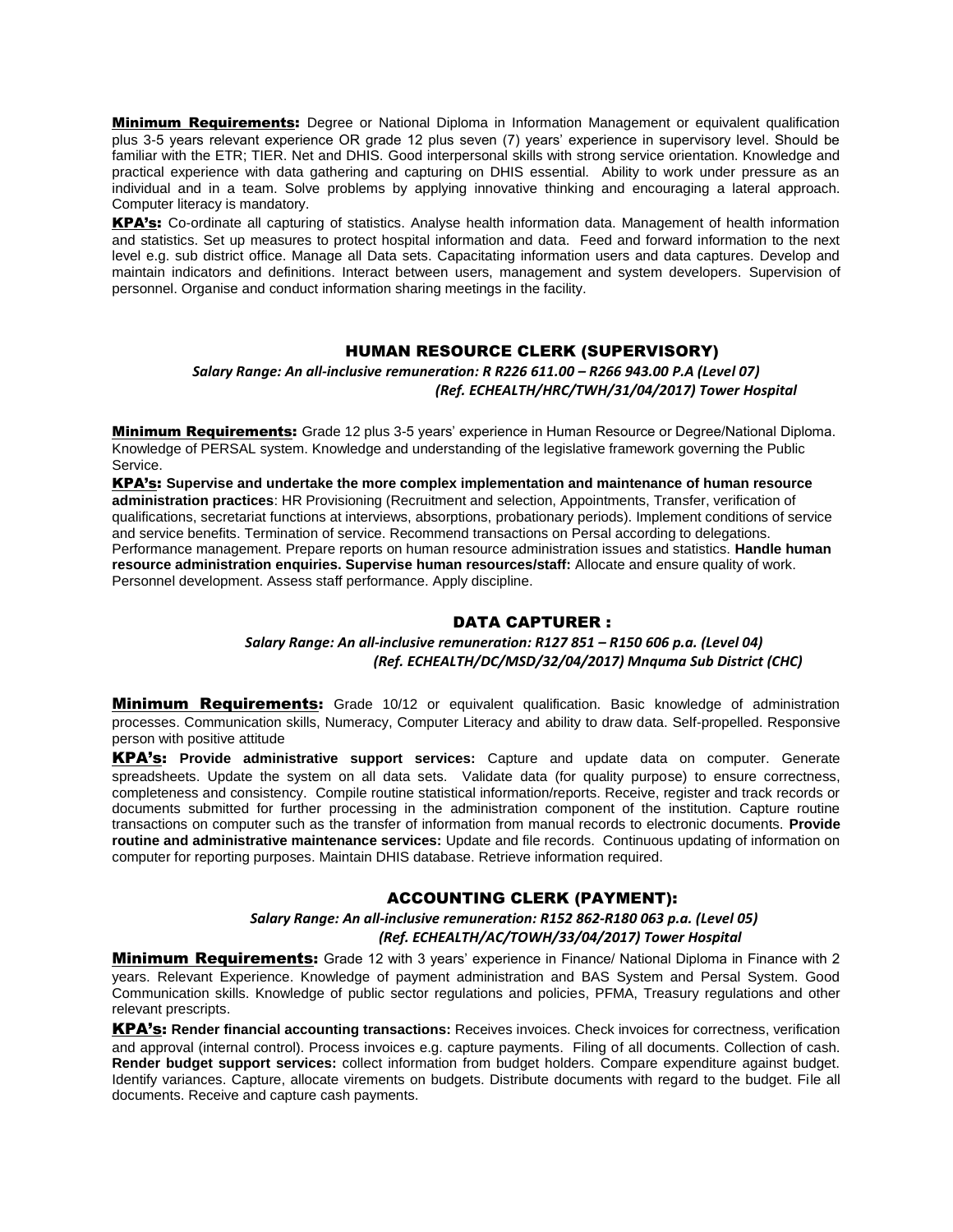#### ASSISTANT MANAGER: HUMAN RESOURCE MANAGEMENT:

*Salary Range: An all-inclusive remuneration: R334 545 – R404 121 (Level 09) (Ref. ECHEALTH/ADHRM/TOWH/34/04/2017) Tower Hospital*

**Minimum Requirements:** A Bachelor's Degree / National Diploma in Human Resource Management or equivalent qualification with 3-5 years' experience at supervisor level. Extensive knowledge of Persal. Ability to do presentations, interpretation of reports and policies. Knowledge of PFMA, PSA, PSR and other legal prescripts applicable to the field. Computer literacy. Valid driver's license.

KPA's: Manage Human Resource Management and Administration, Persal Management, Facilitate implementation of Employment Equity Act. Ensure and monitor implementation of HR policies in the hospital. **Supervise utilization of physical, financial and human resource in the section:** Compile budget proposal of the Section. Monitor budget spending. Assign work programs and projects to relevant officers in the section. Develop and review performance work plans and the related job profiles. **Manage information, records and knowledge in the section:** Support and supervise collection of information for performance and regulatory audit for submission to the Deputy Director. Assess process and performance risks in the Section in order to provide corrective mechanisms. Provide support for safekeeping and maintenance of records, information and knowledge in the Section.

### ASSISTANT DIRECTOR – OPERATIONS:

 *Salary Range: An all-inclusive remuneration: R334 545 – R404 121 (Level 09) (Ref. ECHEALTH/ADOP/TOWH/35/04/2017) Tower Hospital*

**Minimum Requirements:** National Diploma / Degree in facilities / Operations or equivalent qualification, 3-5 years' experience in Operations and Auxiliary services. A valid driver's license. Knowledge of public service regulations, the public service act, 1994 (Act 103 of 1994), PFMA, OHSA and National Building Regulations. Skills and competencies: Project Management skills. Good financial management skills, planning and organising. Strong communication skills, strategic and conceptual orientation. People management skills and computer literacy.

KPA's: Supervise general operations in the hospital. Monitor compliance with necessary statutory requirements for facility, building maintenance and related work. Provide support to Housekeeping, horticulture, pest control and landscape. Compile business report for facility maintenance. Provide technical inputs in drawing up specifications and monitor compliance by service providers regarding health and safety matters. Implement regular compliance inspections and audits. Report emergency cases affecting Land and Buildings i.e., interruptions to power supply, water supply and sewage system. Provide security services for buildings and assets. Supervise and train subordinates in Facility Management Unit (FMU). Monitor construction projects and identify areas that need urgent and on-going attention. Validate recommendations on payment for work completed. **Supervise utilization of physical, financial and human resource in the section:** Compile budget proposal of the Section. Monitor budget spending. Assign work programs and projects to relevant officers in the section. Develop and review performance work plans and the related job profiles. Evaluate performance of sub-ordinates (PMDS**). Manage information, records and knowledge in the section:** Support and supervise collection of information for performance and regulatory audit for submission to the Deputy Director. Assess process and performance risks in the Section in order to provide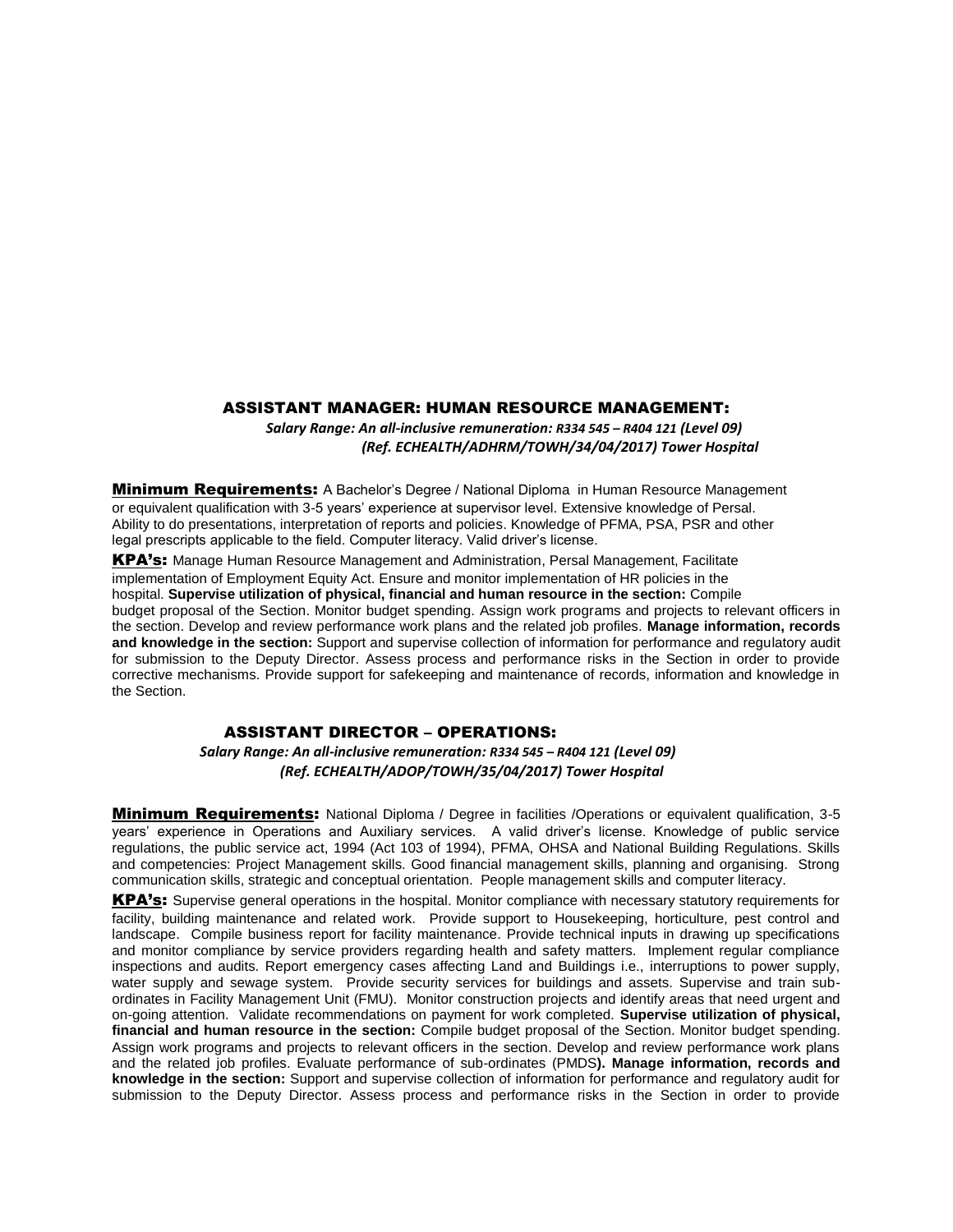corrective mechanisms. Provide support for safekeeping and maintenance of records, information and knowledge in the Section.

## SENIOR INFORMATION OFFICER:

#### *Salary Range: An all-inclusive remuneration: R226 611.00 – R266 943.00 (Level 07) (Ref. ECHEALTH/SIO/TOWH/36/04/2017) Tower Hospital*

**Minimum Requirements:** Degree or National Diploma in Information Management or equivalent qualification plus 3-5 years relevant experience OR grade 12 plus seven (7) years' experience in supervisory level. Should be familiar with the ETR; TIER. Net and DHIS. Good interpersonal skills with strong service orientation. Knowledge and practical experience with data gathering and capturing on DHIS essential. Ability to work under pressure as an individual and in a team. Solve problems by applying innovative thinking and encouraging a lateral approach. Computer literacy is mandatory.

KPA's: Co-ordinate all capturing of statistics. Analyse health information data. Manage health information and statistics. Set up measures to protect hospital information and data. Feed and forward information to the next level e.g. sub district office. Manage all Data sets. Capacitating information users and data captures. Develop and maintain indicators and definitions. Interact between users, management and system developers. Supervision of personnel. Organise and conduct information sharing meetings in the facility.

## ADMIN CLERK (PERSONAL ASSISTANT):

#### *Salary Range: An all-inclusive remuneration: R152 862.00- R180 063.00 (Level 05) (Ref. ECHEALTH/AC/TOWH/37/04/2017) Tower Hospital*

**Minimum Requirements:** National Diploma in Office Administration/ Public Management. Relevant experience in Office Administration or as a Secretary. Computer Skills with proven experience on application of MS Word, MS Excel, MS Power Point. Good communication skills, excellent telephone etiquette. Knowledge of filling system, document tracking, storage and retrieval. Willingness to work beyond office hours. Ability to work under pressure. Ability to be a team player and maintain confidentiality.

KPA's: Provide secretarial services, make transport and accommodation arrangements. Manage the Manager's diary. Organize the manager's office environment. Construct and maintain the manager's filling system. Control access to the manager to prevent unnecessary disruption and disturbances. Capture documents on data for the manager. Ensure a safe working environment where confidential documentation is secured. Respond to invitation on behalf of the manager.

## CLIENT INFORMATION CLERK :

## *Salary Range: An all-inclusive remuneration: R127 851.00 – R150 606.00 (Level 04) (Ref. ECHEALTH/TOWH/CIC/38/04/2017) Tower Hospital*

**Minimum Requirements:** Grade 12 with 0-2 years' experience. Computer literacy in MS Word, Excel and ability to work under pressure. Good communication skills. Must be able to work shifts, week-ends and Public holidays.

KPA's: Receive and refer telephone calls (internal and external) to the relevant staff. Responsible for reception duties. Record and deliver messages to the relevant staff. Maintain an internal telephone directory. Print and issue telephone accounts. Maintain telephone database. Directing people to the relevant offices and work stations. Provide general information to the public when requested regarding the institution. Report faults of the equipment to the supervisor.

## LOGISTIC SUPPORT OFFICER:

*Salary Range: An all-inclusive remuneration: R226 611.00 – R266 943.00 (Level 07) (Ref. ECHEALTH/TOWH/LSO/39/04/2017) Tower Hospital*

**Minimum Requirements:** National Diploma / Degree with 3 – 5 years' experience or Grade12 with 8 years' experience in supervisory level. Knowledge and understanding of the relevant Acts/prescripts and legislation. Ability to collect and collate data.

KPA's: Manage stores administration in the institution. Control procurement services. Monitor the implementation of stores procedure and prescripts. Monitor inventory level. Maintain stock levels.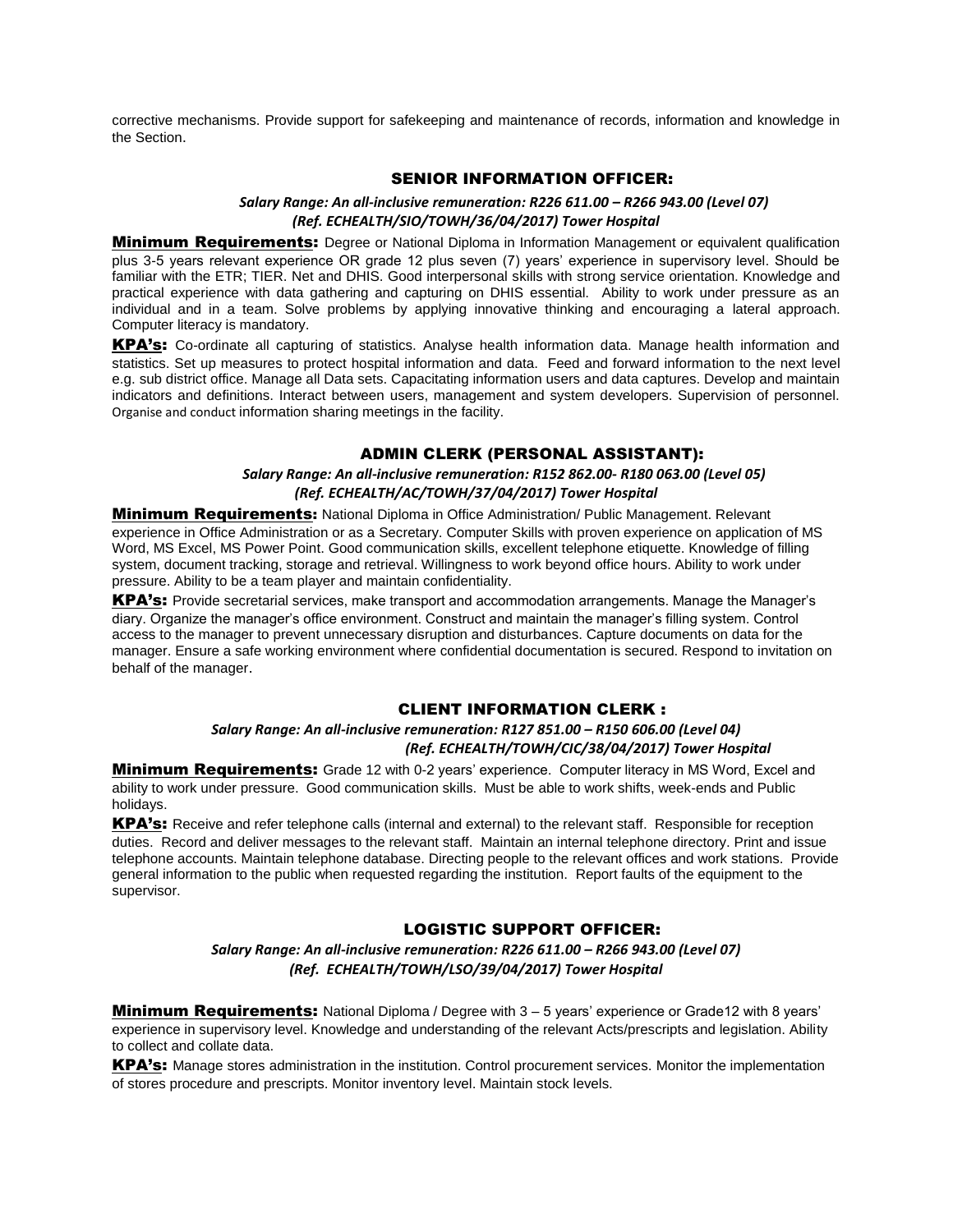## SENIOR HUMAN RESOURCE PRACTITIONER:

*Salary Range: An all-inclusive remuneration: R281 418.00– R 331 497.00 (Level 08) (Ref. ECHEALTH/SHRP/TOWH/40/04/2017) Tower Hospital*

**Minimum Requirements:** Degree/ National Diploma in Human Resource Management/ Administration or Public Administration with 5 years' experience in Human Resource Management field or Grade 12 with 7 years' experience in Human Resource Management field. NB: Shortlisted candidates will be tested on Persal. Valid driver's license will serve as added advantage and as a recommendation**.** Knowledge and experience of the Persal systems. Knowledge of Public Service Act, Public Service Regulations. Basic conditions of Employment Act, Skills Development Act, Performance Management and Development System and relevant policies and resolutions related to HRM. Computer Literacy and skills in MS package (MSW word, Excel and PowerPoint and Access).

KPA's: Supervise human resources to ensure efficient and quality service to client. Supervise effective capturing of Persal data. Implement the Human Resources and Management policies related to the conditions of service. Manage termination of services. Represent the recruitment section in selection committees and provide HR advisory and secretarial support services. Administer conditions of service, including appointments, transfers and post establishment. Facilitate for timeous processing of all employee benefits including exit benefits and leave gratuities. Compile reports and provide statistics. Supervise, develop and quality control work. Provide guidance to supervisors and managers on relevant policies and related matters.

#### PROVISIONING ADMIN CLERK:

*Salary Range: An all-inclusive remuneration: R152 862.00- R180 063.00 (Level 05) (Ref. ECHEALTH/TOWH/PAC/41/04/2017) Tower Hospital*

Minimum Requirements: Grade 10/12 or equivalent qualification. Knowledge of asset management**.** Ethical and moral person, flexible, energetic, assertive and be able to work extra hours/ under pressure.

KPA's: **Administer hospital assets:** Record and barcode all assets. Control movement of assets among hospital units. Coordinate and conduct physical verification of all assets in all the units. **Provide guidance on asset management:** Monitor and maintain asset registers. Check and rectify misallocations. Follow-up on assets lost. Prepare monthly and annual reconciliation. **Facilitate evaluation and depreciation of assets:** Identify obsolete assets. Prepare submission for approval of disposals. Update asset register disposal and transfer.

## CHRIS HANI HEALTH DISTRICT

### ASSISTANT DIRECTOR - QUALITY ASSURANCE:

*Salary Range: An all-inclusive remuneration: R334 545 – R404 121 (Level 09) (Ref. ECHEALTH/ALLSH/ADQA/42/04/2017) All Saints Hospital*

**Minimum Requirements:** Degree/ National Diploma in Health related field or equivalent qualification in Quality Assurance. A minimum of 3-5 years' experience in the relevant field at a supervisory level. Experience in Health Sector will be essential. A valid driver's License will be an added advantage. Strong inter-personal relations. Ability to plan and organize effectively. Ability to work accurately and under pressure. Ability to interact with all levels of management, external stakeholders and patients. Excellent written and verbal communication. Ability to collect and analyze data.

KPA's: Implement and maintain Quality Assurance policies and procedures, team formation at institution level. Report to Quality Health Assurance when required to do so. Co-ordinate infection control; and clinical audit activities. Manage complaint system and monitor adverse events. Assessing customer satisfaction surveys. Monitor adherence to norms and standards, National Core Standards and Six most Critical Areas. Identify areas for training and ensure that training takes place. Independent Practice.

### GENERAL WOKERS X9

CRADOCK HOSPITAL X1; COFIMVABA X3;ELLIOT HOSPITAL x5 *Salary Range: An all-inclusive remuneration: R90 234.00 – R106 290.00 (Level 02)*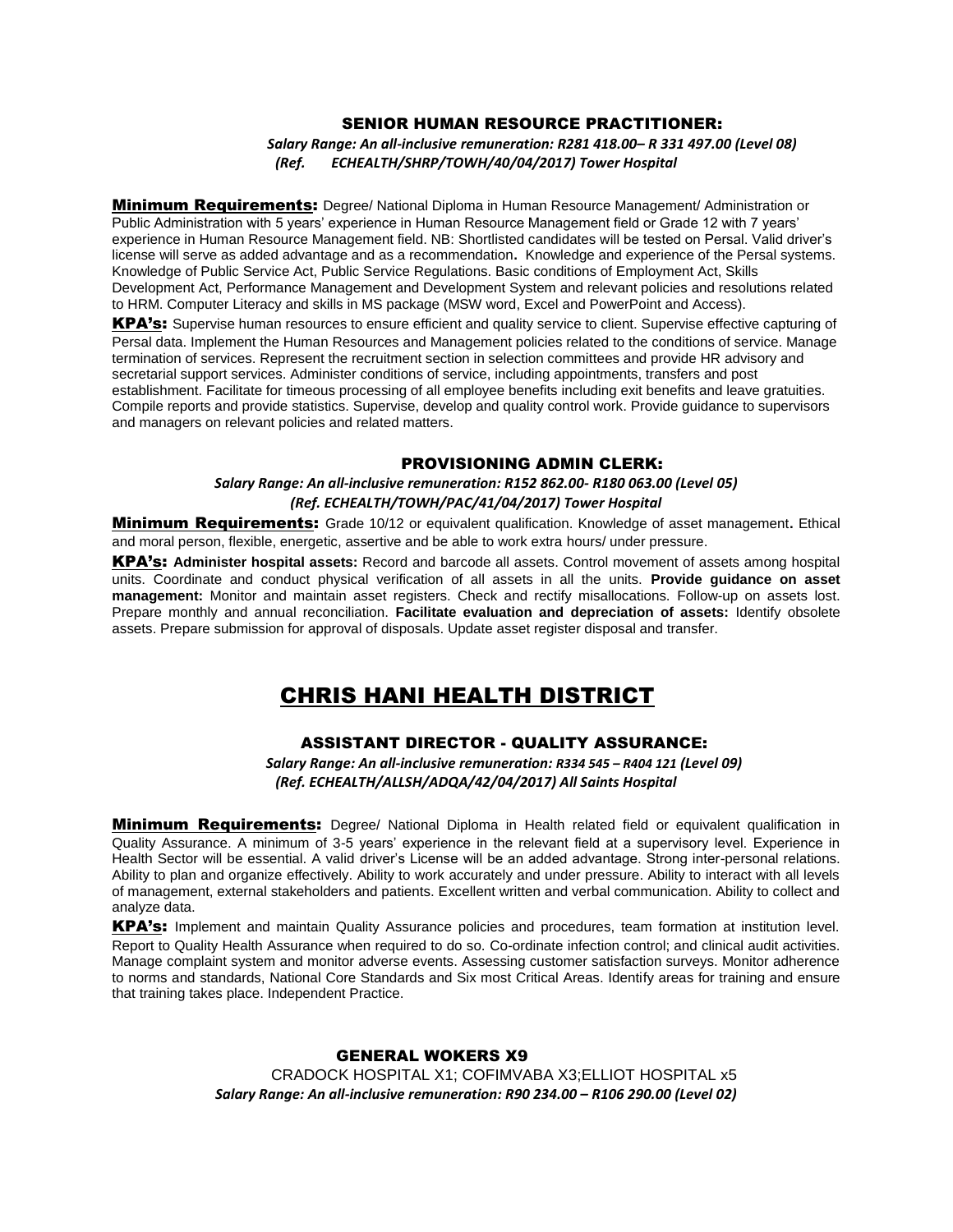#### *(Ref. ECHEALTH/CRA/GA/43/04/2017;ECHEALTH/COF/GA/43/04/2017;ECHEALTH/ELL/GA/43/04/2017)*

**Minimum Requirements:** Abet or grade 10. Grade 12 will be Advantageous. 0-2 years cleaning experience. Poses good communication skills, be able to work shifts including weekends and public holidays. Be able to rotate when required. Honest and reliable. Poses physical strength and to cope with physical demands of the position. Be able to work as a team.

KPA's: **Perform general assistant work:** Load and off load furniture, equipment and any other goods to relevant destination. Clean government vehicles. Clean relevant work station. Provide effective office and property care support services Control the access of office accommodation. Safeguard all master and spare keys belonging to the building. Oversee and prepare boardrooms and lecturer theatres for meetings and gatherings. Perform stock taking of areas. **Provide routine general work, compliance and maintenance services:** Open windows every day for hygiene and infection control purposes. Damp and dry dusting. Empty dustbins in all the designated areas. Remove office items/furniture from one area to another for effective cleaning. Report safety and hazardous threats in the cleaning environment. Clean and take proper care of cleaning equipment. Store and safeguard cleaning material and equipment. Report electrical or mechanical malfunctioning of cleaning machines and other related equipment. Requisition and replenish cleaning material as and when required. Remove and store waste in the designated areas.

## ARTISAN FOREMAN A, B:

## *Salary Range: An all-inclusive remuneration: R 267 756.00– R301 629.00(OSD) (Ref. ECHEALTH/CALAH/AF/44/04/2017) Cala Hospital*

**Minimum Requirements:** An applicant must be in possession of trade test certificate in mechanical or electrical and with 3-5 years' experience in supervisory level. Valid Driver's License is required.

KPA's: **Coordinate effective rendering of technical services:** Lead and guide on all technical activities. Compile technical / inspection reports. Monitor adherence to safety standards. **Ensure maintenance of technical services:**  Ensure servicing of all makes of technical equipment. Maintain the electrical infrastructure of the institution. Maintain domestic, irrigation and sprinkler system. Undertake daily preventative and maintenance work. Inspect and monitor quality of the technical work. **Supervise human and physical resources:** Coach and mentor subordinates: Compile job profiles. Develop work plans. Conduct performance reviews. Identify training needs.

## LAUNDRY WORKER X2

## CRADOCK HOSPITAL X1;FRONTIER HOSPITAL X1  *Salary Range: An all-inclusive remuneration: R90 234.00- R106 290.00 p.a. (Level 02) (Ref. ECHEALTH/CRAD/LW/45/04/2017; ECHEALTH/FRONH/LW/45/04/2017)*

**Minimum Requirements:** Abet or grade 10 with 2 years Laundry /cleaning Experience. Grade 12 qualification will be advantageous. Understanding of a Laundry set up. Poses good communication skills, be able to work shifts especially night shift. Be able to rotate areas in the laundry. Honest and reliable Poses physical strength and to cope with physical demands of position. Be able to work as a team and or independently.

KPA's: **Render laundry services:** Maintain a safe and clean working environment in line with health and safety standards. Collect linen from relevant depots. Keep an accurate record of linen collected and returned to relevant units. Follow the basic procedure guidelines in preparing and disinfecting linen for wash. Follow the basic procedure guidelines for washed and cleaned linen. Keep linen in a good state by inspecting, mending and marking laundry. Be able to operate various machines in the laundry (i.e., washing, dryer ironing and pressers). Iron, fold, count and pack laundered items and seal linen bags. Collect and deliver linen to clients. Sort, count and record dirty linen. Do all laundry responsibilities as directed by the supervisor. Report any machine defaults to the supervisor. Do all laundry duties as directed by the supervisor. Maintain laundry equipment/machines: Monitor equipment temperature. Keep laundry equipment in a proper state. Report defects. Check and request equipment service.

## ARTISAN GR A, B, C :

*Salary Range: An all-inclusive remuneration: R167 778 – R186 207 OSD) (Ref. ECHEALTH/ART/COFH/46/04/2017)Cofimvaba Hospital*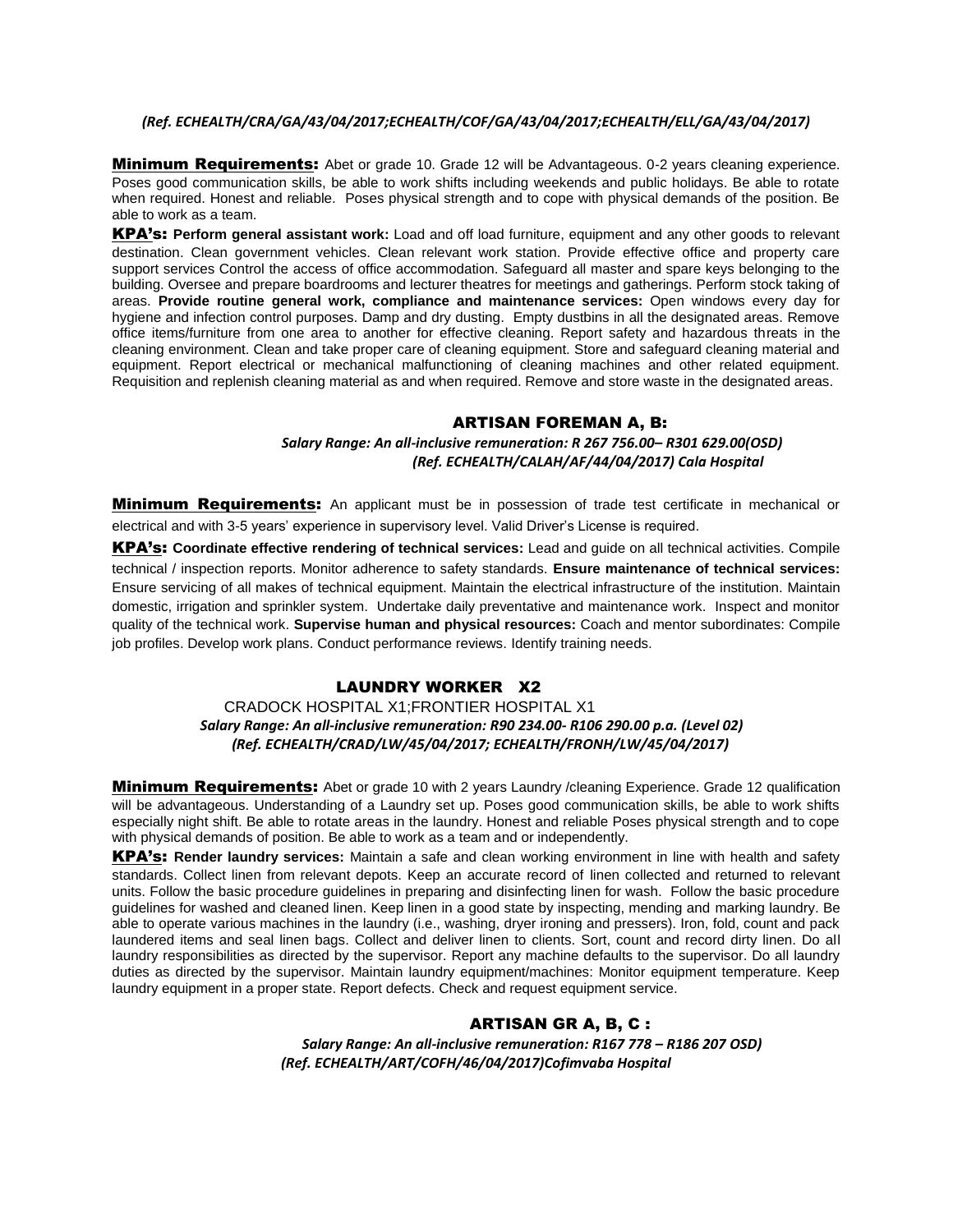**Minimum Requirements:** An applicant must be in possession of trade test certificate in mechanical or electrical and with 3-5 years' experience in supervisory level. Valid Driver's License is required.

KPA's: **Render technical services:** Undertake building and repair work of all technical components in the institution. Inspect and investigate technical faults in all makes of technical structures and equipment. **Electrical:**  Diagnose and repair electrical panels, circuits, wiring and related systems. Repair or replace switches receptacles, ballast's, fuse boxes, heat systems, electric motors, fans, lights and extension cords. **Plumbing:** Diagnose and repair plumbing fixtures, toilets, faucets, sinks, tubs, water heaters, water reticulation, drain lines and sluicing facilities. Unblock and clean pipes, tanks, floor drains and sewers. Repair and maintain steam traps and pipes on heat system. **Carpentry:** Repair and install shelves, cupboards, drawers, ceilings and hangs doors. Repair and replace fascia and barge boards. Construct or build wooden apparatus e.g. tables, desks, benches, partitions and occupational therapy aids. Repair all makes of carpentry items. **Bricklaying:** Build and repair masonry structures. Install and repair paving works. Build walls and partition structures. **Fitter and Turner:** Strip and assemble machinery and equipment. Lead and guide on all technical activities. **Provide maintenance of technical services:** Servicing of all makes of technical equipment. Maintain the electrical infrastructure of the institution. Maintain domestic, irrigation and sprinkler system. Undertake daily preventative and maintenance work. Inspect and monitor quality of the technical work**.**

#### FOOD SERVICE SUPERVISOR:

#### *Salary Range: An all-inclusive remuneration: R127 851.00 – R150 606.00(Level 04) (Ref. ECHEALTH/COF/FSAS/47/04/2017) Cofimvaba Hospital*

**Minimum Requirements:** National Diploma in food service management with 3-5 years applicable Public hospital experience. Poses good communication skills. Be able to work shifts including weekends and public holidays. Be able to work as a team. Provide leadership.

KPA's: Supervise any tasks emanating from menu planning of the day, preparation, serving of foods and providing refreshments. Control general neatness and hygiene of the department as well as all equipment and utensils. Supervise Pest Control and report all abnormalities on insect control as well as planned spraying days. Supervise and ensure that safety measures with regard to equipment and utensils are adhered to. Responsible for reporting all defective equipment and condemning of equipment, cutlery and crockery on a scheduled monthly date. Ensure the general safekeeping of all keys in the Food Service Unit at all times. Ensure that store rooms and fridge doors are locked when not in use. Responsible for placing internal orders on a VA 2 & VA 3 format. Responsible for receiving goods according to specifications and according to a proper receiving procedure. Supervise the preparation, portioning, garnishing, serving and distribution of food. Ensure that the distribution of meals to wards and dining room are done according to procedure on time for each meal to be served. Execute any lawful and additional instructions issued by a competent person.

#### HOUSEHOLD WORKER:

#### *Salary Range: An all-inclusive remuneration: R90 234.00- R106 290.00 (Level 02) (Ref. ECHEALTH/ELLIH/HW/48/04/2017) Elliot Hospital*

**Minimum Requirements:** Abet or grade 10. Grade 12 will be Advantageous. 0-2 years cleaning experience. Poses good communication skills, be able to work shifts including weekends and public holidays. Be able to rotate when required. Honest and reliable. Poses physical strength and to cope with physical demands of the position. Be able to work as a team.

KPA's: **Provide cleaning services:** Clean all the designated areas such as ward bed-side, doctor's room, change room, toilets. Clean all items such as windows, walls, basins, sinks, lockers and pans. Sweep, mop and polish all floors of the designated areas in the institution. **Provide routine general work and compliance services:** Open windows every day for hygiene and infection control purposes. Damp and dry dusting. Empty dustbins in all the designated areas in the institution. Periodically assess and update toilet cleaning check list in line with set hygienic standards. Request and replace toilet papers /towels and hand wash soap.

Remove and store waste in the designated area. Sort and clean soiled linen. Sluice linen and put linen in the linen bag. Fetch food from the kitchen. Wash dishes and utensils. Report safety and hazardous threats in the cleaning environment. **Provide routine maintenance services:** Clean and take proper care of cleaning equipment. Store and safeguard cleaning material and equipment. Report electrical or mechanical malfunctioning of cleaning machines and other related equipment. Requisition and replenish cleaning material as and when required.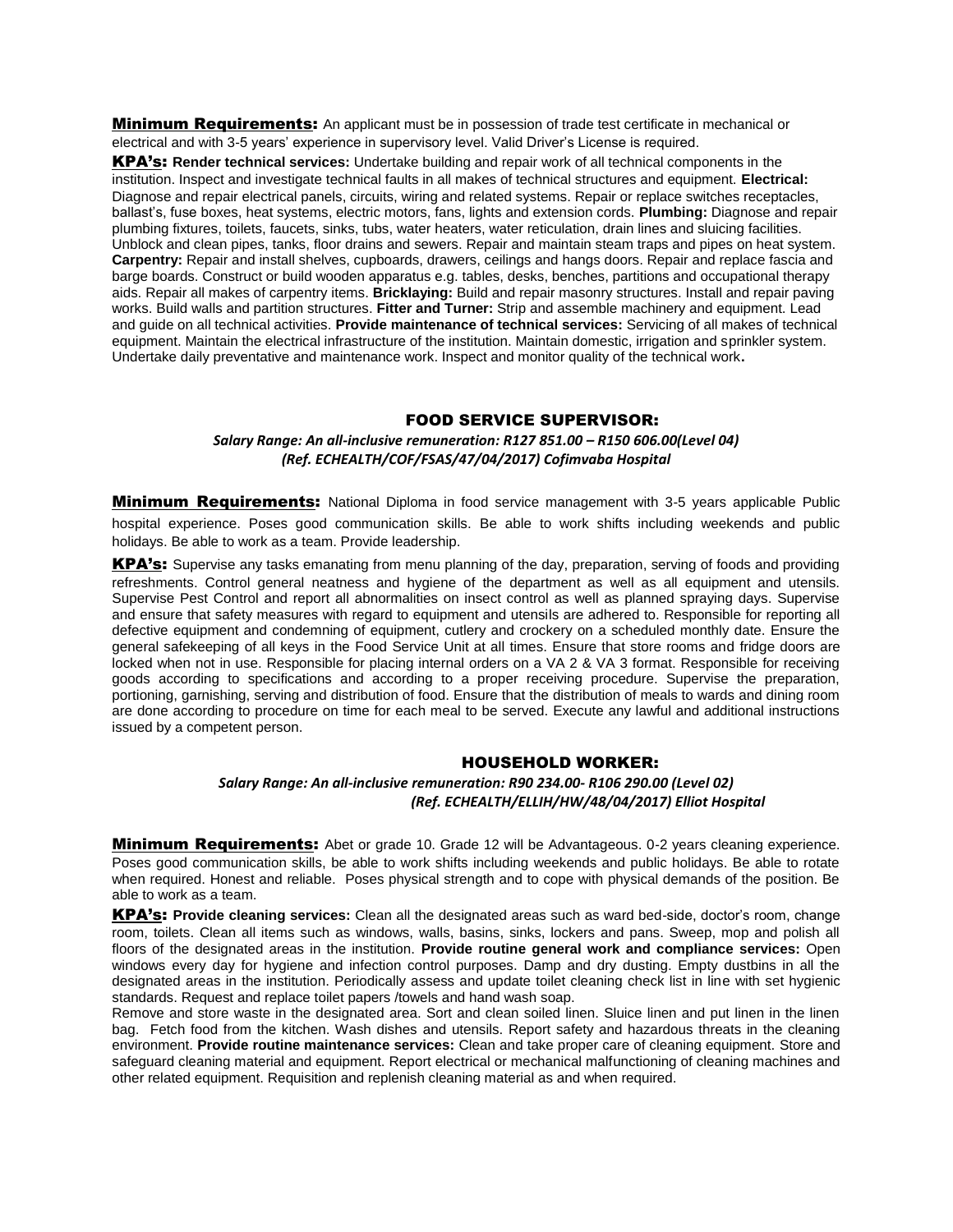#### CLEANER X1 :

## INXUBA YETHEMBA SUB-DISTRICT *Salary Range: An all-inclusive remuneration: R90 234.00- R106 290.00 p.a. (Level 02***)** *(Ref. ECHEALTH/INX-SUB/CL/49/04/2017)*

**Minimum Requirements:** Abet or grade 10. Grade 12 will be Advantageous. 0-2 years cleaning experience. Poses good communication skills, be able to work shifts including weekends and public holidays. Be able to rotate when required. Honest and reliable. Poses physical strength and to cope with physical demands of the position. Be able to work as a team.

KPA's: **Provide cleaning services:** Clean all the designated areas such as ward bed-side, doctor's room, change room, toilets. Clean all items such as windows, walls, basins, sinks, lockers and pans. Sweep, mop and polish all floors of the designated areas in the institution. **Provide routine general work and compliance services:** Open windows every day for hygiene and infection control purposes. Damp and dry dusting. Empty dustbins in all the designated areas in the institution. Periodically assess and update toilet cleaning check list in line with set hygienic standards. Request and replace toilet papers /towels and hand wash soap. Remove and store waste in the designated area. Sort and clean soiled linen. Sluice linen and put linen in the linen bag. Fetch food from the kitchen. Wash dishes and utensils. Report safety and hazardous threats in the cleaning environment. **Provide routine maintenance services:** Clean and take proper care of cleaning equipment. Store and safeguard cleaning material and equipment. Report electrical or mechanical malfunctioning of cleaning machines and other related equipment. Requisition and replenish cleaning material as and when required.

#### LAUNDRY SUPERVISOR X1:

#### *Salary Range: An all-inclusive remuneration: R127 851.00 – R150 606.00p.a (Level 04) (Ref. ECHEALTH/INTSIKA-SUB/50/04/2017) Intsika Yethu Sub-District*

**Minimum Requirements:** Grade 12 certificate plus 3-5 years' experience in laundry. Computer literate. Ability to operate machines. Poses good communication skills, be able to work shifts especially night shift. Honest and reliable Poses physical strength and to cope with physical demands of position.

KPA's: **Supervise rendering of laundry services**: ensure safe and clean working environment in line with health and safety standards. Keep an accurate record of linen collected and returned to relevant units. Follow the basic procedure guidelines in preparing and disinfecting linen for wash. Monitor adherence to basic procedure guidelines for washed and cleaned linen. Keep linen in a good state by inspecting, mending and marking laundry. Be able to operate and monitor various machines in the laundry (i.e., washing, dryer ironing and pressers). Report any machine defaults to the manager. **Maintain laundry equipment/machines:** Monitor equipment temperature. Keep laundry equipment in a proper state. Report defects. Check and request equipment service.

## FOOD SERVICE AID:

#### *Salary Range: An all-inclusive remuneration: R90 234.00- R106 290.00 p.a. (Level 02) (Ref. ECHEALTH/GGH/FSA/51/04/2017) Glen Grey Hospital*

**Minimum Requirements:** Grade 10 or ABET. Knowledge of Food services & food preparation, Operation of food processing equipment, Basic health & safety measures, Health environment, Hygiene & bacterial contamination control measures. Basic literacy, Ability to operate food processing equipment, Measure accurately.

KPA's: **Render catering services:** Follow menus and special diet plans. Prepare ingredients for meals e.g. cleaning and cutting vegetables, prepare meat, poultry and fish. Process/cook prepared ingredients for consumption. Serve prepared food in the relevant crockery. Ensure that portions served are according to the stipulated dietary allowances. Pack food delivery trolleys and deliver to relevant areas in the health institution. Ensure that the correct meals are delivered to the correct areas in the institution. **Maintain safe and hygienic environment:** Collect used cutlery and crockery from wards and other service areas. Check that the correct number of cutlery and crockery have been returned to the kitchen. Wash and dry used equipment, cutlery and crockery. Perform quality checks to ensure that the cleaning process has been performed according to standard. Pack and store clean food processing equipment. Clean the food processing area at regular intervals during the day. Perform regular checks to establish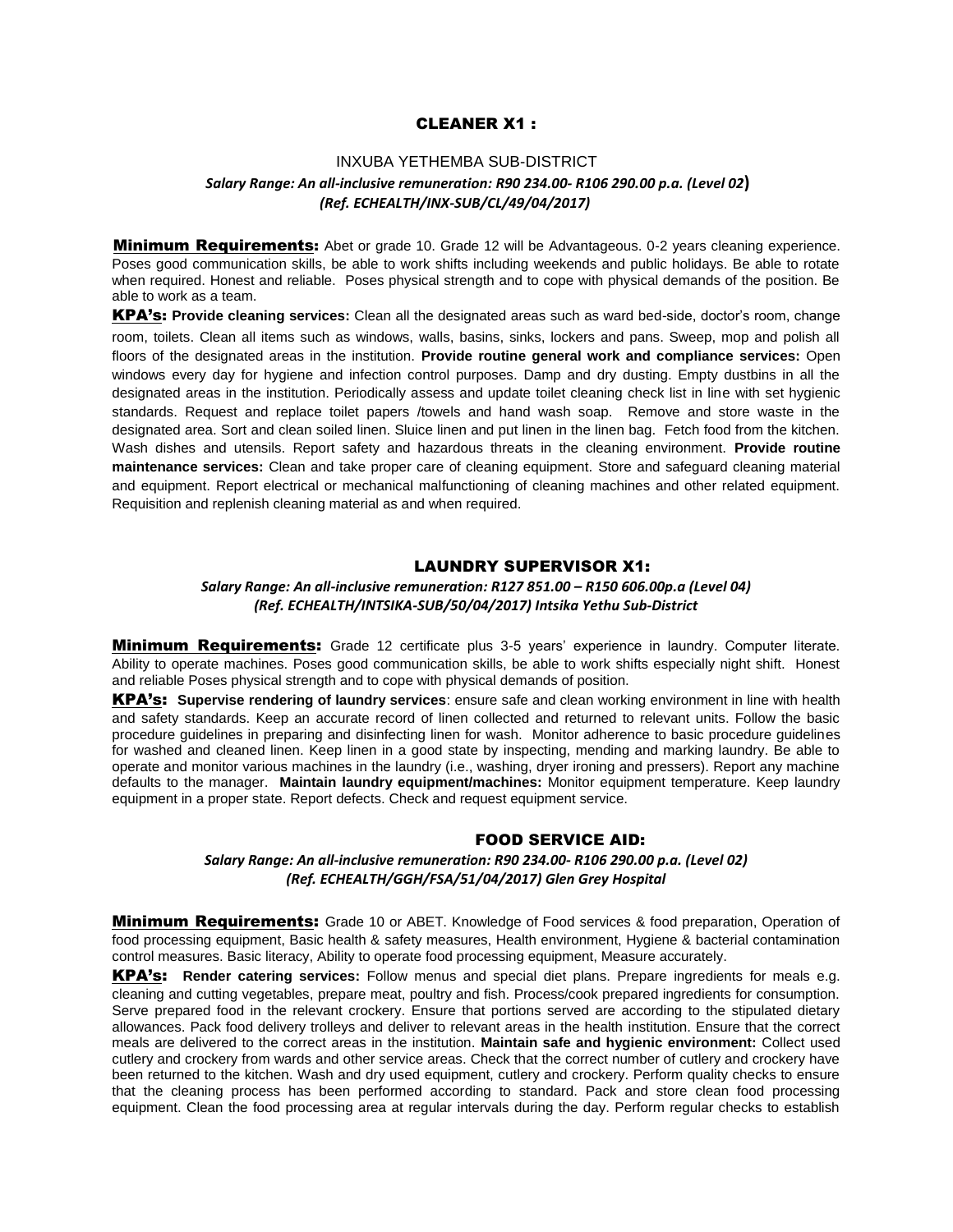whether safety and sanitation standards are being adhered to. Report unhygienic and unsafe situation to the supervisor.

## DRIVER (LIGHT VEHICLE) X2

INTSIKA YETHU SUB-DISTRICTXI;NGCOBO SUB DISTRICTS X1  *Salary Range: An all-inclusive remuneration: R107 886.00 – R127 086.00 (Level 03) (Ref. ECHEALTH/INTSI/DR/52/04/2017; ECHEALTH/NGC/DR/52/04/2017)*

**Minimum Requirements:** Grade 10/ standard 8 certificates. Relevant experience in Driving /Code B with 3 Years' experience as a driver. Valid Code 8 driver's license. Good verbal and written Communication skills. Must be able to work night duty, Weekends and Public holidays.

KPA's: **Provide transport services:** Fill in log sheets before and after trips. Receive work instructions and respond. Receive and record documents. Load and dispatch items. Transport office officials from point A to point B and re-collect. Render vehicle **Maintenance functions**: Check and verify the vehicle condition. Check fuel, water and oil levels. Check lights, windscreen, wipers, hooter, tyre condition and check vehicle license. Check dates for vehicle service and report. Check vehicle defects, dents and report. Clean and vacuum vehicle.

### ADMINISTRATIVE CLERK X 6

CHRIS HANI DISTRICT OFFICE X1; COFIMVABA HOSPITAL X1;ELLIOT HOSPITAL X1 EMALAHLENI SUB-DISTRICT X1;KOMANI HOSPITAL X2  *Salary Range: An all-inclusive remuneration: R152 862.00- R180 063.00 (Level 05) (Ref. ECHEALTH/DISTO/AC/53/04/2017; ECHEALTH/COF/AC/53/04/2017; ECHEALTH/ELL/AC/53/04/2017; ECHEALTH/EMSD/AC/53/04/2017; ECHEALTH/KOMH/AC/53/04/2017)*

**Minimum Requirements:** National Diploma in Human Resource Management or equivalent with minimum of 0-2 year's relevant experience. Grade 12 with 4-6 years relevant administrative experience. Good interpersonal and communication skills. Computer literacy and knowledge of Patient's right charter. Must be a committed and hard working person. Ability to work under pressure.

KPA's**: Provide ward administration services:** Compile patient folders that contain the relevant documentation. Record and reconcile the midnight patient census. Account for admissions, discharges and transfers. Keep notice boards neat, relevant and current. Capture statistical data. **Monitor ward stock levels:** Order and receive ward supplies – stationery, surgical supplies, etc. Replace ward stock condemned. Record movement of ward stock and supplies. **Maintain documents / files:** Keep files neat and complete. File correspondence. Trace movement of files. Put files into archives according to the correct category and place. **Perform routine clerical duties:** Make photo copies. Compile duty roosters and submit to Human Resource. Make transport arrangements for transfer of patients. Take ward telephone calls.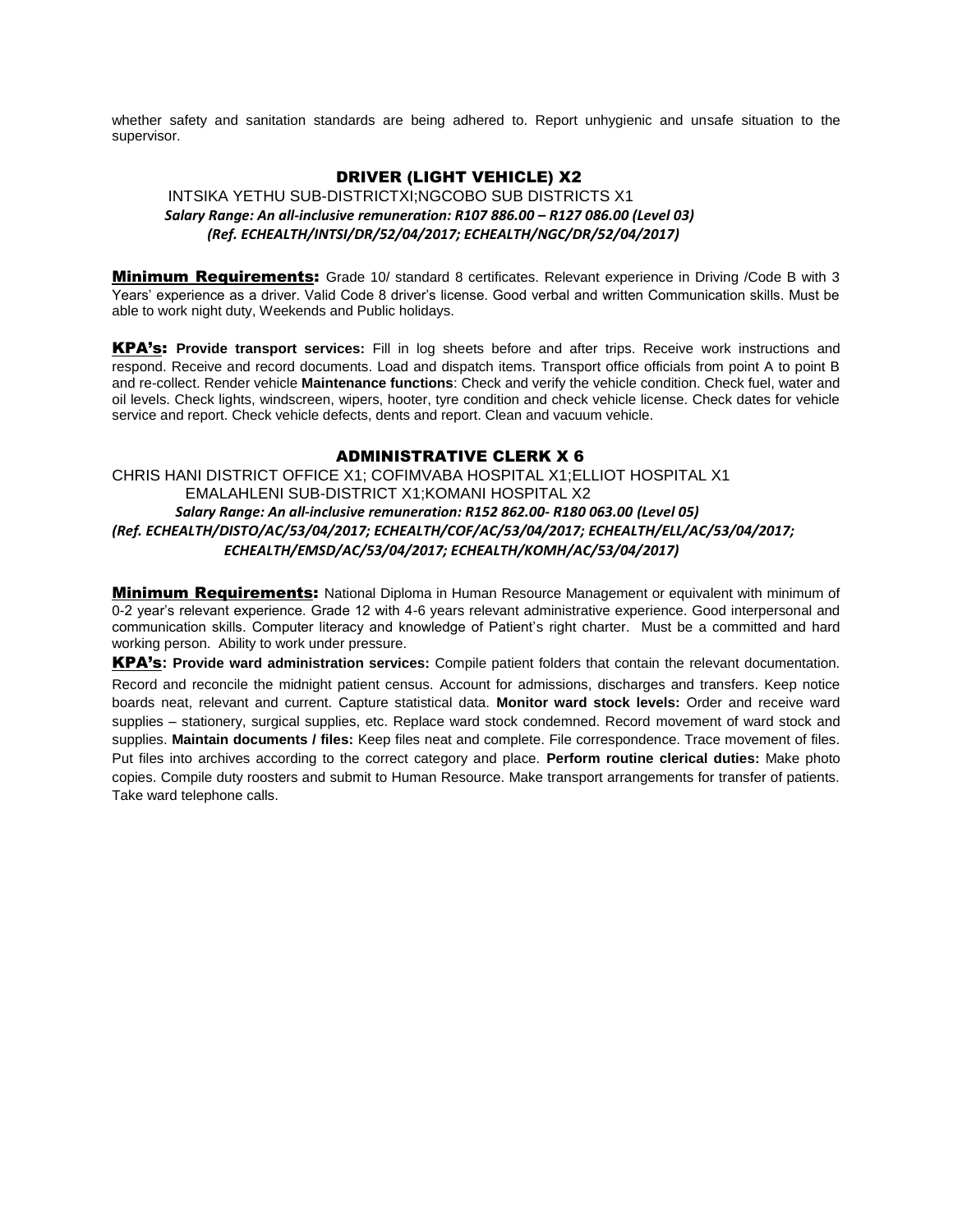#### OPERATOR :

### *Salary Range: An all-inclusive remuneration: R90 234.00- R106 290.00 (Level 02) (Ref. ECHEALTH/GLENGH/OP/54/04/2017) Grey Hospital*

**Minimum Requirements:** ABET / Level 4, Grade 10 / Standard 8 and Certificate in either plumbing, carpentry or electrical. Proof of passing Trade Test in terms of Section 13(2) of the Manpower Training Act 1981 as amended or Municipality Training. Good communication skills. The incumbent must be committed and hard working. Good interpersonal relations. Ability to operate machinery. Must be able to work under pressure, ability to work without supervision (be able to use own discretion) in a team. Must be willing to work shifts, week-ends and public holidays. Relevant experience with driver's license will be an added advantage.

KPA's**:** Inspect the plant rooms, engine daily using inspection sheet. Test the plant and standby engine daily. Check and record oil and water levels daily. Report if oil is dirty and any faults to the foreman and make follow ups until the fault is handed over to the consultant. Make sure that the engines are switched off during the operation process. Record the findings. Check fuel level and fill up. Perform any other related job allocation.

#### CLIENT INFORMATION CLERK :

### *Salary Range: An all-inclusive remuneration: R127 851.00 – R150 606.00 (Level 04) (Ref. ECHEALTH/FRONH/CIC/55/04/2017) Frontier Hospital*

**Minimum Requirements:** Grade 12 with 0-2 years' experience. Computer literacy in MS Word, Excel and ability to work under pressure. Good communication skills. Must be able to work shifts, week-ends and Public holidays.

KPA's**:** Receive and refer telephone calls (internal and external) to the relevant staff. Responsible for reception duties. Record and deliver messages to the relevant staff. Maintain an internal telephone directory. Print and issue telephone accounts. Maintain telephone database. Directing people to the relevant offices and work stations. Provide general information to the public when requested regarding the institution. Report faults of the equipment to the supervisor.

#### PROPERTY CARE TAKER X10

CALA HOSPITAL X1;ELLIOT HOSPITAL X2; LUKHANJI SUB-DISTRICT- GATEWAY CLINIC X1;HUKUWA CLINIC X1;LAHLANGUBO CLINIC X1;NOMONDE CLINIC X1 ENGCOBO SUB-DISTRICTX4  *Salary Range: An all-inclusive remuneration: R90 234.00- R106 290.00 (Level 02)*

*(Ref. ECHEALTH/CALH/PCT/56/04/2017; ECHEALTH/ELL/PCT/56/04/2017 ;ECHEALTH/FRONH/PCT/56/04/2017 ECHEALTH/LKGC/PCT/56/04/2017; ECHEALTH/LKHC/PCT/56/04/2017; ECHEALTH/NOMC/PCT/56/04/2017 ECHEALTH/ENGCSUB/PCT/56/04/2017)*

**Minimum Requirements:** ABET. Ethical and moral person, energetic and hard working person

KPA's**: Provide effective property care services in the institution:** Control the access of institutions accommodation. Safeguard all master and spare keys belonging to the institution. Oversee and prepare boardrooms and lecturer theatres for meetings and gatherings. Perform stock taking of areas of responsibility. Take care of organizations fixed and moveable assets.

## PORTER X2

COFIMVABA HOSPITALX1;FRONTIER HOSPITALX1  *Salary Range: An all-inclusive remuneration: R90 234.00- R106 290.00 (Level 02) (Ref. ECHEALTH/COF/P/57/04/2017; ECHEALTH/FRONH/P/57/04/2017)*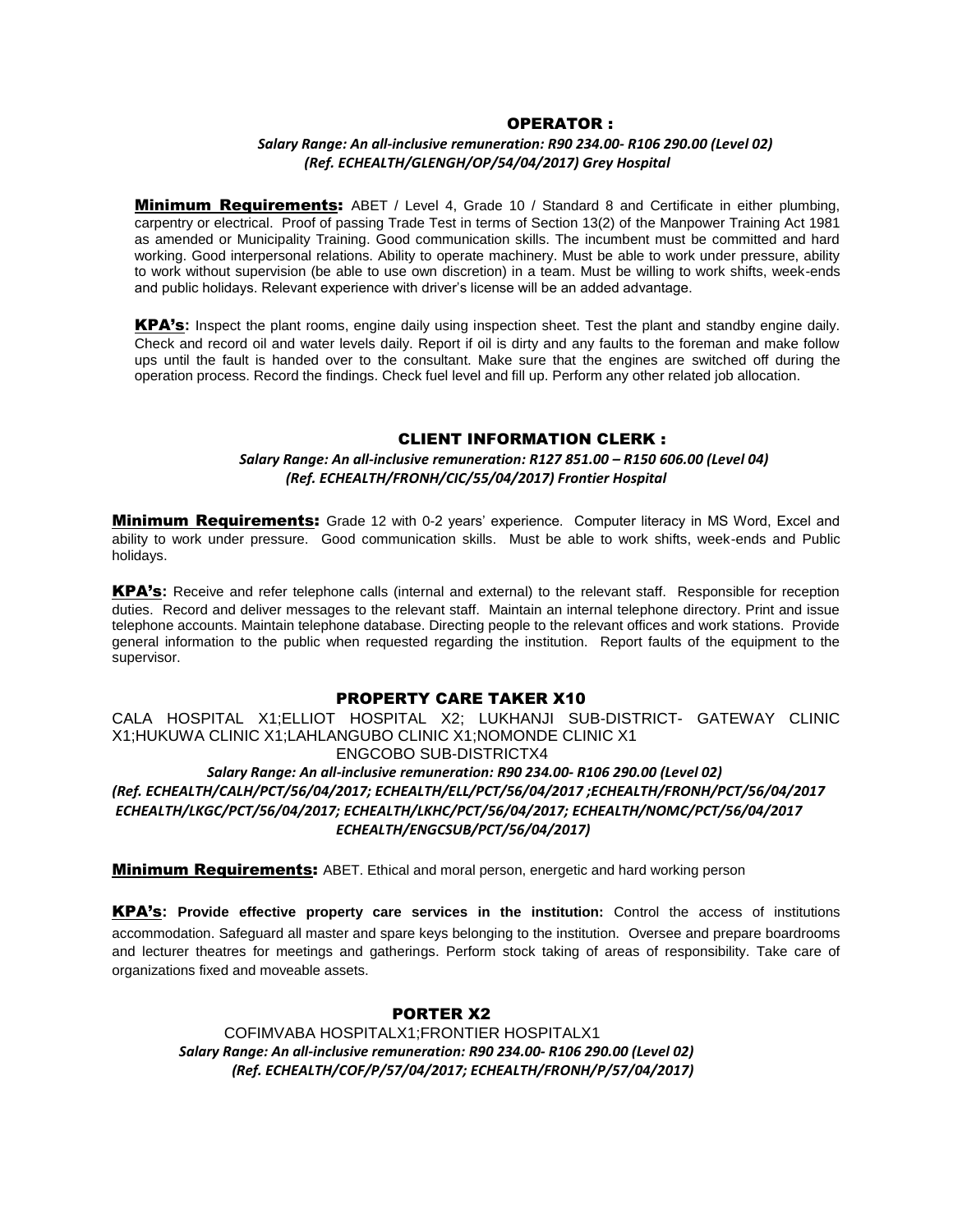**Minimum Requirements:** Minimum Grade10/Abet level 4. Good verbal and written communication skills. Must be willing to work shifts and under pressure. Sound knowledge of Customer care.

KPA's**: Provision of hospital and patient support services:** Wheel patients to and from the wards. Transport patients to various service areas e.g. operating theatre. Transport patients to vehicles or other transportation. Collect and transport corpses to the mortuary. Deliver equipment, stores and documentation to wards and other departments. Collect and deliver specimens. Offloading of patients from ambulance and private cars to the stretchers. Cleaning of stretchers and wheel chairs after usage at all times. Report all faulty or broken equipment to your supervisor immediately. **Render mortuary services:** Receive corpses – record date and time received and released. Store corpses in the cool room. Release and keep record of corpses handed over to next of kin. Load and off-load corpses. Keep proper identification and maintain accuracy of records in the field of work. **Maintain equipment:** Clean equipment. Safe keeping of equipment.

#### SENIOR ADMINISTRATION OFFICER (ER):

#### *Salary Range: An all-inclusive remuneration: R281 418.00- R331 497.00 (Level 08) (Ref. ECHEALTH/SAO/AMDO/58/04/2017)Chris Hani District Office.*

Minimum Requirements: National Diploma **/**Degree in Human Resource Management with labour relations' modules/ Labour Law or an equivalent qualification in the related field. Minimum of 3-5 years' experience in Labour Relations environment. Sound knowledge and understanding in the application of Labour Law Legislation, understanding of relevant Legal and Public service legislative or policy prescripts. Good verbal and written communication with strong presentation skills. Proven investigative, analytical, computer literacy and good report writing skills, ability to work in a high pressured environment. A valid driver's License is essential

KPA's**:** Perform administrative functions. Receive notices from bargaining council. Represent employer in conciliation. Act as an interpreter during hearing. Conduct disciplinary investigations. Receive grievances from employees and refer to designated employee. Provide technical support during disciplinary hearings. Monitor compliance and adherence to Labour Relations practices and standards.

#### SENIOR INFORMATION OFFICER:

*Salary Range: An all-inclusive remuneration: R281 418.00- R331 497.00 (Level 08) (Ref. ECHEALTH/COF/SIO/59/04/2017) Cofimvaba Hospital*

**Minimum Requirements:** Degree or National Diploma in Information Management or equivalent qualification plus 3-5 years relevant experience OR grade 12 plus seven (7) years' experience in supervisory level. Should be familiar with the ETR; TIER. Net and DHIS. Good interpersonal skills with strong service orientation. Knowledge and practical experience with data gathering and capturing on DHIS essential. Ability to work under pressure as an individual and in a team. Solve problems by applying innovative thinking and encouraging a lateral approach. Computer literacy is mandatory.

KPA's**:** Co-ordinate all capturing of statistics. Analyse health information data. Manage health information and statistics. Set up measures to protect hospital information and data. Feed and forward information to the next level e.g. sub district office. Manage all Data sets. Capacitating information users and data captures. Develop and maintain indicators and definitions. Interact between users, management and system developers. Supervision of personnel. Organise and conduct information sharing meetings in the facility.

### OCCUPATIONAL HEALTH & SAFETY OFFICER

All SAINTS HOSPITALX1; ELLIOT HOSPITAL X1  *Salary Range: An all-inclusive remuneration: R281 418.00- R331 497.00 p.a. (Level 08) (Ref. ECHEALTH/ASH/SO/60/04/2017;ECHEALTH/SO/ELLH/60/04/2017)*

**Minimum Requirements:** Degree/National Diploma in the relevant field with 3-5 years' experience required, training in ethics. Continuous professional and ethical behavior. Knowledge of Public Health Management and Public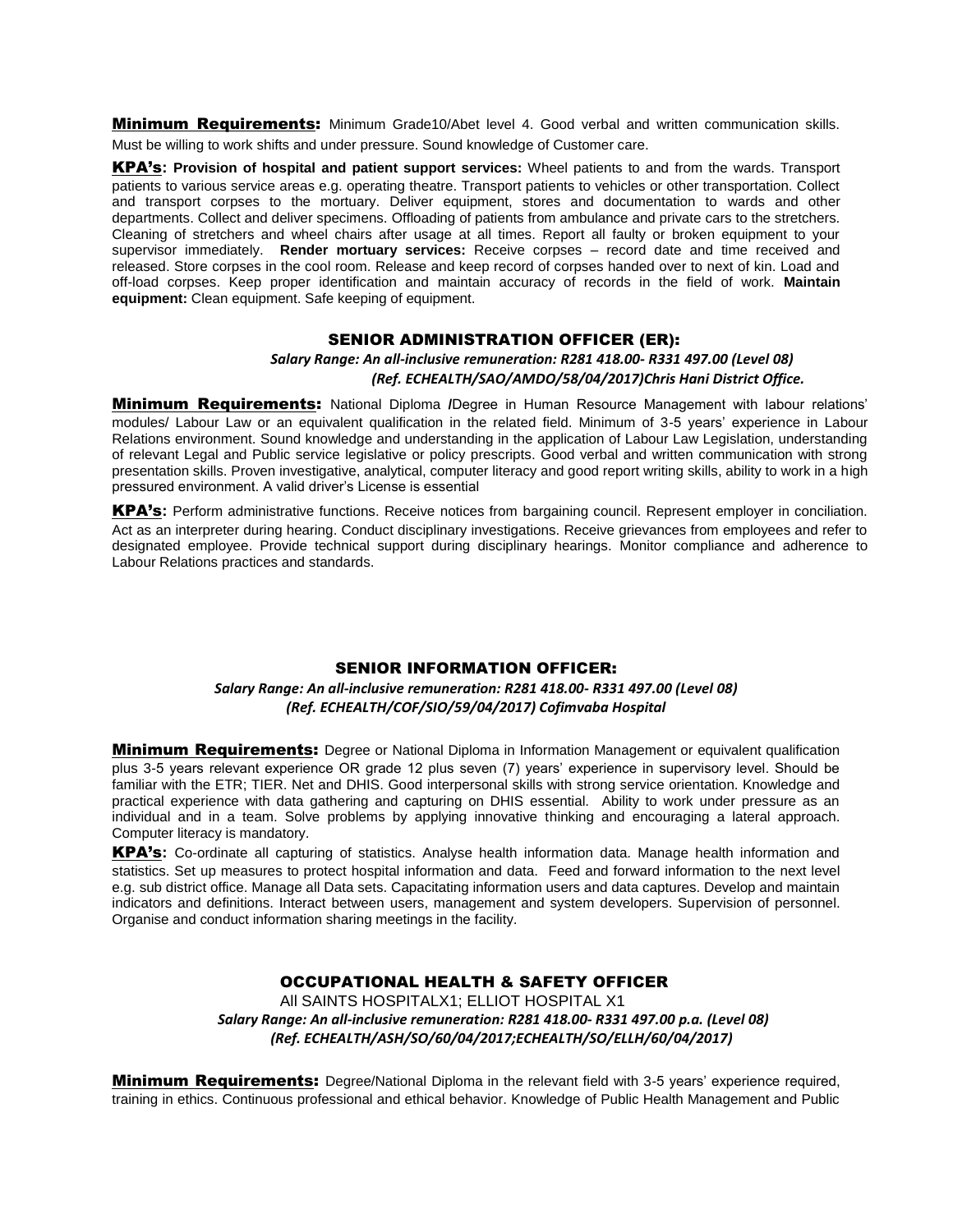Service Legislation, Regulations and Policies. Good communication, Report writing; Facilitation skills; Co-ordination skills; Liaison; Decision making, Analytical thinking.

KPA's**:** Establish and administer Safety Committees. Audit all workplaces in order to ensure compliance with the Occupational Health and Safety Act and regulations under this Act. Report all deviations to the Manager. Identify and co-ordinate the training and activities of First Aiders. Receive process and submit all injury reports. Obtain Claim numbers for the injured, receive and submit all medical reports for processing. Make follow ups on all outstanding claims, keep a record of all claims and a filing system pertaining to each claim.

#### FOOD SERVICE MANAGER:

#### *Salary Range: An all-inclusive remuneration: R226 611.00- R266 943.00 (Level 07) (Ref. ECHEALTH/MOL/FSM/61/04/2017) Molteno Hospital*

**Minimum Requirements:** Degree/ National Diploma in Food Service Management or relevant field. Current registration with the relevant professional council, knowledge and understanding of nursing Code of Ethics and Professional Practice. Communication Interpersonal. Knowledge of food service processes and procedures and other relevant legal framework such as: Health Act, Occupational Health and Safety Act, Patient Rights Charter, Batho Pele principles, Public Service Regulations, Labour Relations Act, Disciplinary Code and Procedure Grievance Procedure etc.

KPA's**:** Manage food services. Facilitate and monitor implementation of policies and guidelines. Supervise human and physical resources. Ensure healthy and hygienic environment. Compile cycle menus and recipes monitor stock levels, order stores. Manage and maintain safety standards, adapt legislations and capacitate relevant role players. Coach and mentor subordinates. Compile job profiles. Develop work plans. Conduct performance reviews and identify training needs.

### HOUSEKEEPING SUPERVISOR:

## *Salary Range: An all-inclusive remuneration: R127 851.00 –R 150 606.00 (Level 04) (Ref. ECHEALTH/ELL/HSW/62/04/2017)Elliot Hospital*

**Minimum Requirements:** Grade 10 with 3-5 years' work related experience required. Knowledge of general work, housekeeping and cleaning services. Communication and decision making skills. Work shifts including weekends and public holidays. Be able to work as a team. Provide leadership.

KPA's**: Supervise and provide cleaning services:** Develop work schedules and allocation lists (Duty rooster). Allocate work to general assistants and cleaners. Guide the provision of general work and related work in all the designated areas in the ward such as ward bed-side, doctors room, change room, toilet. Physically lead and provide general work, housekeeping and cleaning services in all designated areas in the ward including monitoring, sweeping, mopping, stripping and polishing of all floors of the designated areas in the ward Guide and Clean all items such as windows, walls, basins, sinks, lockers and pans. **Provide routine general work, housekeeping, cleaning and compliance services:** Check compliance on hygiene and infection control in the provision of general work and related services in the ward. Monitor and facilitate removal and hanging of screens and curtains. Count, record, pack and store ward linen. Issue ward linen to and from the ward. Set food trolley and dish food to patients. Monitor and clean ward kitchenette including kitchen items and utensils. **Provide routine maintenance services:** Routinely check proper care and maintenance of general work, housekeeping and cleaning equipment. Monitor storage and safeguarding of cleaning material and equipment. Monitor and facilitate routine maintenance and repair of electrical or mechanical malfunctioning of cleaning machines and other related equipment. Periodically check stock levels and place orders for general, housekeeping and cleaning services in the ward.

### MORTUARY ATTENDANT:

*Salary Range: An all-inclusive remuneration: R90 234.00- R106 290.00 (Level 02) (Ref. ECHEALTH/GGH/MA/63/04/2017)Glen Grey Hospital*

**Minimum Requirements:** Minimum Grade10/abet level 4. Good verbal and written communication skills. Must be willing to work shifts and under pressure. Sound knowledge of Customer care.

KPA's**: Provision of hospital and patient support services:** Wheel patients to and from the wards. Transport patients to various service areas e.g. operating theatre. Transport patients to vehicles or other transportation. Collect and transport corpses to the mortuary. Deliver equipment, stores and documentation to wards and other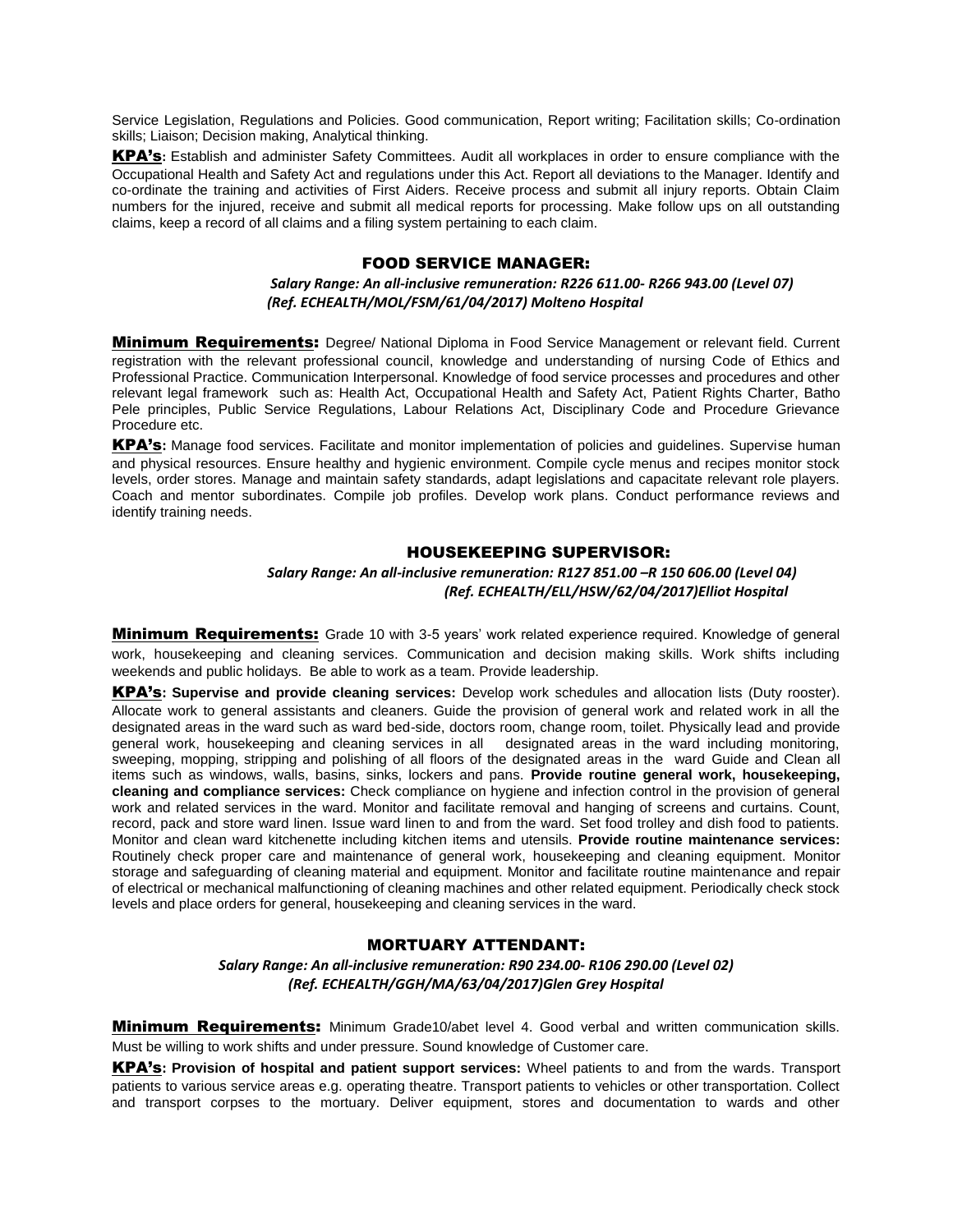departments. Collect and deliver specimens. Offloading of patients from ambulance and private cars to the stretchers. Cleaning of stretchers and wheel chairs after usage at all times. Report all faulty or broken equipment to your supervisor immediately. **Render mortuary services:** Receive corpses – record date and time received and released. Store corpses in the cool room. Release and keep record of corpses handed over to next of kin. Load and off-load corpses. Keep proper identification and maintain accuracy of records in the field of work. **Maintain equipment:** Clean equipment. Safe keeping of equipment.

## DATA CAPTURER X 9

## CHRIS HANI DISTRICT OFFICE X 8; FORENSIC PATHOLOGY SERVICES X1  *Salary Range: An all-inclusive remuneration: R127 851.00 –R 150 606.00 (Level 04) (Ref. ECHEALTH/DISTO/DC/64/04/2017; ECHEALTH/FPS/DC/64/04/2017)*

**Minimum Requirements:** Grade 10/12 or equivalent qualification. Basic knowledge of administration processes. Communication skills, Numeracy, Computer Literacy and ability to draw data. Self-propelled. Responsive person with positive attitude.

KPA's**: Provide administrative support services:** Capture and update data on computer. Generate spreadsheets. Update the system on all data sets. Validate data (for quality purpose) to ensure correctness, completeness and consistency. Compile routine statistical information/reports. Receive, register and track records or documents submitted for further processing in the administration component of the institution. Capture routine transactions on computer such as the transfer of information from manual records to electronic documents. **Provide routine and administrative maintenance services:** Update and file records. Continuous updating of information on computer for reporting purposes. Maintain DHIS database. Retrieve information required.

### TRADE LABOURER:

*Salary Range: An all-inclusive remuneration: R90 234.00- R106 290.00 (Level 02) (Ref. ECHEALTH/FRONH/AS/65/04/2017) Frontier Hospital*

**Minimum Requirements:** ABET Level 4. Basic knowledge of technical work. Self-propelled, Responsive person with positive attitude.

KPA's**: Provide routine technical services:** Handle minor and routine technical work. Repair minor mechanical, electrical, plumbing and carpentry work. Fit and install minor equipment. Attend to institutional minor renovations such painting, repairing of cracked walls as well as repairing appliances. Attend to heating, air conditioning, electrical and fire systems. Repair water reticulation system, broken windows, toilet flush systems, valves and stopcocks. Remove broken toilets and basins and repair burst pipes and leaks. Repair circulating pumps and pressure reducers. Unblock drains, toilets, basins and sinks to ensure effective functioning of the sewerage system. Repair doors, locks, general maintenance items including cutting keys and locks. Prepare fill in and storing of gas cylinders for the institution. Replace empty cylinders in wards of the institution. **Provide routine maintenance services:** Inspect equipment. Perform routine maintenance of common and communal areas of the institution. Receive and assess routine maintenance requests and action them. Maintain cleanliness of the workshop and walkaways. Check workshop stores items such as spare parts and prepares orders. Conduct routine inspection to identify faults. Inspect, test and maintain the electrical lighting and equipment. Check electrical and water readings. Check and reset fire alarms.

### LOGISTIC SUPPORT OFFICER:

 *Salary Range: An all-inclusive remuneration: R R226 611.00- R266 943.00 (Level 07) (Ref. ECHEALTH/FRT/LSO/66/04/2017) Frontier Hospital*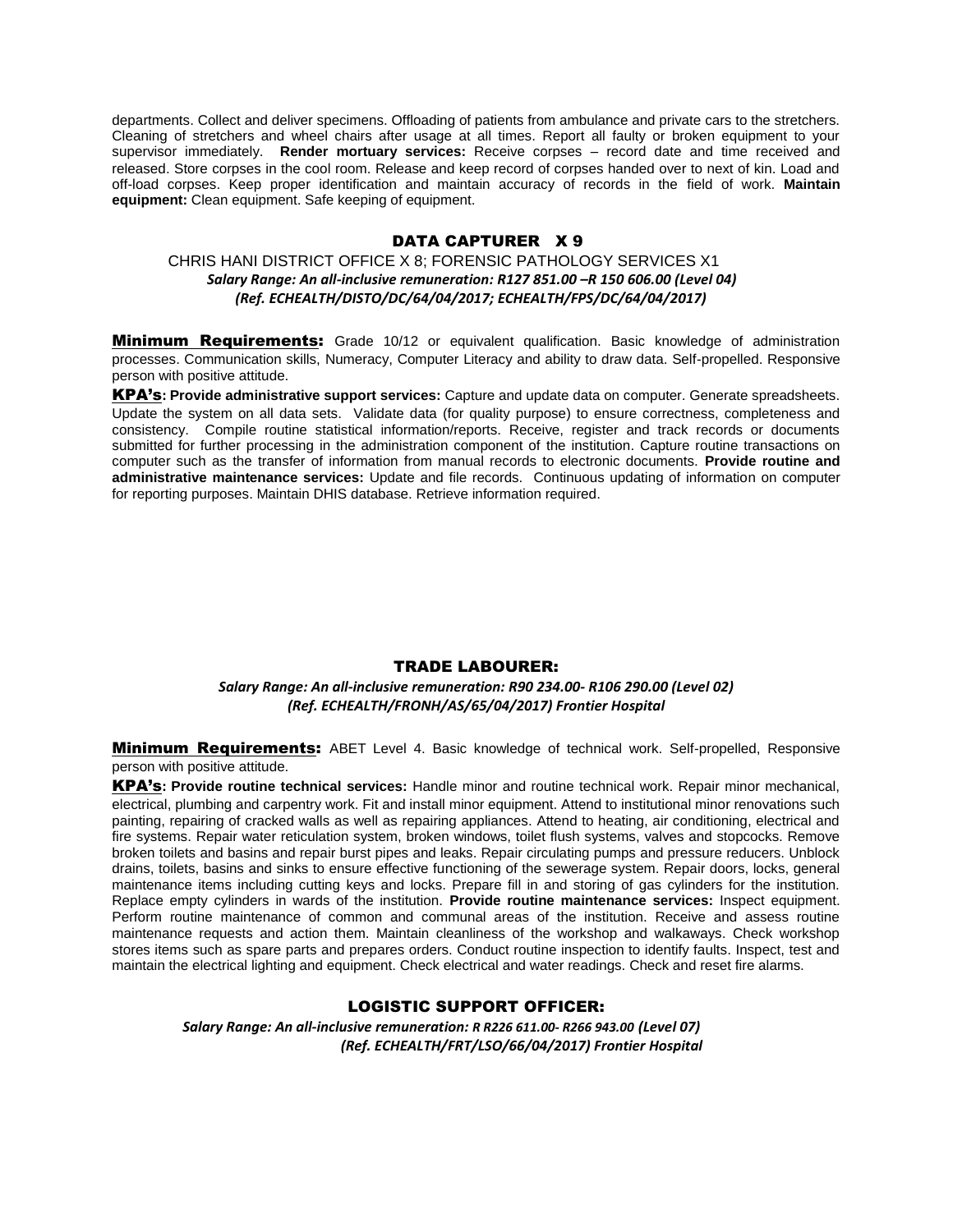**Minimum Requirements:** National Diploma / Degree with 3 – 5 years' experience or Grade12 with 7 years' experience in supervisory level. Knowledge and understanding of the relevant Acts/prescripts and legislation. Ability to collect and collate data.

KPA's**:** Manage stores administration in the institution. Control procurement services.

Monitor the implementation of stores procedure and prescripts. Monitor inventory level. Maintain stock levels.

#### ARTISAN FOREMAN A, B:

*Salary Range: An all-inclusive remuneration: R 267 756 – R301 629 p.a. (OSD) (Ref. ECHEALTH/KOM/AF/67/04/2017)Komani Hospital*

**Minimum Requirements:** An applicant must be in possession of trade test certificate in mechanical or electrical and with 3-5 years' experience in supervisory level. Valid Driver's License is required.

KPA's**: Coordinate effective rendering of technical services:** Lead and guide on all technical activities. Compile technical / inspection reports. Monitor adherence to safety standards. **Ensure maintenance of technical services:**  Ensure servicing of all makes of technical equipment. Maintain the electrical infrastructure of the institution. Maintain domestic, irrigation and sprinkler system. Undertake daily preventative and maintenance work. Inspect and monitor quality of the technical work. **Supervise human and physical resources:** Coach and mentor subordinates: Compile job profiles. Develop work plans. Conduct performance reviews. Identify training needs.

## TRANSPORT OFFICER:

*Salary Range: An all-inclusive remuneration: R R226 611.00- R266 943.00 (Level 07) (Ref. ECHEALTH/KOM/TO/68/04/2017)Komani Hospital*

**Minimum Requirements:** National Diploma in Transport management or related field and with 3-5 years' experience in transport section. Grade 12 plus 7 years relevant experience. Valid driver's license is compulsory.

KPA's**:** Check filling in log sheets before and after trips. Do transport returns. Delegate work and supervise section.

Receive work instructions and respond. Manage transport office. Control government fleet Book service and maintain government vehicles. Receive and record documents. Monitor loading and dispatching of items. Check and verify the vehicle condition. Check lights, windscreen, wipers, hooter, and tyre condition and check vehicle license Check dates for vehicle service and report. Check road worthiness of vehicles.

#### MIDDLE MANAGER ADMINISTRATION:

*Salary Range: An all-inclusive remuneration: R334 545 – R404 121 p.a. (Level 09) (Ref. ECHEALTH/COF/MMA/69/04/2017)Cofimvaba Hospital*

**Minimum Requirements:** National Diploma /Degree in Human Resource Management/Public Management & Administration with 3-5 years' experience at supervisory level. Knowledge and understanding of the Public service Regulation, PSCBC Resolutions, PERSAL, BCOEA, LRA, SDA and other Human resource regulatory frameworks. Extensive knowledge of Persal system. Ability to work under pressure and independently. Ability to handle stressful environment. Valid driver's license. Computer literate.

KPA's**: Overall management of Human Resources general administration:** Guide execution of service benefits, recruitment, and effective management of staff establishment and leave management including incapacity leave management. Develop and implement Operational plan for Human resources in line with the objectives of the Department. **Supervise utilization of physical, financial and human resource in the section:** Compile budget proposal of the Section. Monitor budget spending. Assign work programs and projects to relevant officers in the section. Develop and review performance work plans and the related job profiles. Evaluate performance of subordinates (PMDS**). Manage information, records and knowledge in the section:** Support and supervise collection of information for performance and regulatory audit for submission to the CEO. Assess process and performance risks in the Section in order to provide corrective mechanisms. Provide support for safekeeping and maintenance of records, information and knowledge in the Section**.**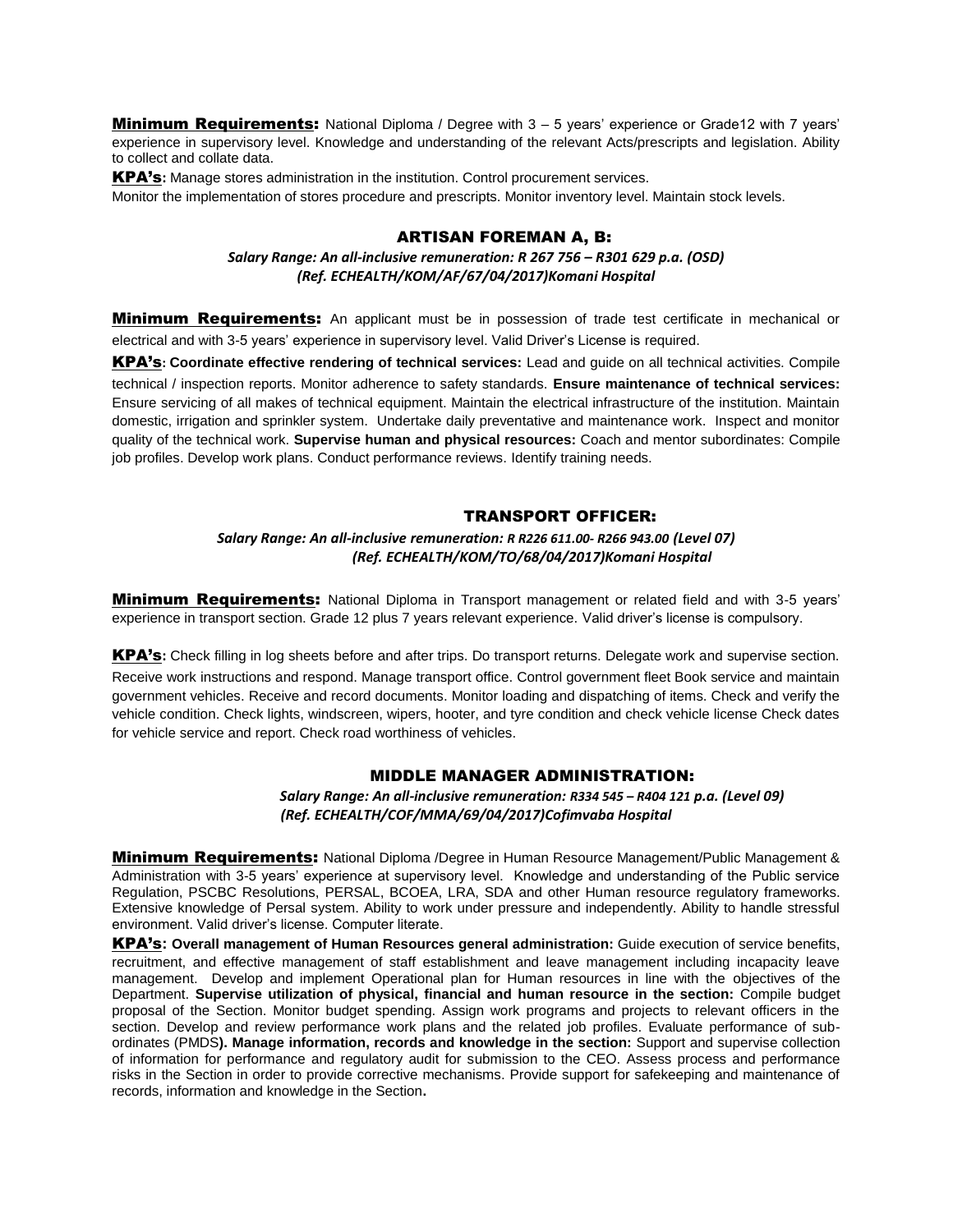### GENERAL WORKER X 1:

#### *Salary Range: An all-inclusive remuneration: R90 234.00- R106 290.00 (Level 02) (Ref. ECHEALTH/GW/FRH/70/04/2017) Frontier Hospital*

**Minimum Requirements:** Abet or Grade 10. Grade 12 will be Advantageous. 0-2 years cleaning experience. Poses good communication skills, be able to work shifts including weekends and public holidays. Be able to rotate when required. Honest and reliable. Poses physical strength and to cope with physical demands of the position. Be able to work as a team.

KPA's**:** Perform general assistant work: Load and off load furniture, equipment and any other goods to relevant destination. Clean government vehicles. Clean relevant work station. Provide effective office and property care support services Control the access of office accommodation. Safeguard all master and spare keys belonging to the building. Oversee and prepare boardrooms and lecturer theatres for meetings and gatherings. Perform stock taking of areas. Provide routine general work, compliance and maintenance services: Open windows every day for hygiene and infection control purposes. Damp and dry dusting. Empty dustbins in all the designated areas. Remove office items/furniture from one area to another for effective cleaning. Report safety and hazardous threats in the cleaning environment. Clean and take proper care of cleaning equipment. Store and safeguard cleaning material and equipment. Report electrical or mechanical malfunctioning of cleaning machines and other related equipment. Requisition and replenish cleaning material as and when required. Remove and store waste in the designated areas.

#### CLINICAL ASSOCIATE:

#### *Salary Range: An all-inclusive remuneration: R R226 611.00- R266 943.00 P.A. (Level 07) (Ref. ECHEALTH / COF/CA/71/04/2017) Cofimvaba Hospital*

**Minimum Requirements:** Bachelor of Clinical Medical Practice (BCMP). Current registration with HPSA as clinical associates. Knowledge and experience of clinical guidelines and protocols of leading diseases. Good communication skills (both written and verbal).

KPA's**:** Perform patient consultation across all ages in a District Hospital. Apply clinical reasoning in the assessment and of patient. Provide emergency care when need arises. Perform investigative and therapeutic procedures appropriate for District Hospital. Prescribed appropriate medication within the scope of practice. Facilitate communication and provide basic counseling. Integrate understanding of family, community and health system in practice.

## SARAH BAARTMAN HEALTH DISTRICT

#### FOOD SERVICE AID X2:

*Salary Range: An all-inclusive remuneration: R90 234.00- R106 290.00 (Level 02) (Ref. ECHEALTH/FSAID/72/04/2017)Andries Vosloo Hospital*

**Minimum Requirements:** Grade 10 or ABET. Knowledge of Food services & food preparation, Operation of food processing equipment, Basic health & safety measures, Health environment, Hygiene & bacterial contamination control measures. Basic literacy, Ability to operate food processing equipment, Measure accurately.

KPA's**: Render catering services:** Follow menus and special diet plans. Prepare ingredients for meals e.g. cleaning and cutting vegetables, prepare meat, poultry and fish. Process/cook prepared ingredients for consumption. Serve prepared food in the relevant crockery. Ensure that portions served are according to the stipulated dietary allowances. Pack food delivery trolleys and deliver to relevant areas in the health institution. Ensure that the correct meals are delivered to the correct areas in the institution. **Maintain safe and hygienic environment:** Collect used cutlery and crockery from wards and other service areas. Check that the correct number of cutlery and crockery have been returned to the kitchen. Wash and dry used equipment, cutlery and crockery. Perform quality checks to ensure that the cleaning process has been performed according to standard. Pack and store clean food processing equipment. Clean the food processing area at regular intervals during the day. Perform regular checks to establish whether safety and sanitation standards are being adhered to. Report unhygienic and unsafe situation to the supervisor.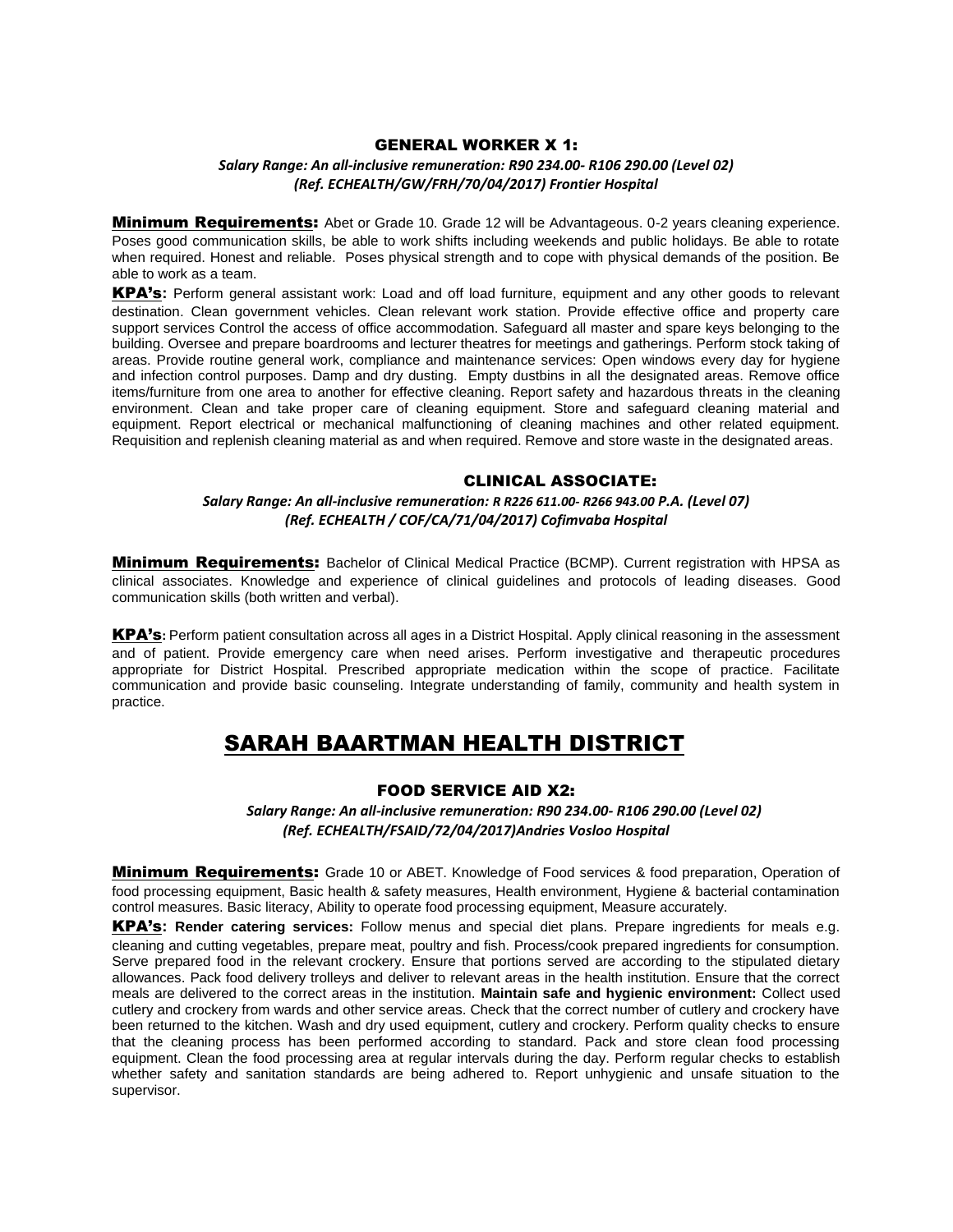#### HUMAN RESOURCE CLERK:

## *Salary Range: An all-inclusive remuneration: R 152 862.00 – R 180 063.00 (Level 05) (Ref. ECHEALTH/HRC/AVH/73/04/2017) Andries Vosloo Hospital*

**Minimum Requirements:** Grade 12 plus 2-5 years' experience in Human Resource or Degree/National Diploma in Human Resource Management with 0-2 years' experience in Human Resources environment. Knowledge of PERSAL system. Knowledge and understanding of Batho-Pele Principles. Computer literacy. Knowledge of procedures relating to specific working environment including norms and standards.

KPA's**:** Capture information from input forms into PERSAL system. File documentation to provide an audit trail as well as to allow for easy retrieval. Maintain legislation relating directly to the Human Resources functions. Maintain organisational charts and records.

## HUMAN RESOURCE PRACTITIONER:

*Salary Range: An all-inclusive remuneration: R R226 611.00- R266 943.00 (Level 07) (Ref. ECHEALTH/HRP/AVH/74/04/2017) Andries Vosloo Hospital*

**Minimum Requirements:** Bachelor's Degree/National Diploma in Human Resource Management/Public Management or equivalent qualification. A minimum of 3 years relevant experience in Human Resource Administration environment or Grade 12 with 7 years' experience in Human Resource Administration environment. Knowledge of public service regulations, the public service act, 1994 (Act 103 of 1994) and other human resource prescripts, regulations, procedures and understanding of different Human Resource processes. Basic knowledge of PERSAL administration functions, computer skills, communication skills, sound interpersonal relations, ability to interpret human resource prescripts and apply them. Ability to work well under pressure and be customer focused. A valid driver's license will be an added advantage.

KPA's**:** The incumbent will be responsible to perform and administer all functions related to recruitment and selection, PMDS and leave management. Implement/manage PERSAL transactions. Provide human resource management information support i.e. implementing policies, maintaining discipline, motivating and exercising control of subordinates.

### LAUNDRY WORKER X2

## ANDRIES VOSLOO HOSPITAL X1; FORT ENGLAND HOSPITAL X1 *Salary Range: An all-inclusive remuneration: R90 234.00- R106 290.00 (Level 02) (Ref. ECHEALTH/LW/AVH/75/04/2017); ECHEALTH/LW/FEH/75/04/2017)*

**Minimum Requirements:** Minimum requirement, Abet or grade 10 with 2 years Laundry /cleaning Experience. Grade 12 qualification will be advantageous. Understanding of a Laundry set up. Poses good communication skills, be able to work shifts especially night shift. Be able to rotate areas in the laundry. Honest and reliable Poses physical strength and to cope with physical demands of position. Be able to work as a team and or independently.

KPA's**: Render laundry services**: Maintain a safe and clean working environment in line with health and safety standards. Collect linen from relevant depots. Keep an accurate record of linen collected and returned to relevant units. Follow the basic procedure guidelines in preparing and disinfecting linen for wash. Follow the basic procedure guidelines for washed and cleaned linen. Keep linen in a good state by inspecting, mending and marking laundry. Be able to operate various machines in the laundry (i.e., washing, dryer ironing and pressers). Iron, fold, count and pack laundered items and seal linen bags. Collect and deliver linen to clients. Sort, count and record dirty linen. Do all laundry responsibilities as directed by the supervisor. Report any machine defaults to the supervisor. Do all laundry duties as directed by the supervisor. **Maintain laundry equipment/machines:** Monitor equipment temperature. Keep laundry equipment in a proper state. Report defects. Check and request equipment service.

### GENERAL WORKER X 22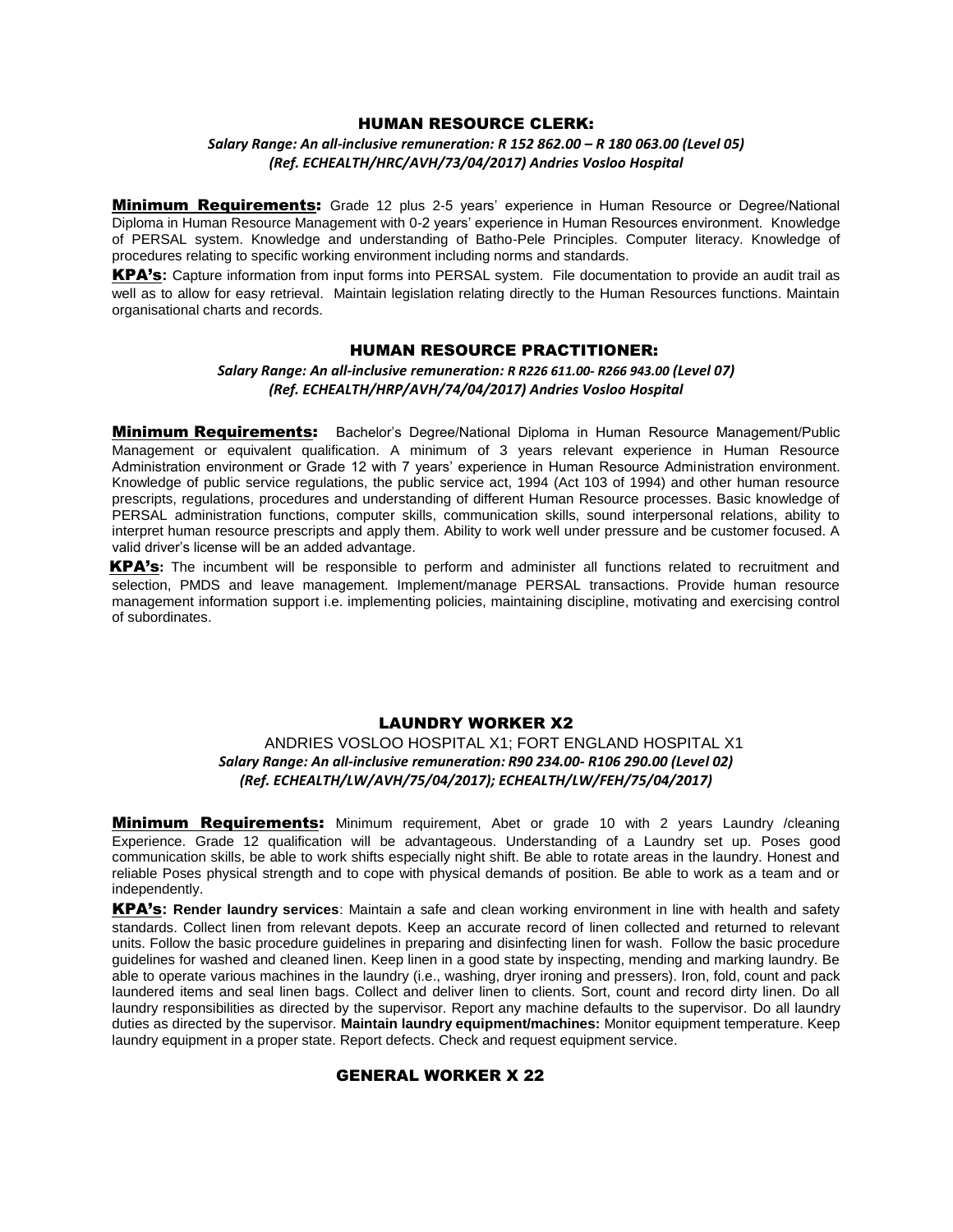FORT ENGLAND HOSPITAL X3, LIVINGSTONE HOSPITAL X11, DORA NGINZA HOSPITAL X5, ANDRIES VOSLOO HOSPITAL X1, KOUGA SUB DISTRICT X1, MARJORIE PARRISH TB HOSPITAL X1

## *Salary Range: An all-inclusive remuneration: R90 234.00- R106 290.00 (Level 02) (Ref.ECHEALTH/GW/FEH/76/04/2017;ECHEALTH/GW/LVH/76/04/2017;ECHEALTH/GW/DNH/76/04/2017 ECHEALTH/GW/AVH/76/04/2017;ECHEALTH/GW/KSD/76/04/2017; ECHEALTH/GW/MPTH/76/04/2017)*

**Minimum Requirements:** Abet or Grade 10. Grade 12 will be Advantageous. 0-2 years cleaning experience. Poses good communication skills, be able to work shifts including weekends and public holidays. Be able to rotate when required. Honest and reliable. Poses physical strength and to cope with physical demands of the position. Be able to work as a team.

KPA's**: Perform general assistant work:** Load and off load furniture, equipment and any other goods to relevant destination. Clean government vehicles. Clean relevant work station. **Provide effective office and property care support services** Control the access of office accommodation. Safeguard all master and spare keys belonging to the building. Oversee and prepare boardrooms and lecturer theatres for meetings and gatherings. Perform stock taking of areas**. Provide routine general work, compliance and maintenance services:** Open windows every day for hygiene and infection control purposes. Damp and dry dusting. Empty dustbins in all the designated areas. Remove office items/furniture from one area to another for effective cleaning. Report safety and hazardous threats in the cleaning environment. Clean and take proper care of cleaning equipment. Store and safeguard cleaning material and equipment. Report electrical or mechanical malfunctioning of cleaning machines and other related equipment. Requisition and replenish cleaning material as and when required. Remove and store waste in the designated areas.

## STORE ASSISTANT:

## *Salary Range: An all-inclusive remuneration: R107 886.00 – R 127 086.00 (Level 03) (Ref. ECHEALTH/SA/AH/77/04/2017)Aberdeen Hospital*

**Minimum Requirements:** Grade 10 certificate .Knowledge of provisioning administration. Good communication skills. Honesty assertiveness.

KPA's**:** Execute stores administrative service (receipt, storage, issue etc). Deal with hospital matters pertaining to stores. Apply best practice procurement standards for goods and services. Maintain stock levels. Implement and guide the application of prescribed provisioning and procurement policy.

## FINANCE CLERK X2

## MIDLANDS HOSPITALX1; PE PHARMACEAUTICAL DEPOTX1  *Salary Range: An all-inclusive remuneration: R 152 862.00 – R 180 063.00 (Level 05) (Ref.ECHEALTH/FC/MH/78/2017; ECHEALTH/FC/PPD/78/2017)*

**Minimum Requirements:** Degree/ National Diploma in a relevant field with 0-2 years' experience. Grade 12 with 7 years' experience in relevant field. Basic knowledge of financial functions, practices as well as the ability to capture data. Operate computer and collect financial statistics. Ability to work under pressure and to tight deadlines. Extensive knowledge of PFMA, Public Service Financial Legislation. Extensive knowledge of basic financial operational system (BAS, LOGIS and PERSAL). Report writing and presentation skills.

KPA's**:** Render financial support services within the institution. Conduct balancing and banking all money received at the end of each day. Keep deposit book, remittance register and other revenue related

documents in a locked strong room. Account for the surpluses and shortfalls and keep abreast of financial

developments. Ensure that the collection and receipting of revenue in terms of PFMA and Treasury Regulations. Ensure deposit slip bears bank stamp with correct deposit date after depositing money into the bank. Capture revenue receipts as may be required from time to time. Open files for debtor's records, write and send letters of notification of debtors and follow up the cover departmental debts. Capture entities, attend to all queries related to debt including audit queries, capture journals and prepare reconciliation of debtors account.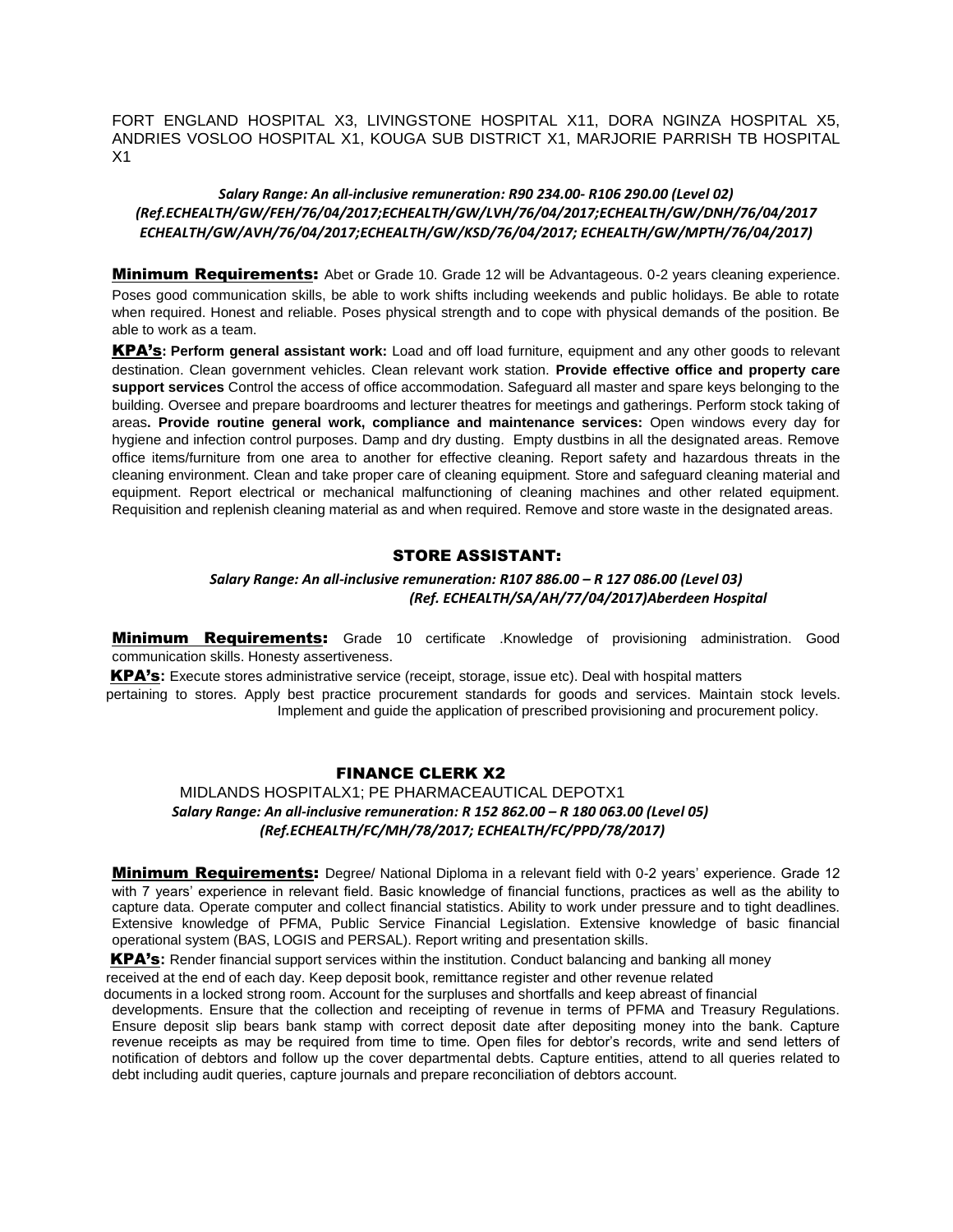#### STATE ACCOUNTANT:

#### *Salary Range: An all-inclusive remuneration: R R226 611.00- R266 943.00 p.a. (Level 07) (Ref. ECHEALTH/STATEAC/ABERDH/79/2017) Aberdeen Hospital*

**Minimum Requirements:** Grade 12 with 10 years relevant experience in the Public Sector or National Diploma /Degree in Financial Management/Accounting or equivalent with 2-5 years' relevant experience. Knowledge of PERSAL/BAS and LOGIS systems. Knowledge of Public Service Regulations, Policies, Procedures, PFMA and Treasury Regulations. Good inter-personal, communication (verbal and written), supervisory and computer skills. A valid drivers' license.

KPA's**:** Provide effective and comprehensive financial administration/resource services in the institution. Determine financial resource needs of the institution and management of accounts. Monitor expenditure patterns, reconcile accounts, rectify and report deviations. Monitor financial irregularities, draft and make recommendations pertaining to financial irregularities to divisional managers. Prepare financial reports and co-ordinate Cost Containment Committee meetings.

## PROPERTY CARETAKER x 4

## KOUGA SUB DISTRICT OFFICE X2, FORT ENGLAND HOSPITAL X1, SUNDAYS VALLEY HOSPITAL X1  *Salary Range: An all-inclusive remuneration: R90 234.00- R106 290.00 (Level 02) (Ref.ECHEALTH/ CT/KSD/80/04/2017; ECHEALTH/CT/FEH/80/04/2017;ECHEALTH/CT/SVH/80/04/2017)*

**Minimum Requirements:** ABET. Ethical and moral person. Energetic and hard working person

KPA's**: Provide effective property care services in the institution:** Control the access of institutions accommodation. Safeguard all master and spare keys belonging to the institution. Oversee and prepare boardrooms and lecturer theatres for meetings and gatherings. Perform stock taking of areas of responsibility. Take care of organizations fixed and moveable assets.

#### HOUSEKEEPING SUPERVISORY:

*Salary Range: An all-inclusive remuneration: R127 851– R150 606.00 p.a. (Level 04) (Ref. ECHEALTH/HKS/MPTBH/81/04/2017)Marjorie Parrish TB. Hospital*

**Minimum Requirements:** Grade 10 with 3-5 years' work related experience required. Knowledge of general work, housekeeping and cleaning services. Communication and decision making skills. Work shifts including weekends and public holidays. Be able to work as a team. Provide leadership.

KPA's**: Supervise and provide cleaning services:** Develop work schedules and allocation lists (Duty rooster). Allocate work to general assistants and cleaners. Guide the provision of general work and related work in all the designated areas in the ward such as ward bed-side, doctor's room, change room, toilet. Physically lead and provide general work, housekeeping and cleaning services in all designated areas in the ward including monitoring, sweeping, mopping, stripping and polishing of all floors of the designated areas in the ward. Guide and clean all items such as windows, walls, basins, sinks, lockers and pans. **Provide routine general work, housekeeping, cleaning and compliance services**: Check compliance on hygiene and infection control in the provision of general work and related services in the ward. Monitor and facilitate removal and hanging of screens and curtains. Count, record, pack and store ward linen. Issue ward linen to and from the ward. Set food trolley and dish food to patients. Monitor and clean ward kitchenette including kitchen items and utensils. **Provide routine maintenance services:**  Routinely check proper care and maintenance of general work, housekeeping and cleaning equipment. Monitor storage and safeguarding of cleaning material and equipment. Monitor and facilitate routine maintenance and repair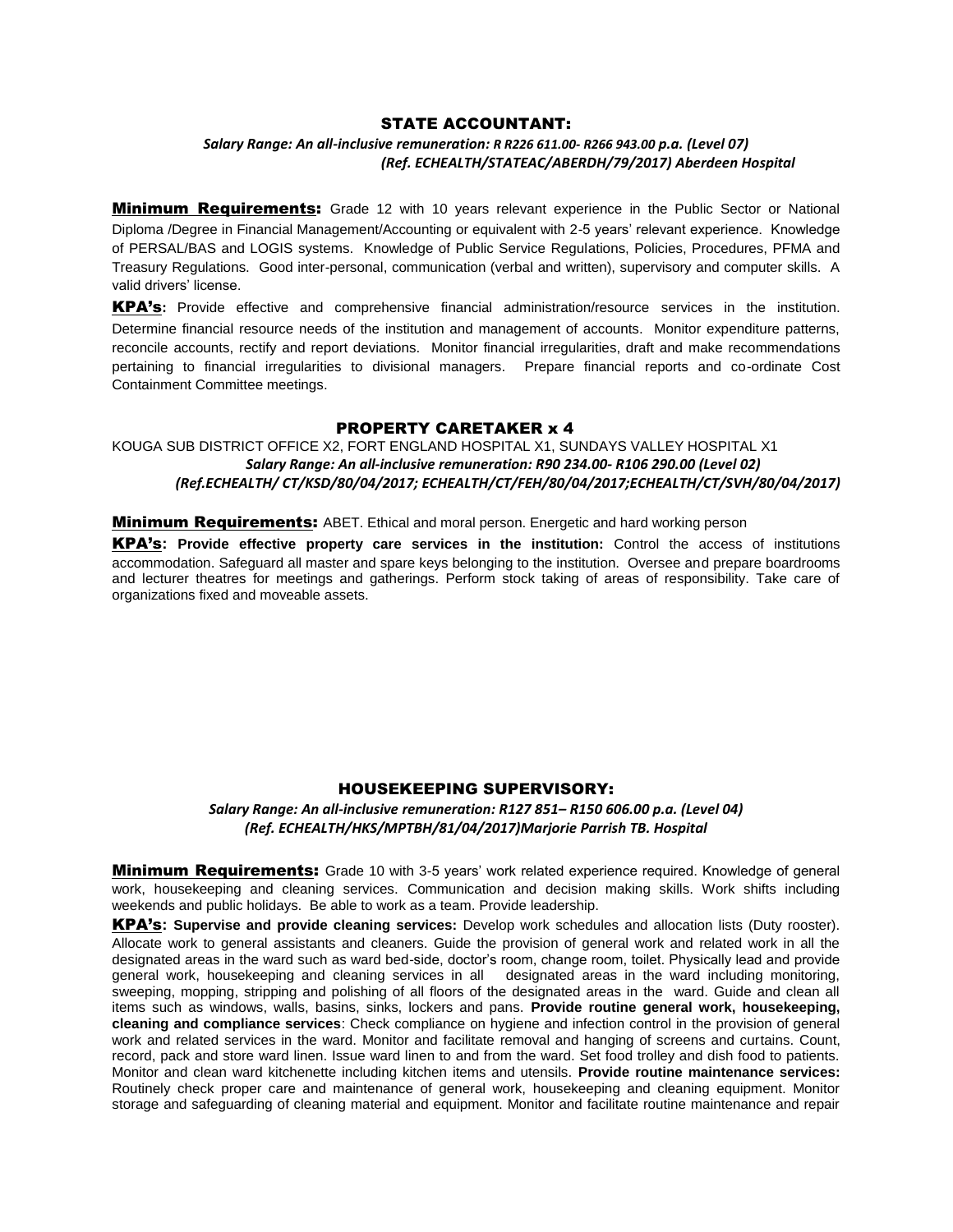of electrical or mechanical malfunctioning of cleaning machines and other related equipment. Periodically check stock levels and place orders for general, housekeeping and cleaning services in the ward.

#### SENIOR ADMINISTRATION OFFICER:

*Salary Range: An all-inclusive remuneration: R281 418.00– R331 497.00 (08) (Ref. ECHEALTH/SA/MPTBH/82/04/2017) Marjorie Parrish TB. Hospital*

**Minimum Requirements:** A recognised 3 year National Diploma /Degree in Public Administration/ Human Resource Management with 3-5 years relevant supervisory experience or Grade 12 plus 8 years relevant experience. Good understanding of the Public Service Legislative and Regulatory framework. Sound knowledge of PERSAL, LOGIS and BAS. Understanding of procurement processes, asset management and financial management. Excellent communication and report writing skills. Advanced computer skills and a valid driver's License.

KPA's**:** Responsible for the effective control of the institution's administrative and support functions, including HR, Student Support, SCM, Asset management and Financial control. Assist in managing the budget and expenditure of the institution. Supervise, provide direction and capacity building to the staff. Promote good employee relations.

#### ARTISAN FOREMAN:

#### *Salary Range: An all-inclusive remuneration: R 267 756.00 – R301 629.00 (OSD) (Ref. ECHEALTH/ARTF/MPTBH/83/04/2017) Marjorie Parrish TB. Hospital*

**Minimum Requirements:** An applicant must be in possession of trade test certificate in mechanical or electrical and with 3-5 years' experience in supervisory level. Valid Driver's License is required.

KPA's**:** Coordinate effective rendering of technical services: Lead and guide on all technical activities. Compile technical / inspection reports. Monitor adherence to safety standards. Ensure maintenance of technical services: Ensure servicing of all makes of technical equipment. Maintain the electrical infrastructure of the institution. Maintain domestic, irrigation and sprinkler system. Undertake daily preventative and maintenance work. Inspect and monitor quality of the technical work. Supervise human and physical resources: Coach and mentor subordinates: Compile job profiles. Develop work plans. Conduct performance reviews. Identify training needs.

### CLEANER X 2

## SUNDAYS VALLEY HOSPITAL X1;CAMDEBOO SUB DISTRICT X1  *Salary Range: An all-inclusive remuneration: R90 234.00- R106 290.00 p.a. (Level 02)*   **(***Ref. ECHEALTH/CLN/SVH/84/04/2017, ECHEALTH/CLN/CBD/84/04/2017)*

**Minimum Requirements:** Abet or grade 10. Grade 12 will be Advantageous. 0-2 years cleaning experience. Poses good communication skills, be able to work shifts including weekends and public holidays. Be able to rotate when required. Honest and reliable. Poses physical strength and to cope with physical demands of the position. Be able to work as a team.

KPA's**: Provide cleaning services:** Clean all the designated areas such as ward bed-side, doctor's room, change room, toilets. Clean all items such as windows, walls, basins, sinks, lockers and pans. Sweep, mop and polish all floors of the designated areas in the institution. **Provide routine general work and compliance services:** Open windows every day for hygiene and infection control purposes. Damp and dry dusting. Empty dustbins in all the designated areas in the institution. Periodically assess and update toilet cleaning check list in line with set hygienic standards. Request and replace toilet papers /towels and hand wash soap. Remove and store waste in the designated area. Sort and clean soiled linen. Sluice linen and put linen in the linen bag. Fetch food from the kitchen.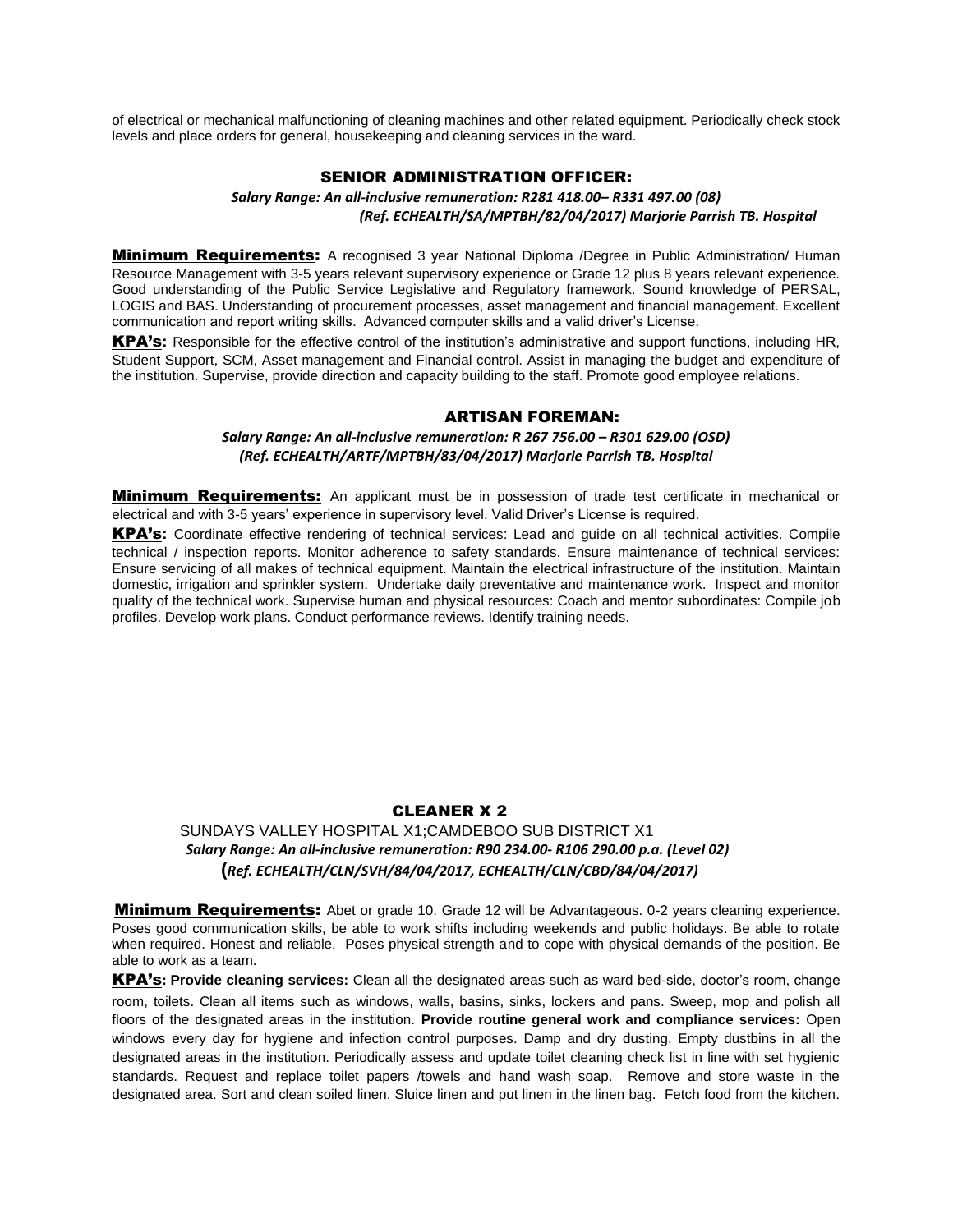Wash dishes and utensils. Report safety and hazardous threats in the cleaning environment. **Provide routine maintenance services:** Clean and take proper care of cleaning equipment. Store and safeguard cleaning material and equipment. Report electrical or mechanical malfunctioning of cleaning machines and other related equipment. Requisition and replenish cleaning material as and when required.

## CLIENT INFORMATION CLERK:

## *Salary Range: An all-inclusive remuneration: R127 851– R150 606.00 p.a. (Level 04) (Ref. ECHEALTH/ CIC/MH/85/04/2017)Midlands Hospital*

**Minimum Requirements:** Grade 10 certificate or equivalent with 0-2 years' experience. Grade 12 certificate with 3-5 years' experience. Ability to exchange information in the polite and helpful manner. Good communication skills and interpersonal skills. Telephonic etiquette.

KPA's**:** Receive and refer telephone calls to the relevant staff. Record and deliver message to the relevant staff. Provide general information and manage internal and external calls. Arrange new internal telephone extensions. Report faults of the equipment to the service provider.

## FOOD SERVICE MANAGER:

#### *Salary Range: An all-inclusive remuneration: R R226 611.00- R266 943.00 (07) (Ref. ECHEALTH/FSM/MH/86/04/2017) Midlands Hospital*

**Minimum Requirements:** Degree/ National Diploma in the relevant field. Current registration with the relevant professional council, knowledge and understanding of nursing Code of Ethics and Professional Practice. Communication Interpersonal. Knowledge of food service processes and procedures and other relevant legal framework such as: Health Act, Occupational Health and Safety Act, Patient Rights Charter, Batho Pele principles, Public Service Regulations, Labour Relations Act, Disciplinary Code and Procedure Grievance Procedure etc.

KPA's**:** Manage food services, facilitate and monitor implementation of policies and guidelines. Supervise human and physical resources, ensure healthy and hygienic environment. Compile cycle menus and recipes monitor stock levels, order stores. Manage and maintain safety standards, adapt legislations and capacitate relevant role players. Coach and mentor subordinates, compile job profiles, develop work plans, conduct performance reviews and identify training needs.

.

## CHIEF ARTISAN GR A, B:

#### *Salary Range: An all-inclusive remuneration: R343 329.00 – R392 547.00 (OSD) (Ref. ECHEALTH/CA/MH/87/04/2017) Midlands Hospital*

**Minimum Requirements:** Grade 10 plus Appropriate Trade Test Certificate. Five years relevant experience as an in the Public-sector. Experience in Safety Health related environment. Knowledge of a limited range of work procedures. Basic health and safety measures. Quality workmanship. Relevant Artisans regulations. Valid driver's license. Computer literacy will be an added advantage.

KPA's**:** Carry out maintenance, repairs, installations and upgrade of hospital facilities, equipment and services and to ensure compliance with the OHSA Act. Assisting in the unit's budgeting and expenditure control. Controlling over Identify training needs for staff. Assisting in the management of workshop attendance, time keeping and leave. Do maintenance and repairs to plant services and equipment. Attend to emergency breakdowns 24 Hrs a day. Ensure that all equipment is in good working condition. Plan and implement minor installations and alterations. Deal with administrative related issues. Process and return completed work requisitions. Ordering and control maintenance materials. Prepare reports on incidents, equipment and staff.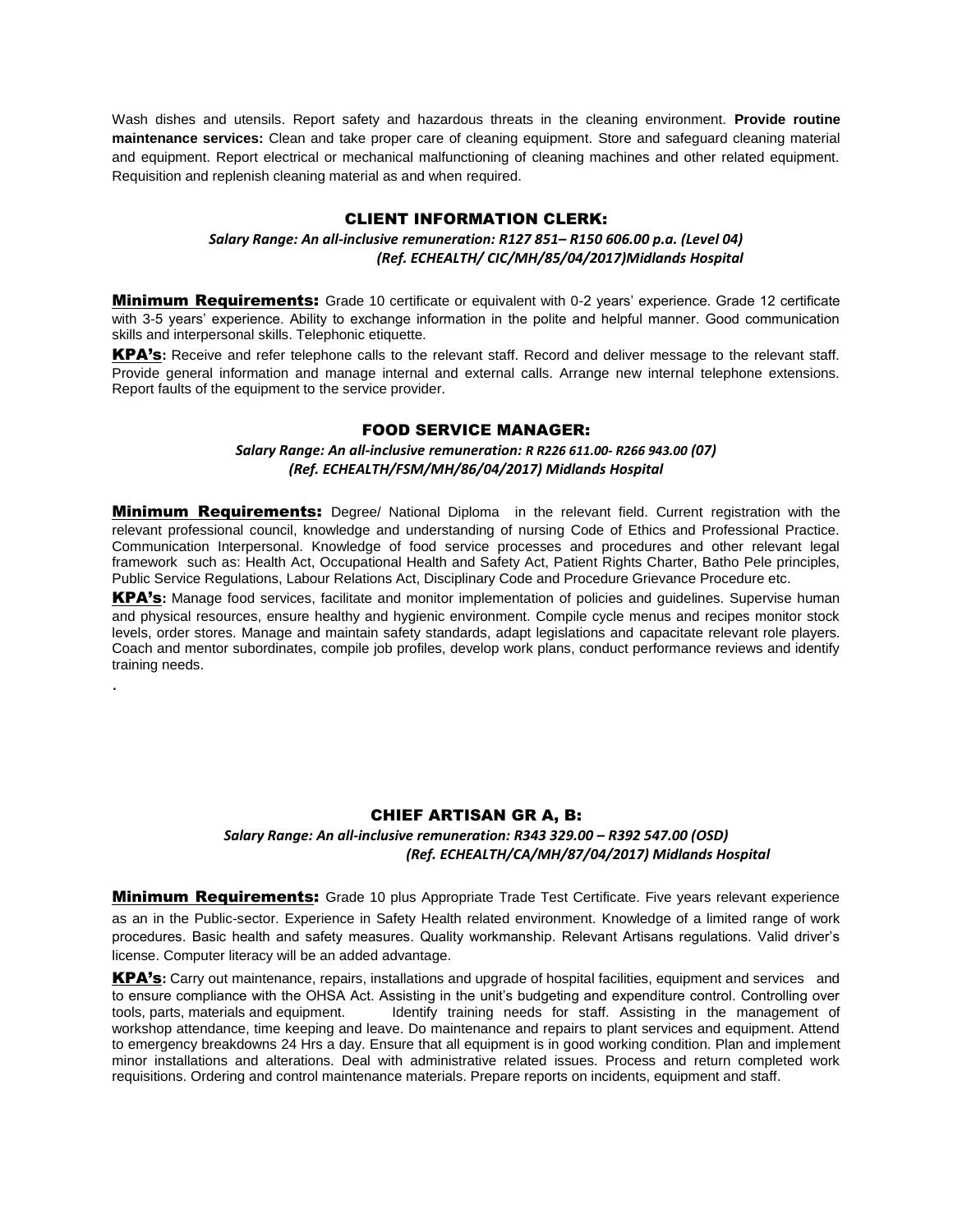#### TRADE LABOUR:

*Salary Range: An all-inclusive remuneration: R90 234.00- R106 290.00 (Level 02) (Ref. ECHEALTH/TL/MPTBH/88/04/2017) Marjorie Parrish TB. Hospital*

**Minimum Requirements:** ABET Level 4. Basic knowledge of technical work. Self-propelled, Responsive person with positive attitude.

KPA's**: Provide routine technical services:** Handle minor and routine technical work. Repair minor mechanical, electrical, plumbing and carpentry work. Fit and install minor equipment. Attend to institutional minor renovations such painting, repairing of cracked walls as well as repairing appliances. Attend to heating, air conditioning, electrical and fire systems. Repair water reticulation system, broken windows, toilet flush systems, valves and stopcocks. Remove broken toilets and basins and repair burst pipes and leaks. Repair circulating pumps and pressure reducers. Unblock drains, toilets, basins and sinks to ensure effective functioning of the sewerage system. Repair doors, locks, general maintenance items including cutting keys and locks. Prepare fill is and storing of gas cylinders for the institution. Replace empty cylinders in wards of the institution. **Provide routine maintenance services:** Inspect equipment. Perform routine maintenance of common and communal areas of the institution. Receive and assess routine maintenance requests and action them. Maintain cleanliness of the workshop and walkaways. Check workshop stores items such as spare parts and prepares orders. Conduct routine inspection to identify faults. Inspect, test and maintain the electrical lighting and equipment. Check electrical and water readings. Check and reset fire alarms.

#### FOOD SERVICE SUPERVISOR:

*Salary Range: An all-inclusive remuneration: R127 851– R150 606.00 p.a. (Level 04) (Ref. ECHEALTH/TL/MPTBH/89/04/2017) Marjorie Parrish TB. Hospital*

**Minimum Requirements:** Grade 10 or equivalent with 2-5 years relevant experience in the field. Poses good communication skills, be able to work shifts including weekends and public holidays. Be able to work as a team. Provide leadership.

KPA's**:** Supervise any tasks emanating from menu planning of the day, preparation, serving of foods and providing refreshments. Control general neatness and hygiene of the department as well as all equipment and utensils. Supervise Pest Control and report all abnormalities on insect control as well as planned spraying days. Supervise and ensure that safety measures with regard to equipment and utensils are adhered to. Responsible for reporting all defective equipment and condemning of equipment, cutlery and crockery on a scheduled monthly date. Ensure the general safekeeping of all keys in the Food Service Unit at all times. Ensure that store rooms and fridge doors are locked when not in use. Responsible for placing internal orders on a VA 2 & VA 3 format. Responsible for receiving goods according to specifications and according to a proper receiving procedure. Supervise the preparation, portioning, garnishing, serving and distribution of food. Ensure that the distribution of meals to wards and dining room are done according to procedure on time for each meal to be served. Execute any lawful and additional instructions issued by a competent person.

## NELSON MANDELA METRO DISTRICT

#### ADMINISTRATIVE CLERK: **NMBHD**

 *Salary Range: An all-inclusive remuneration: R 152 862.00 – R 180 063.00 (Level 05) (Ref. ECHEALTH/AC/NMBHD/90/04/2017)*

**Minimum Requirements:** National Diploma /Degree in Public Management or equivalent with minimum of 2-3 years relevant experience. Grade 12 with 4-6 years relevant administrative experience. Good interpersonal and communication skills. Computer literacy and knowledge of Patient's right charter. Must be a committed and hard working person. Ability to work under pressure.

KPA's**: Provide ward administration services:** Compile patient folders that contain the relevant documentation. Record and reconcile the midnight patient census. Account for admissions, discharges and transfers. Keep notice boards neat, relevant and current. Capture statistical data. **Monitor ward stock levels:** Order and receive ward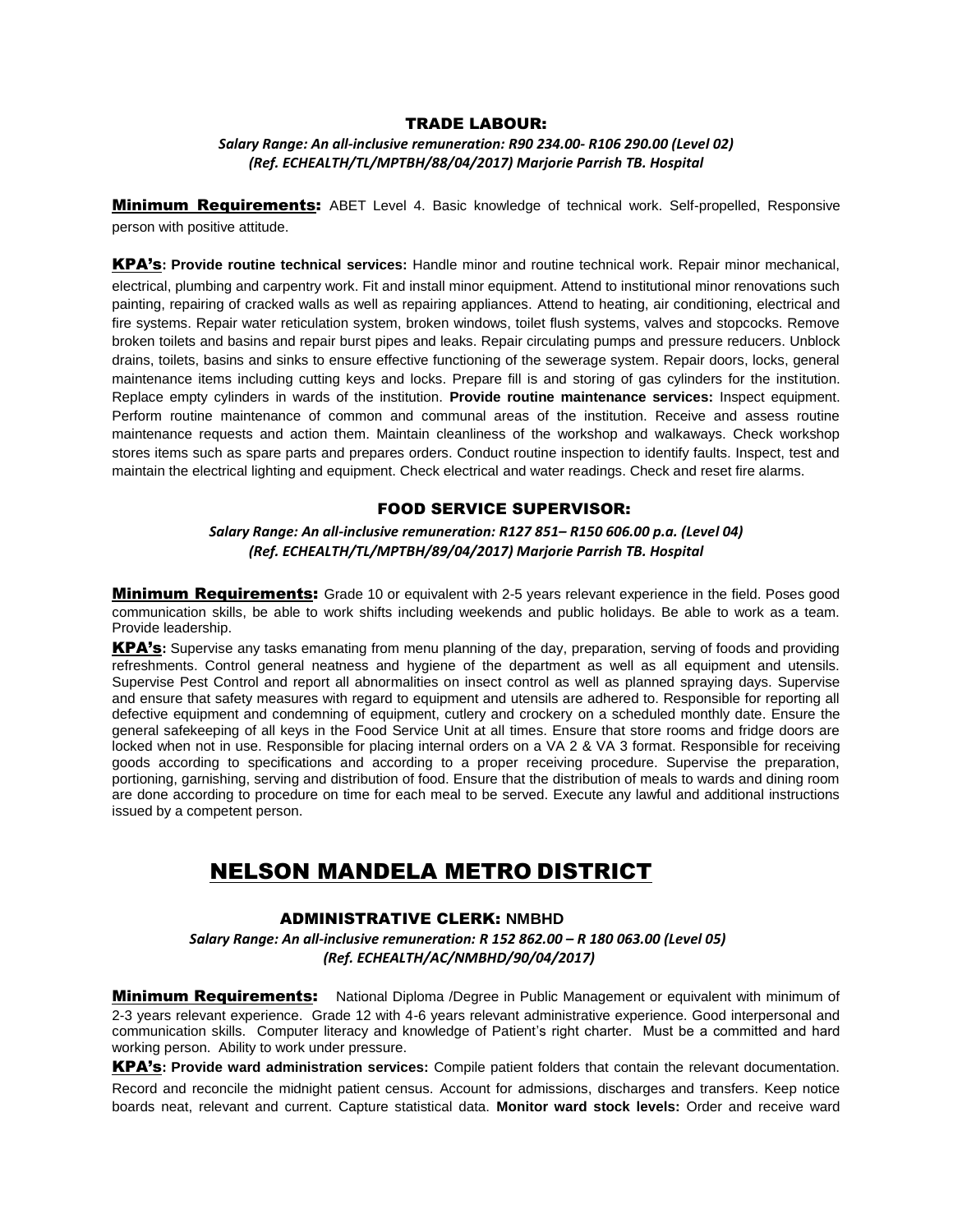supplies – stationery, surgical supplies, etc. Replace ward stock condemned. Record movement of ward stock and supplies. **Maintain documents / files:** Keep files neat and complete. File correspondence. Trace movement of files. Put files into archives according to the correct category and place. **Perform routine clerical duties:** Make photo copies. Compile duty roosters and submit to Human Resource. Make transport arrangements for transfer of patients. Take ward telephone calls.

## PORTER:

### *Salary Range: An all-inclusive remuneration: R90 234.00- R106 290.00 (Level 02) (Ref. ECHEALTH/PTR/JPTBH/91/04/2017)Jose Pearson TB. Hospital*

**Minimum Requirements:** Minimum Grade10/abet level 4. Good verbal and written communication skills. Must be willing to work shifts and under pressure. Sound knowledge of Customer care.

KPA's**: Provision of hospital and patient support services:** Wheel patients to and from the wards. Transport patients to various service areas e.g. operating theatre. Transport patients to vehicles or other transportation. Collect and transport corpses to the mortuary. Deliver equipment, stores and documentation to wards and other departments. Collect and deliver specimens. Offloading of patients from ambulance and private cars to the stretchers. Cleaning of stretchers and wheel chairs after usage at all times. Report all faulty or broken equipment to your supervisor immediately. **Render mortuary services:** Receive corpses – record date and time received and released. Store corpses in the cool room. Release and keep record of corpses handed over to next of kin. Load and off-load corpses. Keep proper identification and maintain accuracy of records in the field of work. **Maintain equipment:** Clean equipment. Safe keeping of equipment.

### MORTUARY ATTENDANT:

*Salary Range: An all-inclusive remuneration: R90 234.00- R106 290.00 (Level 02***)** *(Ref. ECHEALTH/MA/JPTBH/92/04/2017) Jose Pearson TB. Hospital*

**Minimum Requirements:** ABET or Grade 10. Good interpersonal and communication skills. Relevant experience will be added as an advantage. Ability to perform routine tasks and to operate relevant machines

KPA's**: Provision of hospital and patient support services:** Wheel patients to and from the wards. Transport patients to various service areas e.g. operating theatre. Transport patients to vehicles or other transportation. Collect and transport corpses to the mortuary. Deliver equipment, stores and documentation to wards and other departments. Collect and deliver specimens. Offloading of patients from ambulance and private cars to the stretchers. Cleaning of stretchers and wheel chairs after usage at all times. Report all faulty or broken equipment to your supervisor immediately. **Render mortuary services:** Receive corpses – record date and time received and released. Store corpses in the cool room. Release and keep record of corpses handed over to next of kin. Load and off-load corpses. Keep proper identification and maintain accuracy of records in the field of work. **Maintain equipment:** Clean equipment. Safe keeping of equipment.

### SENIOR HUMAN RESOURCE PRACTITIONER:

*Salary Range: An all-inclusive remuneration: R281 418.00 – R 331 497.00 (Level 08) (Ref. ECHEALTH/SHRP/LVH/93/04/2017)Livingstone Hospital*

**Minimum Requirements:** Degree/ National Diploma in Human Resource Management/ Administration or Public Administration with 5 years' experience in Human Resource Management field or Grade 12 with 7 years' experience in Human Resource Management field. NB: Shortlisted candidates will be tested on Persal. Valid driver's license will serve as added advantage and as a recommendation**.** Knowledge and experience of the Persal systems. Knowledge of Public Service Act, Public Service Regulations. Basic conditions of Employment Act, Skills Development Act, Performance Management and Development System and relevant policies and resolutions related to HRM. Computer Literacy and skills in MS package (MSW word, Excel and PowerPoint and Access).

KPA's**:** Supervise human resources to ensure efficient and quality service to client. Supervise effective capturing of Persal data. Implement the Human Resources and Management policies related to the conditions of service. Manage termination of services. Represent the recruitment section in selection committees and provide HR advisory and secretarial support services. Administer conditions of service, including appointments, transfers and post establishment. Facilitate for timeous processing of all employee benefits including exit benefits and leave gratuities.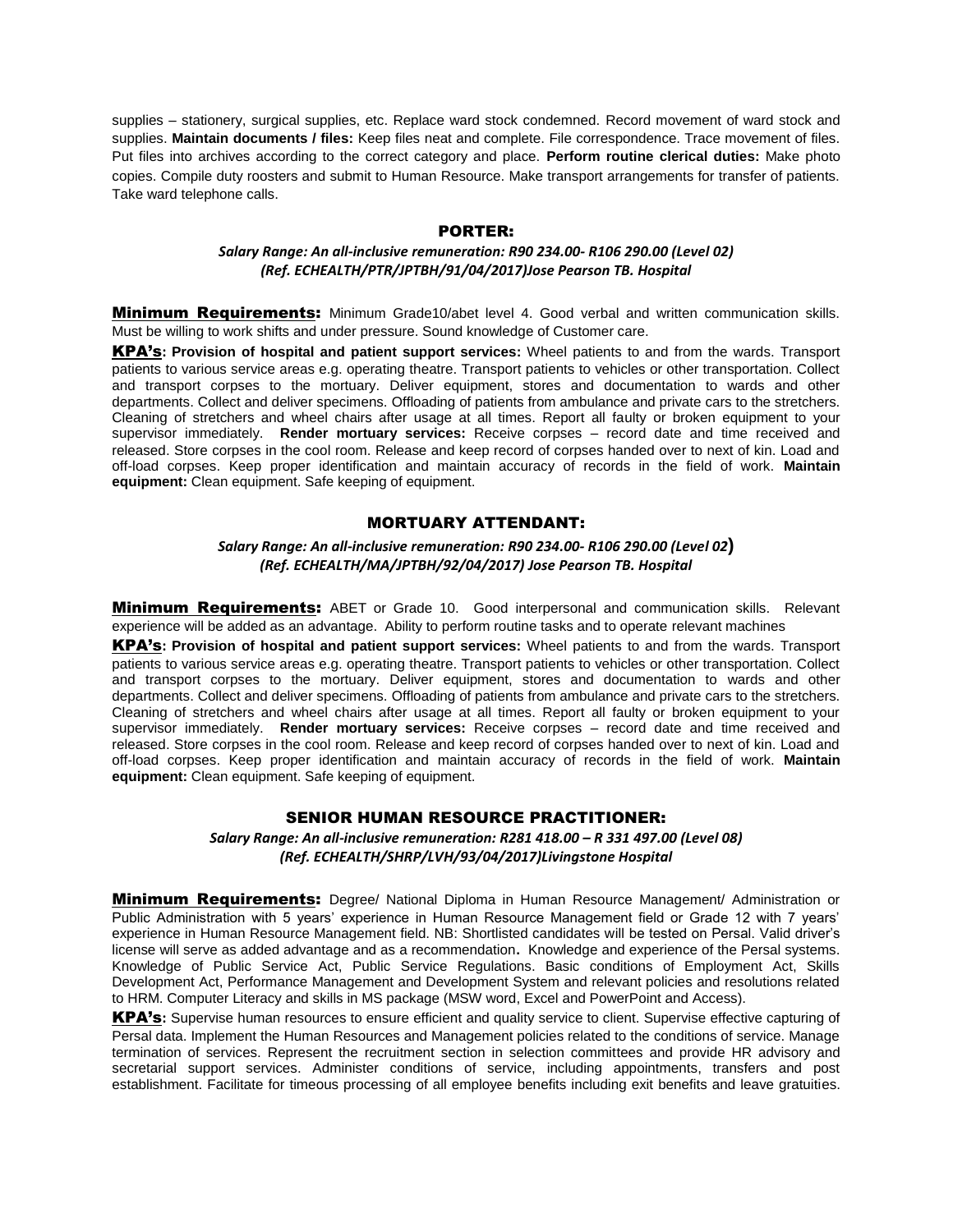Compile reports and provide statistics. Supervise, develop and quality control work. Provide guidance to supervisors and managers on relevant policies and related matters.

#### ASSISTANT DIRECTOR: **HRM**:

### *Salary Range: An all-inclusive remuneration: R334 545 – R404 121 (Level 09) (Ref. ECHEALTH/ADHRM/OTBH/94/04/2017)Orsmond TB. Hospital*

**Minimum Requirements:** A Bachelor's Degree / National Diploma in Human Resource Management or equivalent qualification with 3-5 years' experience at supervisor level. Extensive knowledge of Persal. Ability to do presentations, interpretation of reports and policies. Knowledge of PFMA, PSA, PSR and other legal prescripts applicable to the field. Computer literacy. Valid driver's license.

KPA's**:** Manage Human Resource Management and Administration, Persal Management, Facilitate implementation of Employment Equity Act. Ensure and monitor implementation of HR policies in the hospital. **Supervise utilization of physical, financial and human resource in the section:** Compile budget proposal of the Section. Monitor budget spending. Assign work programs and projects to relevant officers in the section. Develop and review performance work plans and the related job profiles. **Manage information, records and knowledge in the section:** Support and supervise collection of information for performance and regulatory audit for submission to the Deputy Director. Assess process and performance risks in the Section in order to provide corrective mechanisms. Provide support for safekeeping and maintenance of records, information and knowledge in the Section.

### ASSISTANT DIRECTOR - OPERATIONS:

## *Salary Range: An all-inclusive remuneration: R334 545 – R404 121 p.a. (Level 09) (Ref. ECHEALTH/ASO/OTBH/95/04/2017) Orsmond TB. Hospital*

**Minimum Requirements:** An appropriate three years qualification (National Diploma / Degree) in facilities /Operations or equivalent qualification, 5 – 10 years' experience in Operations and Auxiliary services. A valid driver's License. Knowledge of public service regulations, the public service act, 1994 (Act 103 of 1994), PFMA, OHSA and National Building Regulations. **Skills and competencies:** Project Management skills. Good financial management skills, planning and organising. Strong communication skills, strategic and conceptual orientation. People management skills and computer literacy.

**KPA's:** Supervise general operations in the hospital. Monitor compliance with necessary statutory requirements for facility, building maintenance and related work. Provide support to Housekeeping, horticulture, pest control and landscape. Compile business report for facility maintenance. Provide technical inputs in drawing up specifications and monitor compliance by service providers regarding health and safety matters. Implement regular compliance inspections and audits. Report emergency cases affecting Land and Buildings i.e, interruptions to power supply, water supply and sewage system. Provide security services for buildings and assets. Supervise and train sub-ordinates in Facility Management Unit (FMU). Monitor construction projects and identify areas that need urgent and on-going attention. Validate recommendations on payment for work completed. **Supervise utilization of physical, financial and human resource in the section:** Compile budget proposal of the Section. Monitor budget spending. Assign work programs and projects to relevant officers in the section. Develop and review performance work plans and the related job profiles. Evaluate performance of sub-ordinates (PMDS**). Manage information, records and knowledge in the section:** Support and supervise collection of information for performance and regulatory audit for submission to the Deputy Director. Assess process and performance risks in the Section in order to provide corrective mechanisms. Provide support for safekeeping and maintenance of records, information and knowledge in the Section.

### ASSISTANT DIRECTOR - QUALITY ASSURANCE:

*Salary Range: An all-inclusive remuneration: R334 545 – R404 121 p.a. (Level 09) (Ref. ECHEALTH/ADQA/PAH/96/04/2017) Port Alfred Hospital*

**Minimum Requirements:** Degree/ National Diploma in Health related field or equivalent qualification in Quality Assurance. A minimum of 3-5 years' experience in the relevant field at a supervisory level. Experience in Health Sector will be essential. A valid driver's License will be an added advantage. Strong inter-personal relations. Ability to plan and organize effectively. Ability to work accurately and under pressure. Ability to interact with all levels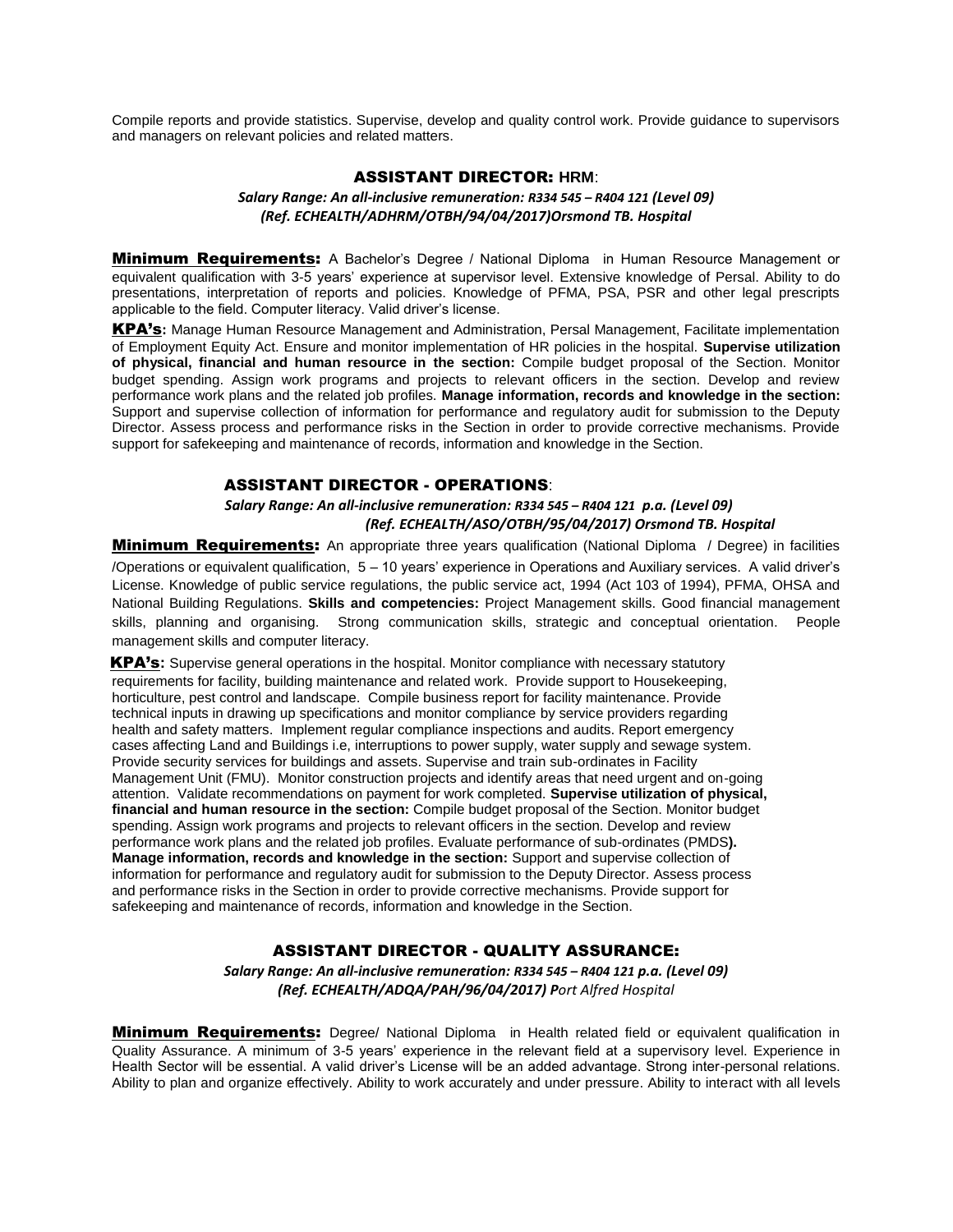of management, external stakeholders and patients. Excellent written and verbal communication. Ability to collect and analyze data.

KPA's**:** Implement and maintain Quality Assurance policies and procedures. Establish team at institution level. Report to Quality Health Assurance when required to do so. Co-ordinate infection control; and clinical audit activities. Manage complaint system and monitor adverse events. Assess customer satisfaction surveys. Monitor adherence to norms and standards, National Core Standards and Six most Critical Areas. Identify areas for training and ensure that training takes place.

## PATIENT ADMIN CLERK X2:

#### *Salary Range: An all-inclusive remuneration: R 152 862.00 – R 180 063.00 (Level 05) (Ref. ECHEALTH/ PAC/PAH/97/04/2017) Port Alfred Hospital*

**Minimum Requirements:** Grade 12 with 3-5 years' experience with strong administration skills. Basic knowledge of administration processes, Batho Pele principle and Patients Right Charter. Good communication skills and Computer Literacy. Driver's license will be added advantage.

KPA's**: Provide hospital administrative support services:** Capture and update data on computer. Draft routine correspondence (type documents). Compile patient folders that contain the relevant documentation. Maintain filesneed and complete. Recording and reconciling the patient census whilst accounting for admissions, discharge and transfers. Capturing data-registers, statistics and summaries. Filling of correspondence and tracing of files- Archiving files according to the correct category and place. Continuous quality assurance improvement of the administration service. Implement all administration related legislation, policies, procedures and process maps. Compile routine administrative work statistics. **Provide routine and administrative maintenance service:** Update and file records. Continuous updating of information on computer for reporting purposes.

## OR. TAMBO DISTRICT

#### DEPUTY DIRECTOR: SUPPLY CHAIN MANAGEMENT:

*Salary Range: An all-inclusive remuneration: R 657 558.00 – R774 576. 00 (Level 11) (Ref. ECHEALTH/ORTDO/DDSCM/98/04/2017)OR. Tambo District Office*

**Minimum Requirements:** Degree/ National Diploma in Financial Management or equivalent qualification in the related field. A minimum of 3-5 years' experience in supervisory level. A valid driver's License will be an added advantage. Sound knowledge Computer literacy and knowledge of government accounting systems and software(e.g BAS & PERSAL etc). Extensive knowledge of or experience in PFMA, Treasury Regulations and other legislation. A valid driver's license. Strategic Planning. Ability to work under pressure. Strong inter-personal relations. Ability to plan and organize effectively. Ability to work accurately and under pressure. Ability to interact with all levels of management, external stakeholders and patients. Excellent written and verbal communication. Ability to collect and analyze data.

KPA's**: Provision of generic management services.** Guide and supervise the implementation of Supply Chain Management related policies and programmes. Planning and compilation of operations' baseline plans. Coordination of unit operations or programme. Coordinate related work committees to advance hospital interests. **Manage provision of Sub-Directorate programs and projects:** Guide execution and maintenance of the following activities:-Demand, Acquisition, Contract, Asset and Logistics. **Manage utilization of physical, financial and human resource in the Sub- Directorate:** Compile budget proposal of the Sub-Directorate. Table budget proposal to the finance structure for consideration. Monitor budget spending and make budget reviews for the Directorate and report deviations to the Director. Recommend/approve basic financial transactions of the Sub-Directorate Assign work programs and projects to relevant Assistant Managers of the Directorate. Develop and review performance work plans and the related job profiles. **Manage of information, records and knowledge in the Directorate:** Support and supervise collection of information for performance and regulatory audit for submission to the Director. Assess process and performance risks in the Sub-Directorate in order to provide corrective mechanisms. Provide support for safekeeping and maintenance of records, information and knowledge in the Sub-Directorate.

## ASSISTANT DIRECTOR: PAYMENT ADMINISTRATION: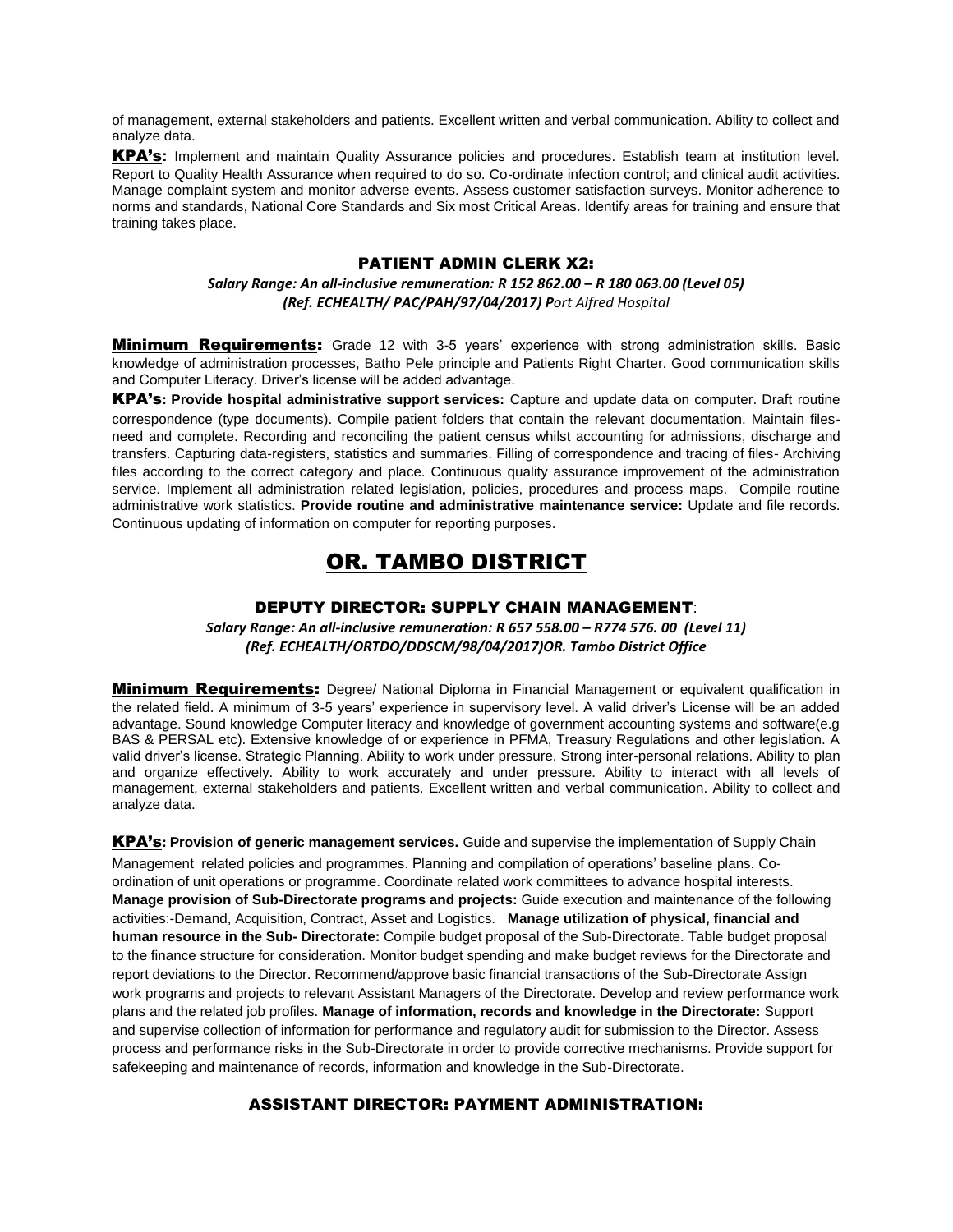#### *Salary Range: An all-inclusive remuneration: R334 545 – R404 121 p.a. (Level 09) (Ref. ECHEALTH/ADPA/ORTDO/99/04/2017) OR. Tambo District Office*

**Minimum Requirements:** National Diploma /Degree in Financial Management/Accounting or equivalent with 3-5 years' relevant experience. Knowledge of PERSAL/BAS and LOGIS systems. Knowledge of Public Service Regulations, Policies, Procedures, PFMA and Treasury Regulations. Good inter-personal, communication (verbal and written), supervisory and computer skills. A valid drivers' license.

KPA's**:** Guide execution and rendering of the following activities:- salary administration and supply payments. Ensure and monitor implementation of Financial Administration policies in the district. **Supervise utilization of physical, financial and human resource in the section:** Compile budget proposal of the Section. Monitor budget spending. Assign work programs and projects to relevant officers in the section. Develop and review performance work plans and the related job profiles. **Manage information, records and knowledge in the section:** Support and supervise collection of information for performance and regulatory audit for submission to the Deputy Director. Assess process and performance risks in the Section in order to provide corrective mechanisms. Provide support for safekeeping and maintenance of records, information and knowledge in the Section.

## ADMINISTRATION CLERK (PATIENT ADMINISTRATION) X2:

*Salary Range: An all-inclusive remuneration: R152 862.00 – R 180 063.00 (Level 05) (Ref. ECHEALTH/AC/STEH/100/04/2017)St. Elizabeth Hospital*

**Minimum Requirements:** Grade 12 with 3-5 Years' experience with strong administration skills. Basic knowledge of administration processes, Batho Pele principle and Patients Right Charter. Good communication skills and Computer Literacy. Driver's license will be added advantage.

KPA's**: Provide hospital administrative support services:** Capture and update data on computer. Draft routine correspondence (type documents). Compile patient folders that contain the relevant documentation. Maintain filesneed and complete. Recording and reconciling the patient census whilst accounting for admissions, discharge and transfers. Capturing data-registers, statistics and summaries. Filling of correspondence and tracing of files- Archiving files according to the correct category and place. Continuous quality assurance improvement of the administration service. Implement all administration related legislation, policies, procedures and process maps. Compile routine administrative work statistics. **Provide routine and administrative maintenance service:** Update and file records. Continuous updating of information on computer for reporting purposes.

## ADMINISTRATION CLERK (OPD) X2

## CANZIBE HOSPITAL X1;ISILIMELA HOSPITAL X1  *Salary Range: An all-inclusive remuneration: R152 862.00 – R 180 063.00 p.a. (Level 05) (Ref. ECHEALTH/AC/CANH/102/04/2017; ECHEALTH/AC/ISIH/102/04/2017)*

Minimum Requirements: Grade 12 or equivalent qualification or National Diploma in Public Administration or equivalent with 0-2 year's administrative experience in the Public sector. Basic knowledge of administrative processes. Computer literacy. Good communication (verbal and written) and report writing skills. Interpersonal relationship.

KPA's**: Provide hospital administrative support services:** Capture and update data on computer. Draft routine correspondence (type documents). Compile patient folders that contain the relevant documentation. Maintain filesneed and complete. Recording and reconciling the patient census whilst accounting for admissions, discharge and transfers. Capturing data-registers, statistics and summaries. Filling of correspondence and tracing of files- Archiving files according to the correct category and place. Continuous quality assurance improvement of the administration service. Implement all administration related legislation, policies, procedures and process maps. Compile routine administrative work statistics. **Provide routine and administrative maintenance service:** Update and file records. Continuous updating of information on computer for reporting purposes.

## CLEANER X 6

 CANZIBE HOSPITAL X3; BAMBISANA HOSPITAL X3  *Salary Range: An all-inclusive remuneration: R 90 234.00 – R 106 290.00 (Level 02) (Ref. ECHEALTH/CL/CANH/103/2017; ECHEALTH/CL/BAMBH/103/04/2017)*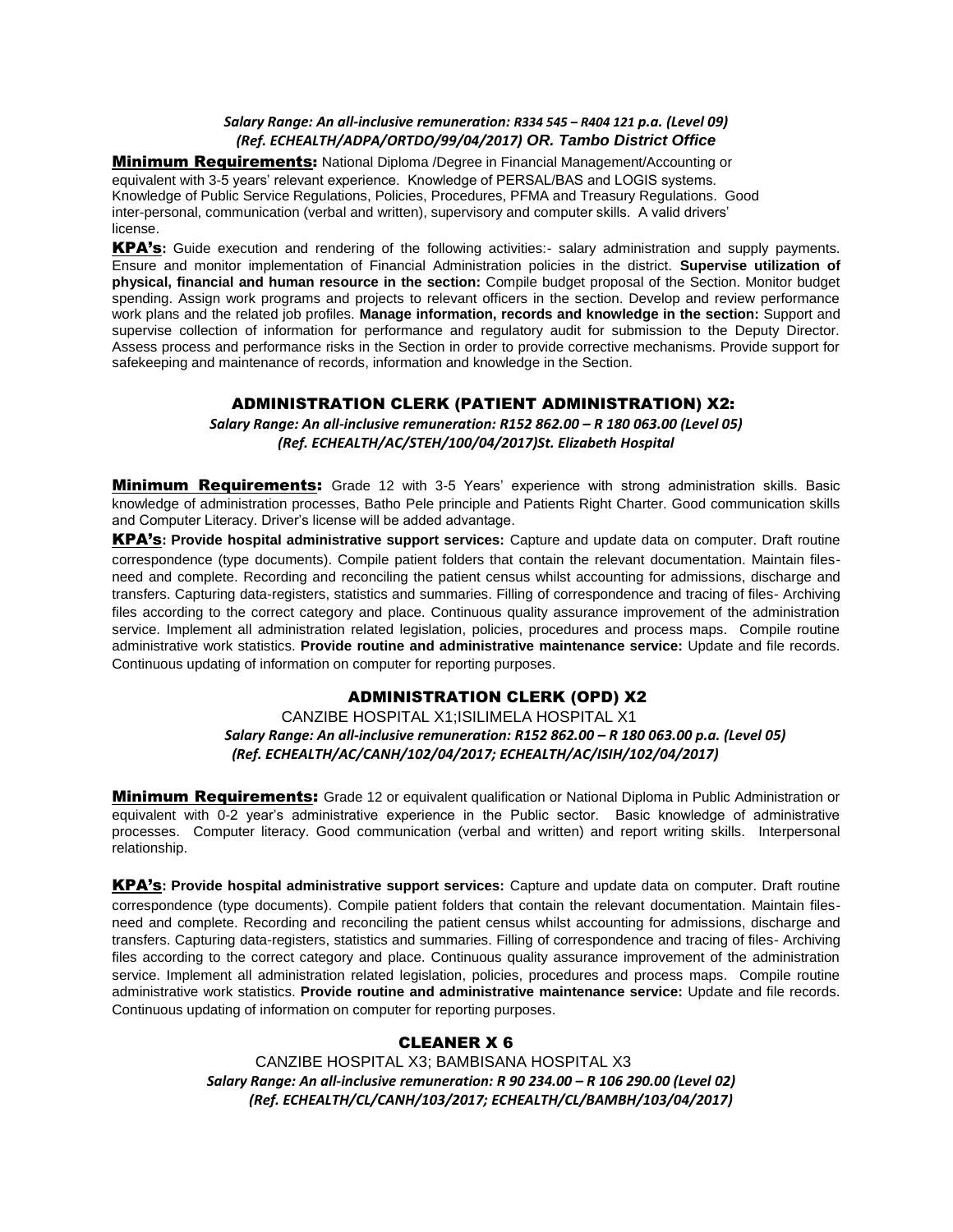**Minimum Requirements:** Abet or grade 10. Grade 12 will be Advantageous. 0-2 years cleaning experience. Poses good communication skills, be able to work shifts including weekends and public holidays. Be able to rotate when required. Honest and reliable. Poses physical strength and to cope with physical demands of the position. Be able to work as a team.

KPA's**: Provide cleaning services:** Clean all the designated areas such as ward bed-side, doctor's room, change room, toilets. Clean all items such as windows, walls, basins, sinks, lockers and pans. Sweep, mop and polish all floors of the designated areas in the institution. **Provide routine general work and compliance services:** Open windows every day for hygiene and infection control purposes. Damp and dry dusting. Empty dustbins in all the designated areas in the institution. Periodically assess and update toilet cleaning check list in line with set hygienic standards. Request and replace toilet papers /towels and hand wash soap. Remove and store waste in the designated area. Sort and clean soiled linen. Sluice linen and put linen in the linen bag. Fetch food from the kitchen. Wash dishes and utensils. Report safety and hazardous threats in the cleaning environment. **Provide routine maintenance services:** Clean and take proper care of cleaning equipment. Store and safeguard cleaning material and equipment. Report electrical or mechanical malfunctioning of cleaning machines and other related equipment. Requisition and replenish cleaning material as and when required.

## GENERAL WORKER X 12

ZITULELE HOSPITAL X2, NGQUNGQU CLINIC X1, BAMBISANA HOSPITAL X2, KSD SUB-DISTRICT X1, MHLONTLO SUB-DISTRICT X1, NYANDENI SUB-DISTRICT X1, QAUKENI SUB-DISTRICT X1;CANZIBE X3

 *Salary Range: An all-inclusive remuneration: R 90 234.00 – R 106 290.00 (Level 02)*

*(Ref.ECHEALTH/GW/ZITH/104/04/2017;* 

*CHEALTH/GW/NGQUCLN/104/04/2017;ECHEALTH/GW/BAMBH/104/04/2017;ECHEALTH/GW/KSDSD/104/04/2 017; ECHEALTH/GW/MHLSD/104/04/2017;*

## *ECHEALTH/GW/NYANSD/104/04/2017;ECHEALTH/GW/QAUSD/104/04/2017; ECHEALTH/GW/CANZH/104/04/2017)*

**Minimum Requirements:** Abet or Grade 10. Grade 12 will be Advantageous. 0-2 years cleaning experience. Poses good communication skills, be able to work shifts including weekends and public holidays. Be able to rotate when required. Honest and reliable. Poses physical strength and to cope with physical demands of the position. Be able to work as a team.

KPA's**: Perform general assistant work:** Load and off load furniture, equipment and any other goods to relevant destination. Clean government vehicles. Clean relevant work station. **Provide effective office and property care support services** Control the access of office accommodation. Safeguard all master and spare keys belonging to the building. Oversee and prepare boardrooms and lecturer theatres for meetings and gatherings. Perform stock taking of areas**. Provide routine general work, compliance and maintenance services:** Open windows every day for hygiene and infection control purposes. Damp and dry dusting. Empty dustbins in all the designated areas. Remove office items/furniture from one area to another for effective cleaning Report safety and hazardous threats in the cleaning environment. Clean and take proper care of cleaning equipment. Store and safeguard cleaning material and equipment. Report electrical or mechanical malfunctioning of cleaning machines and other related equipment. Requisition and replenish cleaning material as and when required. Remove and store waste in the designated areas.

## OPERATOR X2 :

### *Salary Range: An all-inclusive remuneration: R 90 234.00 – R 106 290.00 (Level 02) Ref. ECHEALTH/OP/ BAMBH/105/04/2017)Bambisana Hospital*

**Minimum Requirements:** ABET / Level 4, Grade 10 / Standard 8 and Certificate in either plumbing, carpentry or electrical. Proof of passing Trade Test in terms of Section 13(2) of the Manpower Training Act 1981as amended or Municipality Training. Good communication skills. The incumbent must be committed and hard working. Good interpersonal relations. Must have ability to operate machinery. Must be able to work under pressure, ability to work without supervision (be able to use own discretion) in a team. Must be willing to work shifts, week-ends and public holidays. A driver's license will be an added advantage.

KPA's**:** Inspect the plant rooms, engine daily using inspection sheet. Test the plant and standby engine daily. Check and record oil and water levels daily. Report if oil is dirty and any faults to the foreman and make follow ups until the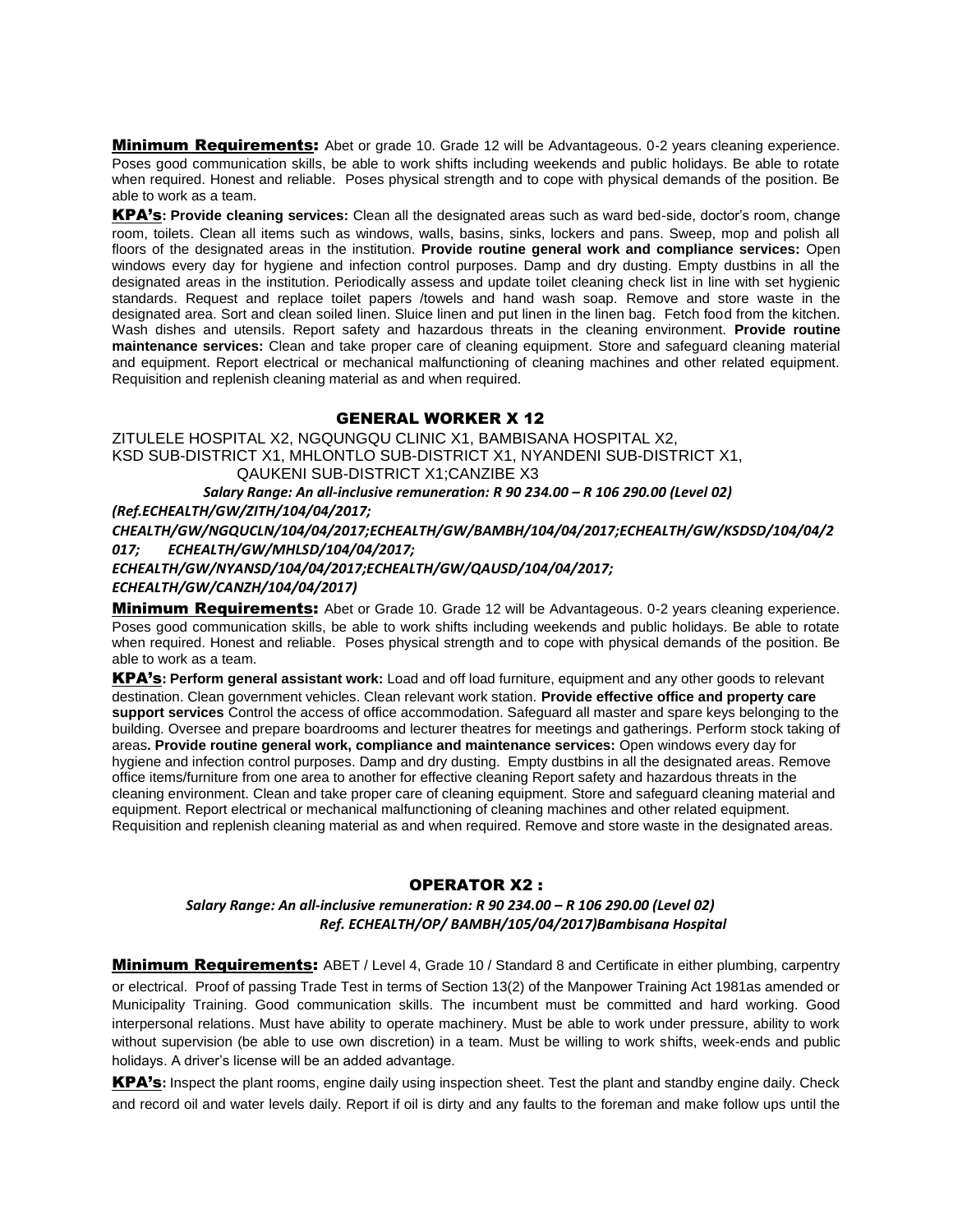fault is handed over to the consultant. Make sure that the engines are switched off during the operation process. Record the findings ensure that fuel is always filled. Ensure that machinery used in daily activities and also perform any other related job allocation.

#### PROPERTY CARE TAKER X 7

## MQEKEZWENI CLINIC X1, NCAMBELE CLINIC X 1;KSD SUB-DISTRICT X4 MBEKWENIX1  *Salary Range: An all-inclusive remuneration: R 90 234.00 – R 106 290.00 (Level 02) (Ref.ECHEALTH/PCT/KSDSD/106/04/2017;ECHEALTH/PCT/MQEKCLN/106/04/2017; ECHEALTH/PCT/NCAMBCLN/106/04/2017; ECHEALTH/PCT/MBEK/106/04/2017)*

**Minimum Requirements:** ABET. Ethical and moral person, energetic and hard working person

KPA's**: Provide effective property care services in the institution:** Control the access of institutions accommodation. Safeguard all master and spare keys belonging to the institution. Oversee and prepare boardrooms and lecturer theatres for meetings and gatherings. Perform stock taking of areas of responsibility. Take care of organizations fixed and moveable assets.

### ADMINISTRATIVE OFFICER:

## *Salary Range: An all-inclusive remuneration: R 226 611.00– R 266 943.00 (Level 07) (Ref. ECHEALTH/AO/KSDSD/107/04/2017)KSD Sub-District*

**Minimum Requirements:** National Diploma /Degree in Public Administration/Office Administration or equivalent with 2-3 years' administration experience. Knowledge of public administrative systems and processes. Knowledge of Public Service Regulations, Policies and Procedures. Good inter-personal, communication (verbal and written) and computer skills. A valid drivers' license will be an added advantage.

KPA's**:** Interpret and implement administrative policies. Prepare and compile reports. Process and authorize payment of employee benefits. Allocate tasks. Check and verify work of others. Guide and monitor compliance on processes, procedures and policies. Formulate work schedules. Draft memorandum. Identify problems, deficiencies and practices on policies.

## ADMINISTRATION CLERK – ADMINISTRATION SUPPORT:

*Salary Range: An all-inclusive remuneration: R152 862-R180 063.00 (Level 05) (Ref. ECHEALTH/AC/KSDSD/108/04/2017) KSD Sub-District*

**Minimum Requirements:** Grade 12 or equivalent qualification with 3-5 years' experience/National Diploma in Public Administration or equivalent with 0-2 year's administrative experience in the Public sector. Basic knowledge of administrative processes. Computer literacy. Good communication (verbal and written) and report writing skills. Interpersonal relationship.

KPA's**: Provide administrative support services:** Draft routine correspondence (type documents). Receive, register and track records or documents submitted for further processing in the administration component of the institution. Receive, acknowledge and process employee benefits. Capture routine transactions on computer such as the transfer of information from manual records to electronic documents. Capture and transfer or insert information on computerized document spreadsheets. Process travel and subsistence claims. Handle routine procurement matters such as completion of VA2 forms for procuring of standard items Compile routine administrative work statistics Capture and update data on computer. **Provide routine and administrative maintenance service:** Update and file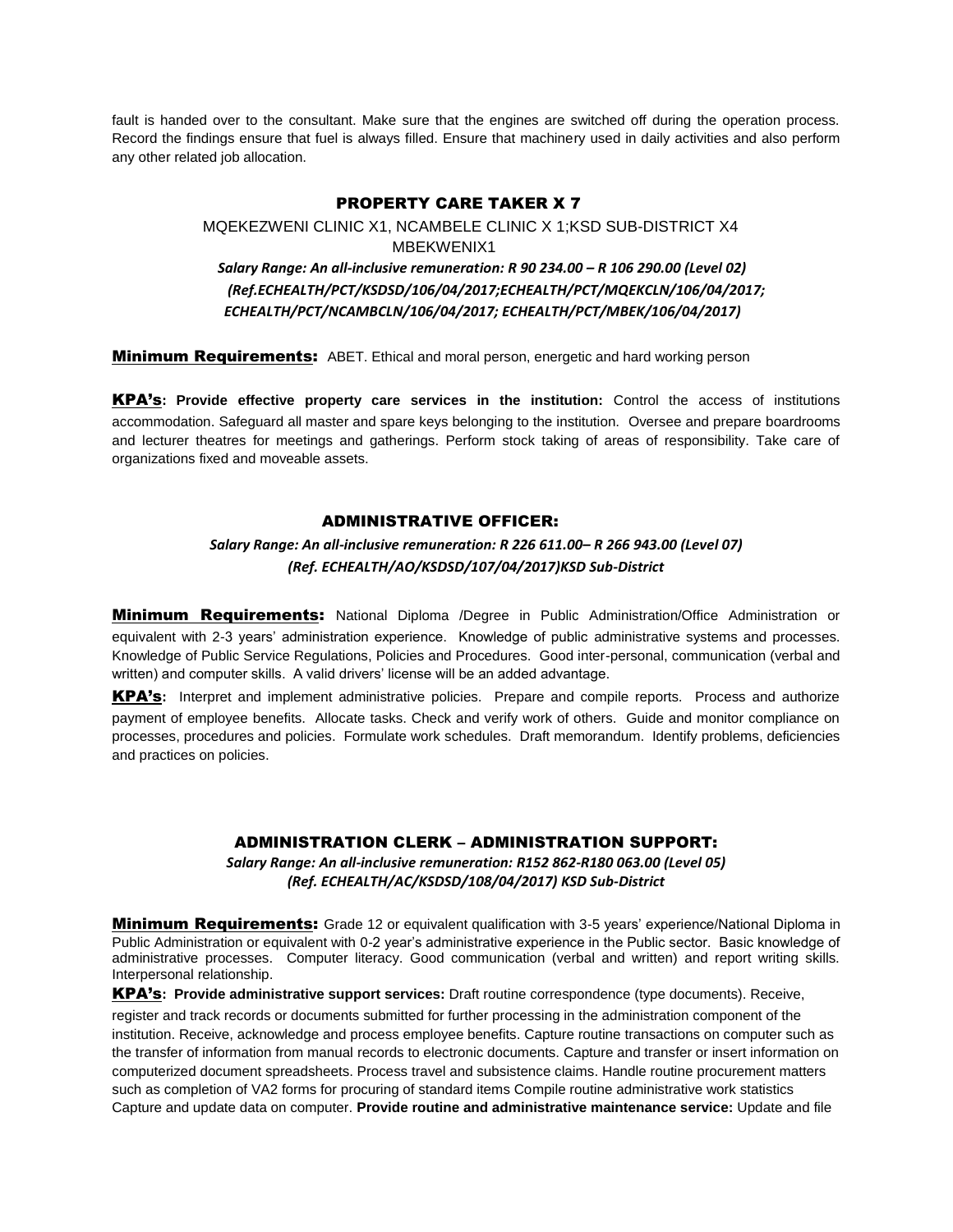records. Check and update electronic files or information. Continuous updating of information on computer for reporting purposes.

## ARTISAN FOREMAN A, B X2

## Dr MALIZO MPEHLE HOSPITALX1; BAMBISANA HOSPITAL X1  *Salary Range: An all-inclusive remuneration: R 267 756.00 – R301 629.00 (OSD) (Ref.ECHEALTH/DrMALIZH/AF/109/04/2017; ECHEALTH/BAMB/AF/109/04/2017)*

**Minimum Requirements:** An applicant must be in possession of trade test certificate in mechanical or electrical and with 3-5 years' experience in supervisory level. Valid Driver's License is required.

KPA's**: Coordinate effective rendering of technical services:** Lead and guide on all technical activities. Compile technical / inspection reports. Monitor adherence to safety standards. **Ensure maintenance of technical services:** Ensure servicing of all makes of technical equipment. Maintain the electrical infrastructure of the institution. Maintain domestic, irrigation and sprinkler system. Undertake daily preventative and maintenance work. Inspect and monitor quality of the technical work. **Supervise human and physical resources:** Coach and mentor subordinates: Compile job profiles. Develop work plans. Conduct performance reviews. Identify training needs.

### ASSISTANT DIRECTOR: ACQUISITION MANAGEMENT:

*Salary Range: An all-inclusive remuneration: R 334 545.00 – R 404 121.00 (Level 09) (Ref. ECHEALTH/AD/ORTDO/110/04/2017)OR. Tambo District Office*

**Minimum Requirements:** Bachelor's Degree/National Diploma in Finance or equivalent. Minimum of 3-5 years' experience in Finance (Acquisition Management). Extensive knowledge of public sector expenditure processes, rules and regulations. Sound understanding of PFMA, treasury regulations and other related prescripts. Ability to work under pressure and delivery according to tight deadlines. Must have a valid driver's License.

KPA's**:** Manage the procurement of goods and services by means of quotations and bids. Ensure that the Department maintains effective systems and procedures of goods and services. Establish and monitor supplier database, bid specification and bid advice centre. Ensure that the policies procedures and regulations are adhered to. **Supervise utilization of physical, financial and human resource in the section:** Compile budget proposal of the Section. Monitor budget spending. Assign work programs and projects to relevant officers in the section. Develop and review performance work plans and the related job profiles. **Manage information, records and knowledge in the section:** Support and supervise collection of information for performance and regulatory audit for submission to the Deputy Director. Assess process and performance risks in the Section in order to provide corrective mechanisms. Provide support for safekeeping and maintenance of records, information and knowledge in the Section

### STATE ACCOUNTANT (Payment Administration):

*Salary Range: An all-inclusive remuneration: R 226 611.00– R 266 943.00 (Level 07) (Ref. ECHEALTH/FP/ORTDO/111/04/2017) OR. Tambo District Office*

**Minimum Requirements:** Grade 12 with 7 years relevant experience in the Public Sector or National Diploma /Degree in Financial Management/Accounting or equivalent with 2-5 years' relevant experience. Knowledge of PERSAL/BAS and LOGIS systems. Knowledge of Public Service Regulations, Policies, Procedures, PFMA and Treasury Regulations. Good inter-personal, communication (verbal and written), supervisory and computer skills. A valid drivers' license.

KPA's**:** Provide effective and comprehensive financial administration/resource services in the institution. Determine financial resource needs of the institution and management of accounts. Monitor expenditure patterns, reconcile accounts, rectify and report deviations. Monitor financial irregularities, draft and make recommendations pertaining to financial irregularities to divisional managers. Prepare financial reports and co-ordinate Cost Containment Committee meetings.

### ASSISTANT DIRECTOR: PAYMENT ADMINISTRATION: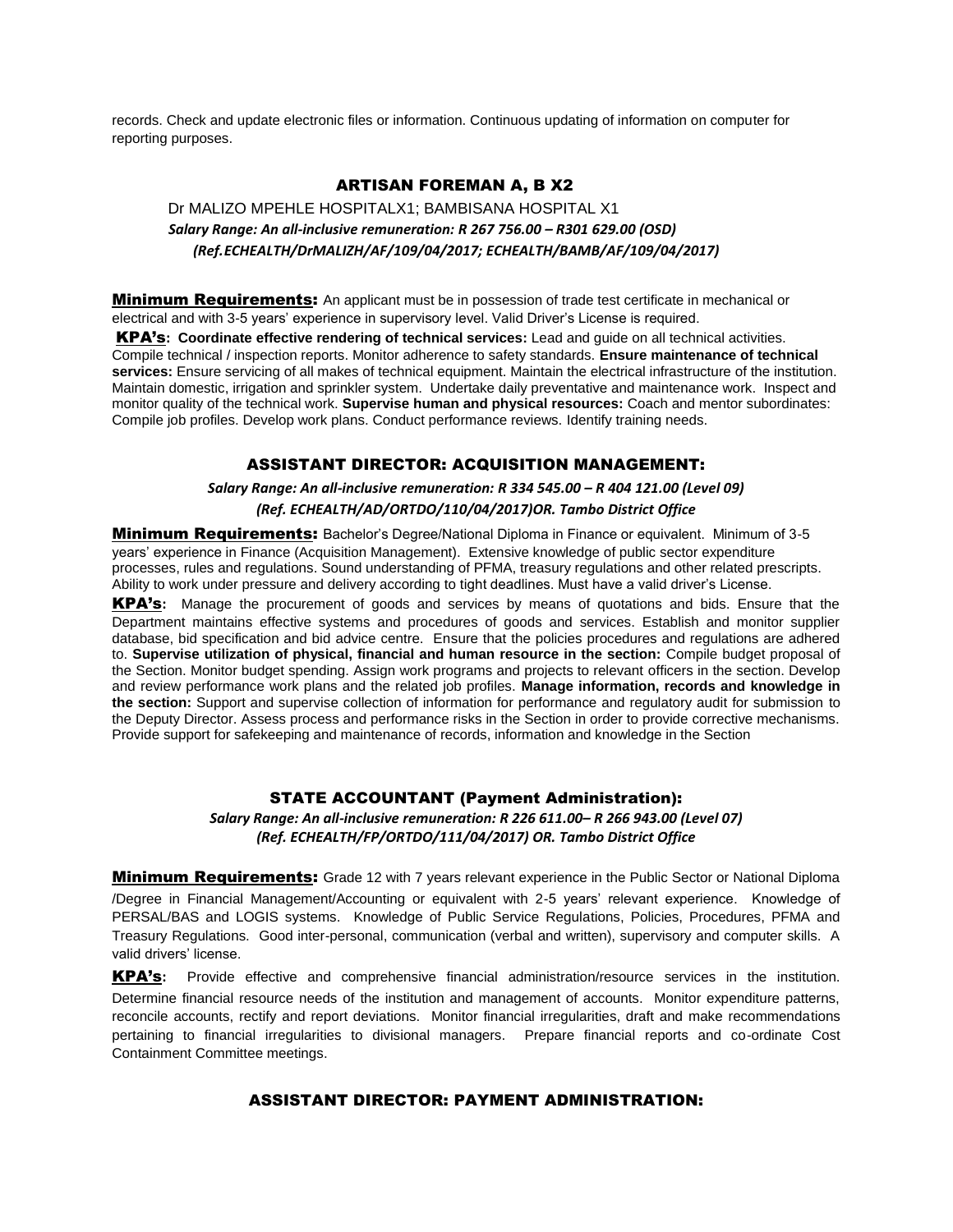#### *Salary Range: An all-inclusive remuneration: R 334 545.00 – R 404 121.00 (Level 09) (Ref. ECHEALTH/ADPA/ORTDO/112/04/2017) OR. Tambo District Office*

**Minimum Requirements:** Grade 12 plus (7) years' experience in Human Resource or Degree/National Diploma in Human Resource Management with 0-2 years' experience in Human Resources environment. Knowledge of PERSAL system. Knowledge and understanding of Batho-Pele Principles. Computer literacy. Knowledge of procedures relating to specific working environment including norms and standards.

KPA's**:** Guide execution and provision of the following activities:- recruitment, selection and appointment. HR registry services. Implement and manage PERSAL transactions. **Supervise utilization of physical, financial and human resource in the section:** Compile budget proposal of the Section. Monitor budget spending. Assign work programs and projects to relevant officers in the section. Develop and review performance work plans and the related job profiles. **Manage information, records and knowledge in the section:** Support and supervise collection of information for performance and regulatory audit for submission to the Deputy Director. Assess process and performance risks in the Section in order to provide corrective mechanisms. Provide support for safekeeping and maintenance of records, information and knowledge in the Section.

## **SEAMSTRESS: ISILIMELA HOSPITAL**

### *Salary Range: An all-inclusive remuneration: R107 886.00 – R127 086.00 (Level 03) (Ref. ECHEALTH/SEAM/ISILH/113/04/2017)*

**Minimum Requirements:** ABET/ Grade 8 with 2 years of training in sewing. Two years and more of sewing experience. Apprenticeship will be an advantage.

KPA's**: Sew garments, using needles and threads or sewing machines**: Sew clothing or other articles. Operate sewing equipment. **Measure parts such as sleeves or pant legs, and mark or pin-fold alteration lines.**  Measure materials to mark reference points, cutting lines or other indicators. **Assemble garment parts and join parts with basting stitches, using needles and threads or sewing machines. Repair or replace defective garment parts such as pockets, zippers, snaps, buttons and linings.**

## LAUNDRY WORKER X3

## MBEKWENI CHC X1;ZITHULELE HOSPITAL X1;BAMBISANA HOSPITAL X1 *Salary Range: An all-inclusive remuneration: R90 234.00 – R 106 290.00 (Level 02) (Ref. ECHEALTH/LWMBECLN/114/04/2017; CHEALTH/LWZITUH/114/04/2017;ECHEALTH/BAMBH/114/04/2017)*

**Minimum Requirements:** Abet or grade 10 with 2 years Laundry /cleaning Experience. Grade 12 qualification will be advantageous. Understanding of a Laundry set up. Poses good communication skills, be able to work shifts especially night shift. Be able to rotate areas in the laundry. Honest and reliable Poses physical strength and to cope with physical demands of position. Be able to work as a team and or independently.

KPA's**: Render laundry services**: Maintain a safe and clean working environment in line with health and safety standards. Collect linen from relevant depots. Keep an accurate record of linen collected and returned to relevant units. Follow the basic procedure guidelines in preparing and disinfecting linen for wash. Follow the basic procedure guidelines for washed and cleaned linen. Keep linen in a good state by inspecting, mending and marking laundry. Be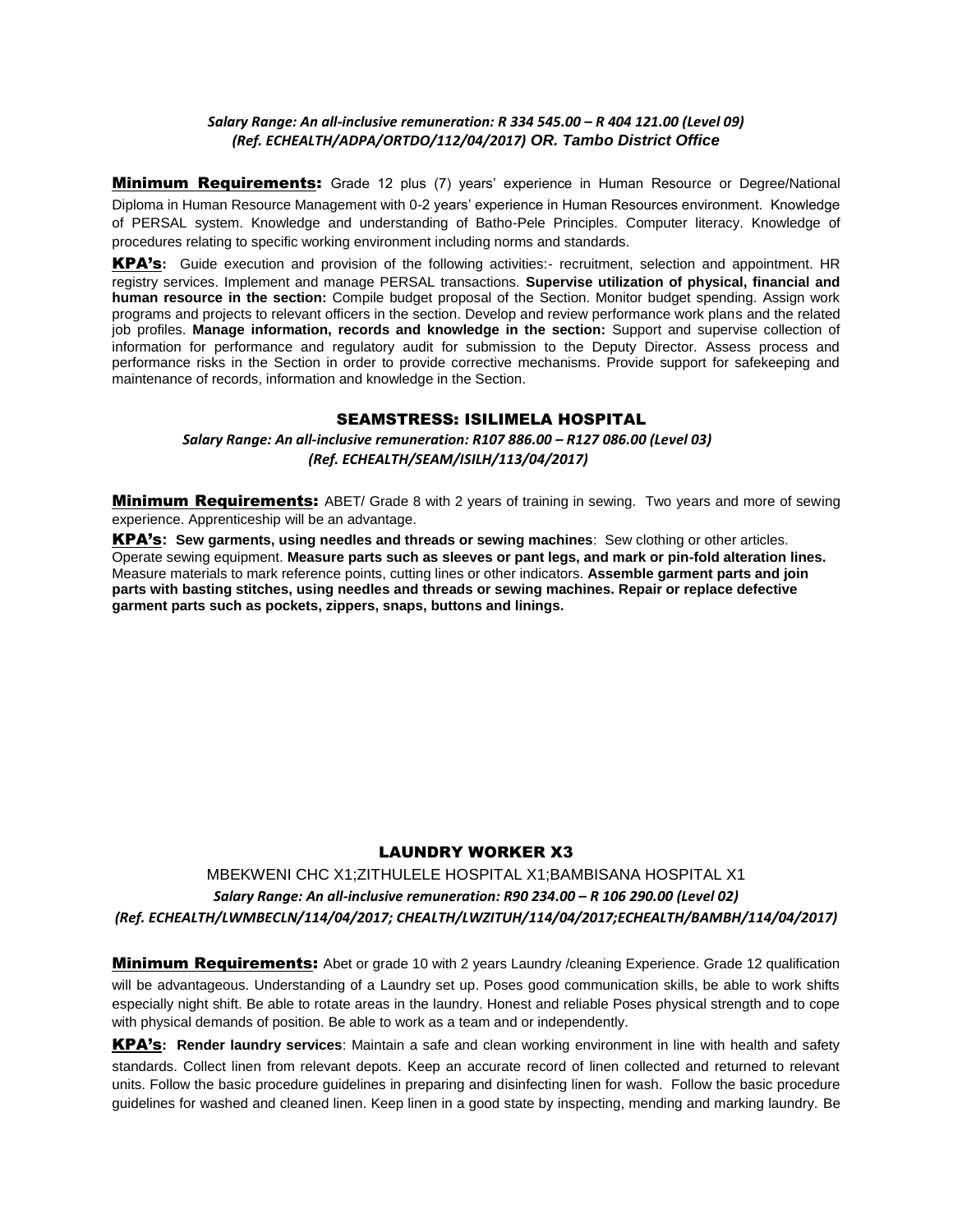able to operate various machines in the laundry (i.e., washing, dryer ironing and pressers). Iron, fold, count and pack laundered items and seal linen bags. Collect and deliver linen to clients. Sort, count and record dirty linen. Do all laundry responsibilities as directed by the supervisor. Report any machine defaults to the supervisor. Do all laundry duties as directed by the supervisor. **Maintain laundry equipment/machines:** Monitor equipment temperature. Keep laundry equipment in a proper state. Report defects. Check and request equipment service.

#### HUMAN RESOURCE CLERK:

### *Salary Range: An all-inclusive remuneration: R152 862-R180 063.00 (Level 05) (Ref. ECHEALTH/HRC/STLH/115/04/2017)St. Lucy`s Hospital*

**Minimum Requirements:** Grade 12 plus 2-5 years' experience in Human Resource or Degree/National Diploma in Human Resource Management with 0-2 years' experience in Human Resources environment. Knowledge of PERSAL system. Knowledge and understanding of Batho-Pele Principles. Computer literacy. Knowledge of procedures relating to specific working environment including norms and standards.

KPA's**:** Capture information from input forms into PERSAL system. File documentation to provide an audit trail as well as to allow for easy retrieval. Maintain legislation relating directly to the Human Resources functions. Maintain Organisational charts and records.

#### HOUSEHOLD WORKER:

## *Salary Range: An all-inclusive remuneration: R90 234.00 – R 106 290.00 (Level 02) (Ref. ECHEALTH/HHW/ZITUH/116/04/2017)Zithulele Hospital*

**Minimum Requirements:** ABET/Grade 10 with 0-2 years' work experience. Knowledge of general work and cleaning services. Communication skills (read and write).Team player.

KPA's**: Provide cleaning services:** Clean all the designated areas such as ward bed-side, doctor's room, change room, toilets. Clean all items such as windows, walls, basins, sinks, lockers and pans. Sweep, mop and polish all floors of the designated areas in the institution. **Provide routine general work and compliance services:** Open windows every day for hygiene and infection control purposes. Damp and dry dusting. Empty dustbins in all the designated areas in the institution. Periodically assess and update toilet cleaning check list in line with set hygienic standards. Request and replace toilet papers /towels and hand wash soap. Remove and store waste in the designated area. Sort and clean soiled linen. Sluice linen and put linen in the linen bag. Fetch food from the kitchen. Wash dishes and utensils. Report safety and hazardous threats in the cleaning environment. **Provide routine maintenance services:** Clean and take proper care of cleaning equipment. Store and safeguard cleaning material and equipment. Report electrical or mechanical malfunctioning of cleaning machines and other related equipment. Requisition and replenish cleaning material as and when required.

## PERSONAL ASSISTANT:

#### *Salary Range: An all-inclusive remuneration: R 226 611.00– R 266 943.00 (Level 07)*

#### *(Ref . ECHEALTH/PA/MTHAPHARMD/117/2017)Mtata Pharmaceutical Depot*

**Minimum Requirements:** Diploma in Office Administration/ Public Management. Relevant experience in Office Administration or as a Secretary. Computer Skills with proven experience on application of MS Word, MS Excel, MS Power Point. Good communication skills, excellent telephone etiquette. Knowledge of filling system, document tracking, storage and retrieval. Willingness to work beyond office hours. Ability to work under pressure. Ability to be a team player and maintain confidentiality.

KPA's**:** Provide secretarial services, make transport and accommodation arrangements. Manage the Manager's diary. Organize the manager's office environment. Construct and maintain the manager's filling system. Control access to the manager to prevent unnecessary disruption and disturbances. Capture documents on data for the manager. Ensure a safe working environment where confidential documentation is secured. Respond to invitation on behalf of the manager.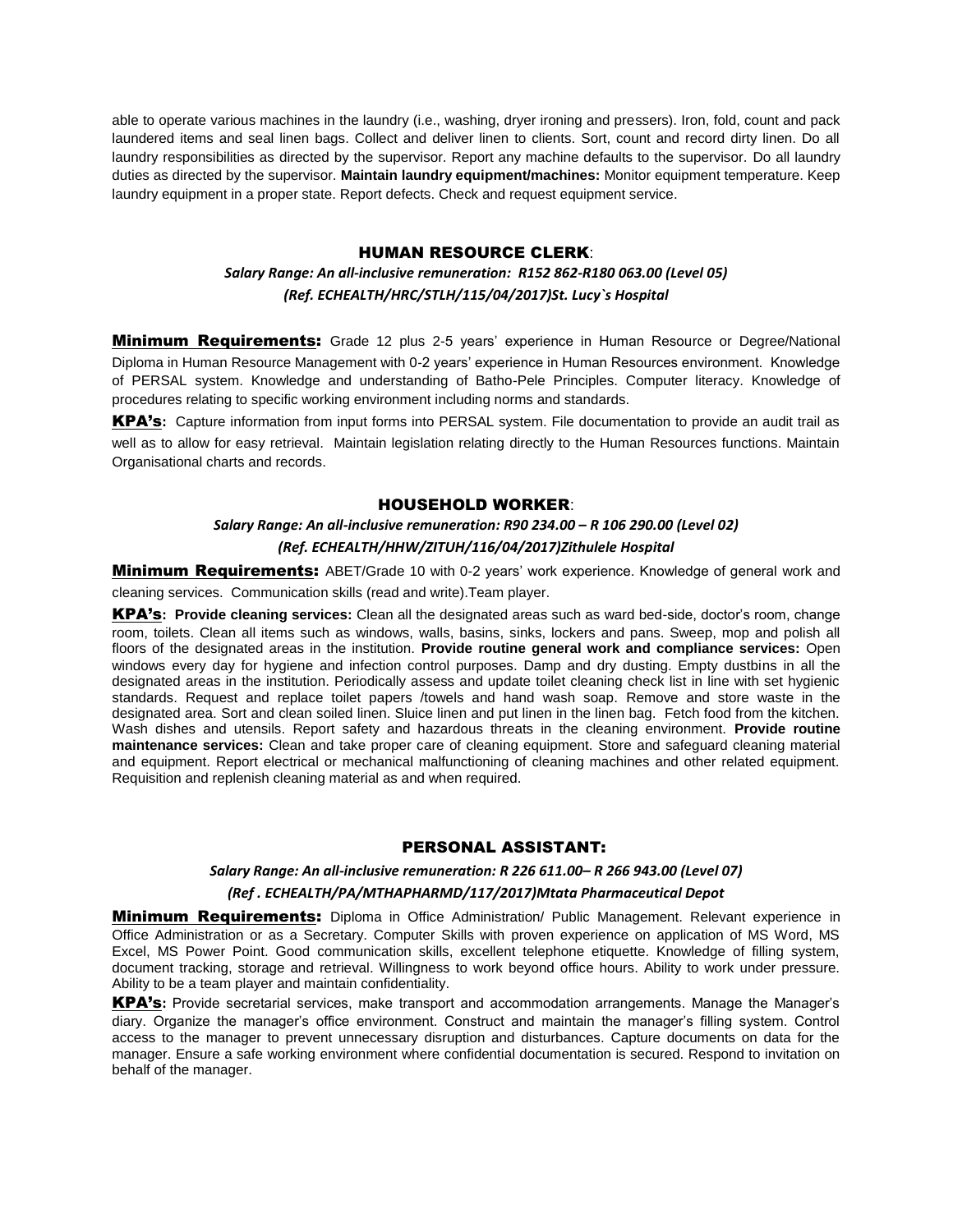#### HUMAN RESOURCE PRACTITIONER:

 *Salary Range: An all-inclusive remuneration: R 226 611.00– R 266 943.00 (Level 07) (Ref. ECHEALTH/HRP/MTHAPHARMD/118/2017) Mtata Pharmaceutical Depot*

**Minimum Requirements:** B Degree/National Diploma in Human Resource Management/Public Management or equivalent qualification. A minimum of 3 years relevant experience in Human Resource Administration environment or Grade 12 with 5-6 years' experience in Human Resource Administration environment. Knowledge of public service regulations, the public service act, 1994 (Act 103 of 1994) and other human resource prescripts, regulations, procedures and understanding of different Human Resource processes. Basic knowledge of PERSAL administration functions, computer skills, communication skills, sound interpersonal relations, ability to interpret human resource prescripts and apply them. Ability to work well under pressure and be customer focused. A valid driver's license will be an added advantage.

KPA's**:** The incumbent will be responsible to perform and administer all functions related to recruitment and selection, PMDS, leave management and service benefits. Implement/manage PERSAL transactions. Provide human resource management information support i.e. implementing policies, maintaining discipline, motivating and exercising control of subordinates. Allocate, supervise and manage day to day Human Resource functions in the institution.

## CLIENT INFORMATION CLERK:

#### *Salary Range: An all-inclusive remuneration: R127 851.00 – R 150 606.00 (Level 04) (Ref. ECHEALTH/CIC/119/04/2017)Nelson Mandela Academic Hospital*

**Minimum Requirements:** Grade 12 with 3-5 years' experience. Computer literacy in MS Word, Excel and ability to work under pressure. Good communication skills. Must be able to work shifts, week-ends and Public holidays.

KPA's**:** Receive and refer telephone calls (internal and external) to the relevant staff. Responsible for reception duties. Record and deliver messages to the relevant staff. Maintain an internal telephone directory. Print and issue telephone accounts. Maintain telephone database. Directing people to the relevant offices and work stations. Provide general information to the public when requested regarding the institution. Report faults of the equipment to the supervisor.

#### PORTER:

*Salary Range: An all-inclusive remuneration: R90 234.00 – R 106 290.00 (Level 02) (Ref. ECHEALTH/POR/NMAH/120/04/2017) Nelson Mandela Academic Hospital*

**Minimum Requirements:** Grade10/abet level 4. Good verbal and written communication skills. Must

Be willing to work shifts and under pressure. Sound knowledge of Customer care.

KPA's**: Provision of hospital and patient support services:** Wheel patients to and from the wards. Transport patients to various service areas e.g. operating theatre. Transport patients to vehicles or other transportation. Collect and transport corpses to the mortuary. Deliver equipment, stores and documentation to wards and other departments. Collect and deliver specimens. Offloading of patients from ambulance and private cars to the stretchers. Cleaning of stretchers and wheel chairs after usage at all times. Report all faulty or broken equipment to your supervisor immediately. **Render mortuary services:** Receive corpses – record date and time received and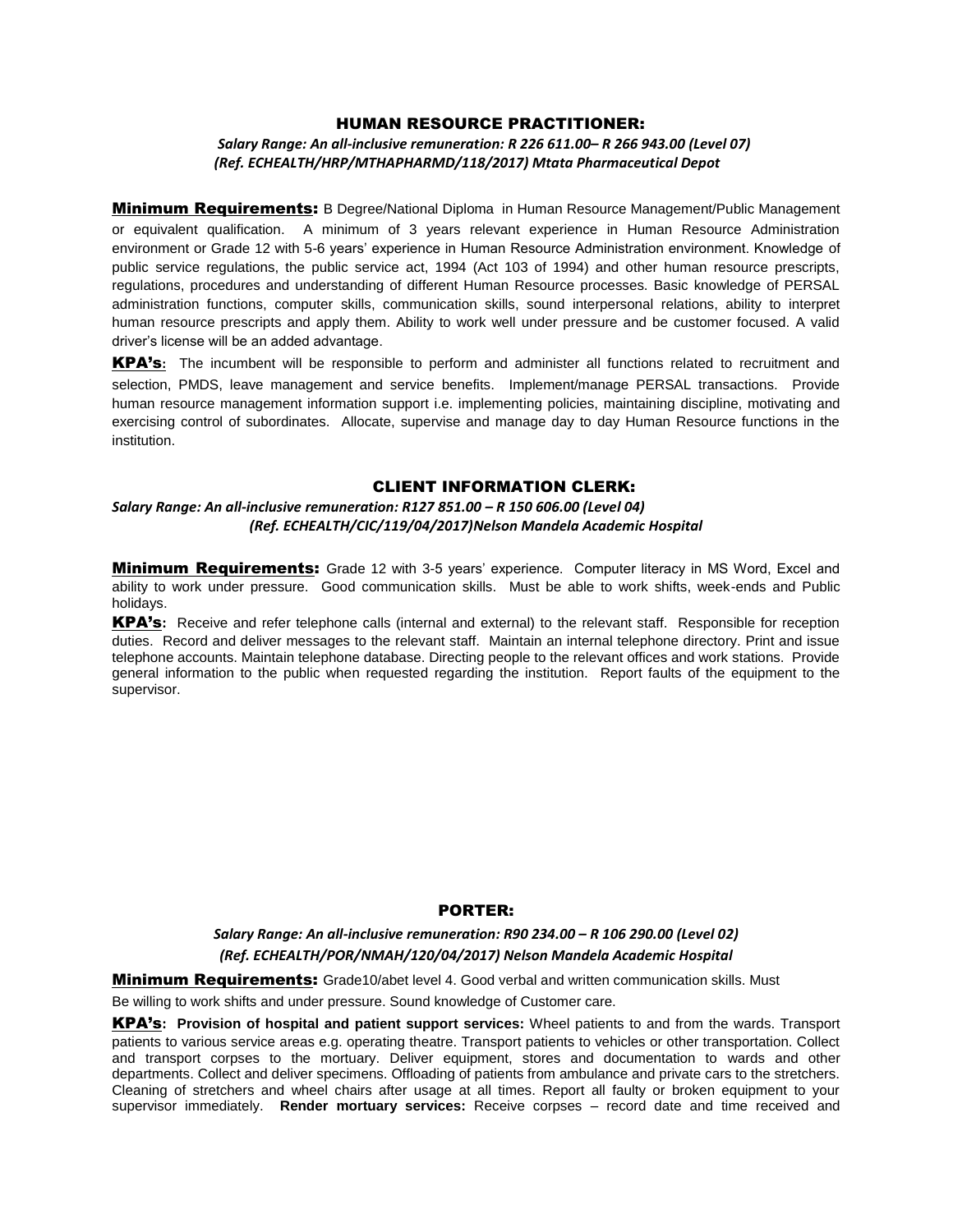released. Store corpses in the cool room. Release and keep record of corpses handed over to next of kin. Load and off-load corpses. Keep proper identification and maintain accuracy of records in the field of work. Maintain equipment**:**  Clean equipment. Safe keeping of equipment.

#### TRADE LABOURER :

### *Salary Range: An all-inclusive remuneration: R90 234.00 – R 106 290.00 (Level 02) (Ref. ECHEALTH/TL/121/04/2017) Nelson Mandela Academic Hospital*

**Minimum Requirements:** ABET Level 4. Basic knowledge of technical work. Self-propelled, Responsive person with positive attitude

KPA's**: Provide routine technical services:** Handle minor and routine technical work. Repair minor mechanical, electrical, plumbing and carpentry work. Fit and install minor equipment. Attend to institutional minor renovations such painting, repairing of cracked walls as well as repairing appliances. Attend to heating, air conditioning, electrical and fire systems. Repair water reticulation system, broken windows, toilet flush systems, valves and stopcocks. Remove broken toilets and basins and repair burst pipes and leaks. Repair circulating pumps and pressure reducers. Unblock drains, toilets, basins and sinks to ensure effective functioning of the sewerage system. Repair doors, locks, general maintenance items including cutting keys and locks. Prepare fill in and storing of gas cylinders for the institution. Replace empty cylinders in wards of the institution. **Provide routine maintenance services:** Inspect equipment. Perform routine maintenance of common and communal areas of the institution. Receive and assess routine maintenance requests and action them. Maintain cleanliness of the workshop and walkaways. Check workshop stores items such as spare parts and prepares orders. Conduct routine inspection to identify faults. Inspect, test and maintain the electrical lighting and equipment. Check electrical and water readings. Check and reset fire alarms.

## JOE GQABI HEALTH DISTRICT

### HUMAN RESOURCE CLERK:

*Salary Range: An all-inclusive remuneration: R152 862-R180 063.00 P.A (Level 05) (Ref. ECHEALTH/HRC/JOEDO/122/04/2017)Joe Gqabi District Office*

**Minimum Requirements:** Grade 12 plus 2-5 years' experience in Human Resource or Degree/National Diploma in Human Resource Management with 0-2 years' experience in Human Resources environment. Knowledge of PERSAL system. Knowledge and understanding of Batho-Pele Principles. Computer literacy. Knowledge of procedures relating to specific working environment including norms and standards.

KPA's**:** Capture information from input forms into PERSAL system. File documentation to provide an audit trail as well as to allow for easy retrieval. Maintain legislation relating directly to the Human Resources functions. Maintain organisational charts and records.

### GENERAL WORKER X 40

STEYNSBURG HOSPITALX2;SENQU SUB-DISTRICT X12; MALETSWAI SUB-DISTRICT X9;ELUNDINI SUB-DISTRICT X14;ALIWAL NORTH HOSPITAL X1;BURGERSDORP HOSPITAL X2 *Salary Range: An all-inclusive remuneration: R90 234.00 – R 106 290.00 (Level 02) (Ref.ECHEALTH/GWSTEYH/123/04/2017;ECHEALTH/GWSENSD/123/04/2017; ECHEALTH/GWMALESD/123/04/2017;ECHEALTH/GWELUNSD/123/04/2017; ECHEALTH/GWALIH/123/04/2017; ECHEALTH/GWBURGH/123/04/2017).*

**Minimum Requirements:** Abet or grade 10. Grade 12 will be Advantageous. 0-2 years cleaning experience. Poses good communication skills, be able to work shifts including weekends and public holidays. Be able to rotate when required. Honest and reliable. Poses physical strength and to cope with physical demands of the position. Be able to work as a team.

KPA's**: Perform general assistant work:** Load and off load furniture, equipment and any other goods to relevant destination. Clean government vehicles. Clean relevant work station. **Provide effective office and property care**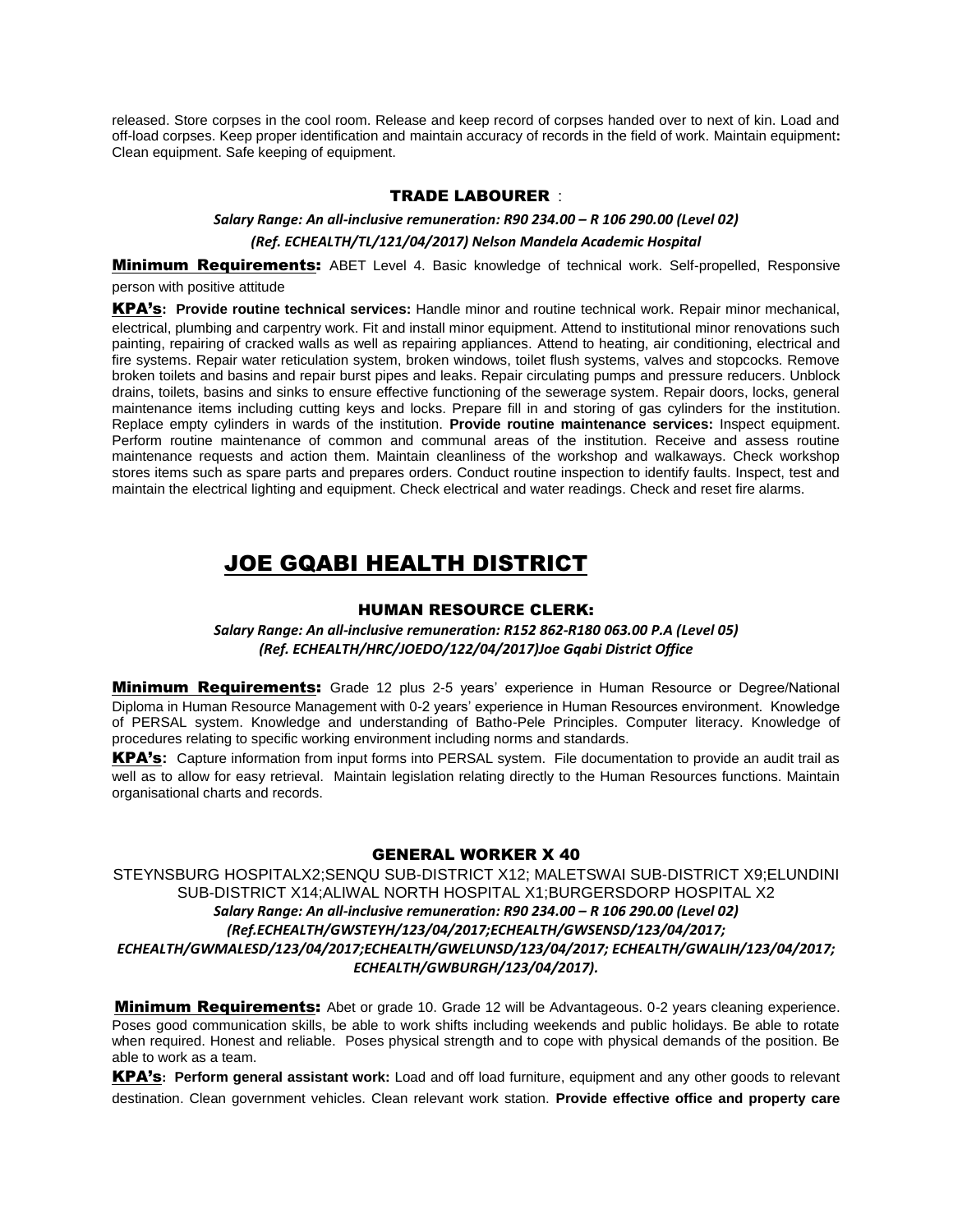**support services** Control the access of office accommodation. Safeguard all master and spare keys belonging to the building. Oversee and prepare boardrooms and lecturer theatres for meetings and gatherings. Perform stock taking of areas**.** Provide routine general work, compliance and maintenance services: Open windows every day for hygiene and infection control purposes. Damp and dry dusting. Empty dustbins in all the designated areas. Remove office items/furniture from one area to another for effective cleaning. Report safety and hazardous threats in the cleaning environment. Clean and take proper care of cleaning equipment. Store and safeguard cleaning material and equipment. Report electrical or mechanical malfunctioning of cleaning machines and other related equipment. Requisition and replenish cleaning material as and when required. Remove and store waste in the designated areas.

### FOOD SERVICE SUPERVISOR X3

## CLOETE JOUBERT HOSPITAL X1;ALIWAL NORTH HOSPITAL X1 MACLEAR HOSPITAL X1  *Salary Range: An all-inclusive remuneration: R127 851.00 – R150 606.00 ( Level 04) (Ref.ECHEALTH/FSASCJH/124/04/2017;ECHEALTH/FSASALIH/124/04/2017; CHEALTH/FSASMACH/124/04/2017)*

**Minimum Requirements:** National Diploma in food service management with 2-3 years applicable Public hospital experience. 2 years' experience in food service will be Advantageous. Poses good communication skills, be able to work shifts including weekends and public holidays. To attend daily production meetings as well as departmental meetings every 2nd week of the month. Be able to work as a team. Provide leadership.

KPA's**:** Supervise any tasks emanating from menu planning of the day, preparation, serving of foods and providing refreshments. Control general neatness and hygiene of the department as well as all equipment and utensils. Supervise Pest Control and report all abnormalities on insect control as well as planned spraying days. Supervise and ensure that safety measures with regard to equipment and utensils are adhered to. Responsible for reporting all defective equipment and condemning of equipment, cutlery and crockery on a scheduled monthly date. Ensure the general safekeeping of all keys in the Food Service Unit at all times. Ensure that store rooms and fridge doors are locked when not in use. Responsible for placing internal orders on a VA 2 & VA 3 format. Responsible for receiving goods according to specifications and according to a proper receiving procedure. Supervise the preparation, portioning, garnishing, serving and distribution of food. Ensure that the distribution of meals to wards and dining room are done according to procedure on time for each meal to be served. Execute any lawful and additional instructions issued by a competent person.

### ADMINISTRATION CLERK X1:

*Salary Range: An all-inclusive remuneration: R152 862.00 -R180 063.00 (Level 05) (Ref. ECHEALTH/ACMALESD/125/04/2017) Maletswai Sub-District*

**Minimum Requirements:** Grade 12 or equivalent qualification with 3-5 years' experience/National Diploma in Public Administration or equivalent with 0-2 year's administrative experience in the Public sector. Basic knowledge of administrative processes. Computer literacy. Good communication (verbal and written) and report writing skills. Interpersonal relationship.

KPA's**: Provide administrative support services:** Draft routine correspondence (type documents). Receive, register and track records or documents submitted for further processing in the administration component of the institution. Receive, acknowledge and process employee benefits. Capture routine transactions on computer such as the transfer of information from manual records to electronic documents. Capture and transfer or insert information on computerized document spreadsheets. Process travel and subsistence claims. Handle routine procurement matters such as completion of VA2 forms for procuring of standard items Compile routine administrative work statistics Capture and update data on computer. **Provide routine and administrative maintenance service:** Update and file records. Check and update electronic files or information. Continuous updating of information on computer for reporting purposes.

### FOOD SERVICE AID X1:

*Salary Range: An all-inclusive remuneration: R90 234.00 – R 106 290.00 (Level 02) (Ref. ECHEALTH/FSAALIH/126/04/2017) Aliwali North Hospital*

**Minimum Requirements:** Grade 10 or ABET. Knowledge of Food services & food preparation, Operation of food processing equipment, Basic health & safety measures, Health environment, Hygiene & bacterial contamination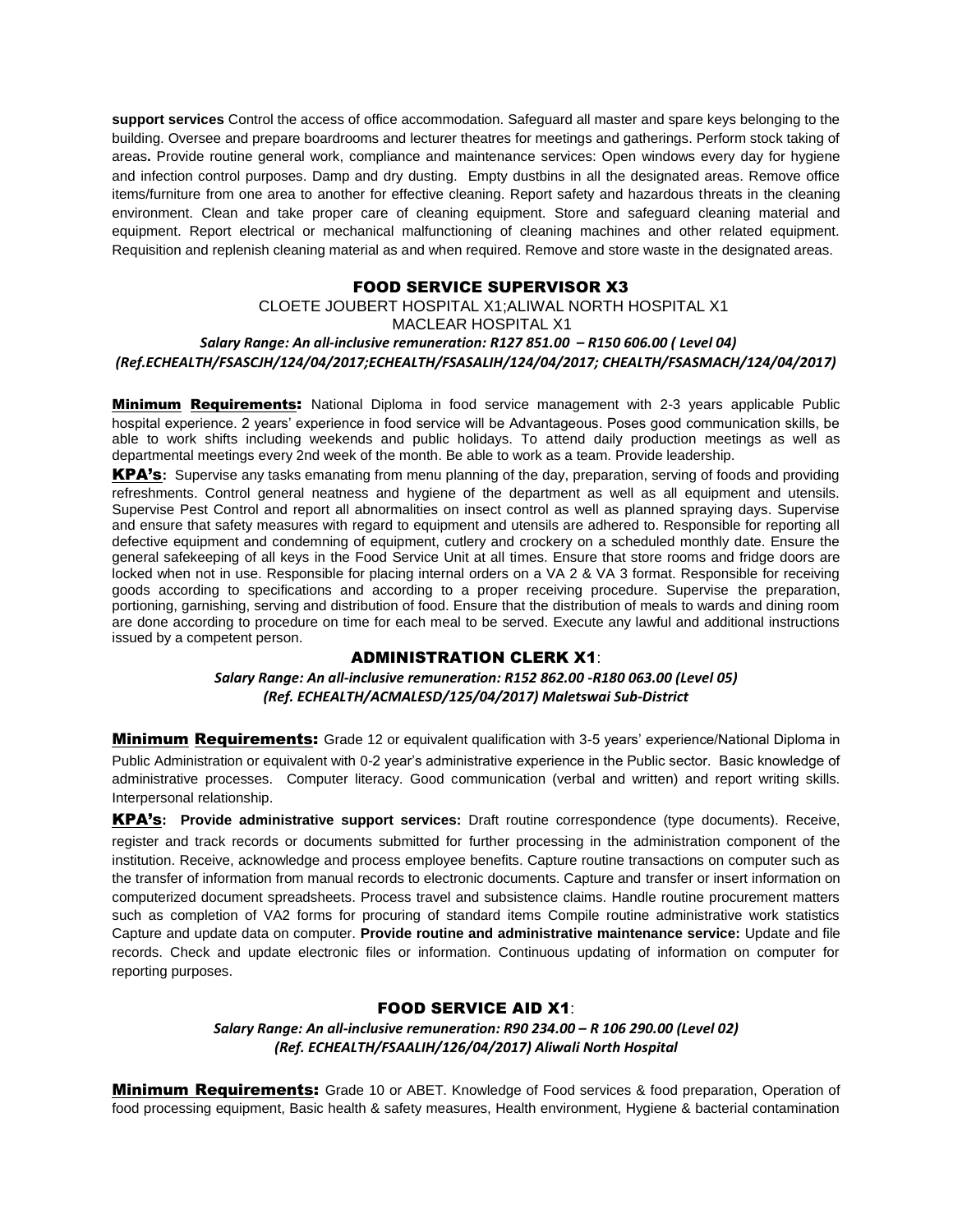control measures. Basic literacy, Ability to operate food processing equipment, Measure accurately. Ability to perform routine / structured tasks.

KPA's**: Render catering services:** Follow menus and special diet plans. Prepare ingredients for meals e.g. Cleaning and cutting vegetables, prepare meat, poultry and fish. Process/cook prepared ingredients for consumption. Serve prepared food in the relevant crockery. Ensure that portions served are according to the stipulated dietary allowances. Pack food delivery trolleys and deliver to relevant areas in the health institution. Ensure that the correct meals are delivered to the correct areas in the institution**.** Maintain safe and hygienic environment: Collect used cutlery and crockery from wards and other service areas. Check that the correct number of cutlery and crockery have been returned to the kitchen. Wash and dry used equipment, cutlery and crockery. Perform quality checks to ensure that the cleaning process has been performed according to standard. Pack and store clean food processing equipment. Clean the food processing area at regular intervals during the day. Perform regular checks to establish whether safety and sanitation standards are being adhered to. Report unhygienic and unsafe situation to the supervisor.

## ARTISAN GR A, B, C :

*Salary Range: An all-inclusive remuneration: R167 778 .00 – R186 207.00 (OSD) (Ref. ECHEALTH/TAYLH/ART/127/04/2017)Taylor Bequest Hospital*

**Minimum Requirements:** An applicant must be in possession of trade test certificate in mechanical or electrical and with 3-5 years' experience in supervisory level. Valid Driver's License is required.

KPA's**: Render technical services:** Undertake building and repair work of all technical components in the institution. Inspect and investigate technical faults in all makes of technical structures and equipment. **Plumbing:**  Diagnose and repair plumbing fixtures, toilets, faucets, sinks, tubs, water heaters, water reticulation, drain lines and sluicing facilities. Unblock and clean pipes, tanks, floor drains and sewers. Repair and maintain steam traps and pipes on heat system. **Provide maintenance of technical services:** Servicing of all makes of technical equipment. Undertake daily preventative and maintenance work. Inspect and monitor quality of the technical work**.**

## CLEANER X 7

LADY GREY HOSPITAL X1;BUGERSDORP HOSPITAL X1;ALIWAL NORTH HOSPITAL X1;ST FRANCIS HOSPITAL X1;STEYNSBURG HOSPITAL X1; TAYLOR BEQUEST HOSPITAL X1; UMLAMLI HOSPITAL X1

 *Salary Range: An all-inclusive remuneration: R90 234.00 – R 106 290.00 (Level 02) (Ref. ECHEALTH/CLLGH/128/04/2017;ECHEALTH/CLBURGH/128/04/2017; ECHEALTH/CLALIH/128/04/2017 ECHEALTH/CLSTFH/128/04/2017; ECHEALTH/CLSTEYH/128/04/2017; ECHEALTH/CLTBH/128/04/2017 ECHEALTH/CLUMLH/128/04/2017)*

**Minimum Requirements:** Abet or grade 10. Grade 12 will be Advantageous. 0-2 years cleaning experience. Poses good communication skills, be able to work shifts including weekends and public holidays. Be able to rotate when required. Honest and reliable. Poses physical strength and to cope with physical demands of the position. Be able to work as a team.

KPA's**: Provide cleaning services:** Clean all the designated areas such as ward bed-side, doctor's room, change room, toilets. Clean all items such as windows, walls, basins, sinks, lockers and pans. Sweep, mop and polish all floors of the designated areas in the institution. **Provide routine general work and compliance services:** Open windows every day for hygiene and infection control purposes. Damp and dry dusting. Empty dustbins in all the designated areas in the institution. Periodically assess and update toilet cleaning check list in line with set hygienic standards. Request and replace toilet papers /towels and hand wash soap. Remove and store waste in the designated area. Sort and clean soiled linen. Sluice linen and put linen in the linen bag. Fetch food from the kitchen. Wash dishes and utensils. Report safety and hazardous threats in the cleaning environment. **Provide routine maintenance services:** Clean and take proper care of cleaning equipment. Store and safeguard cleaning material and equipment. Report electrical or mechanical malfunctioning of cleaning machines and other related equipment. Requisition and replenish cleaning material as and when required.

### PROPERTY CARE TAKER X1:

*Salary Range: An all-inclusive remuneration: R90 234.00 – R 106 290.00 (Level 02)) (Ref. ECHEALTH/PCTSENSD/129/04/2017) Senqu Sub-District*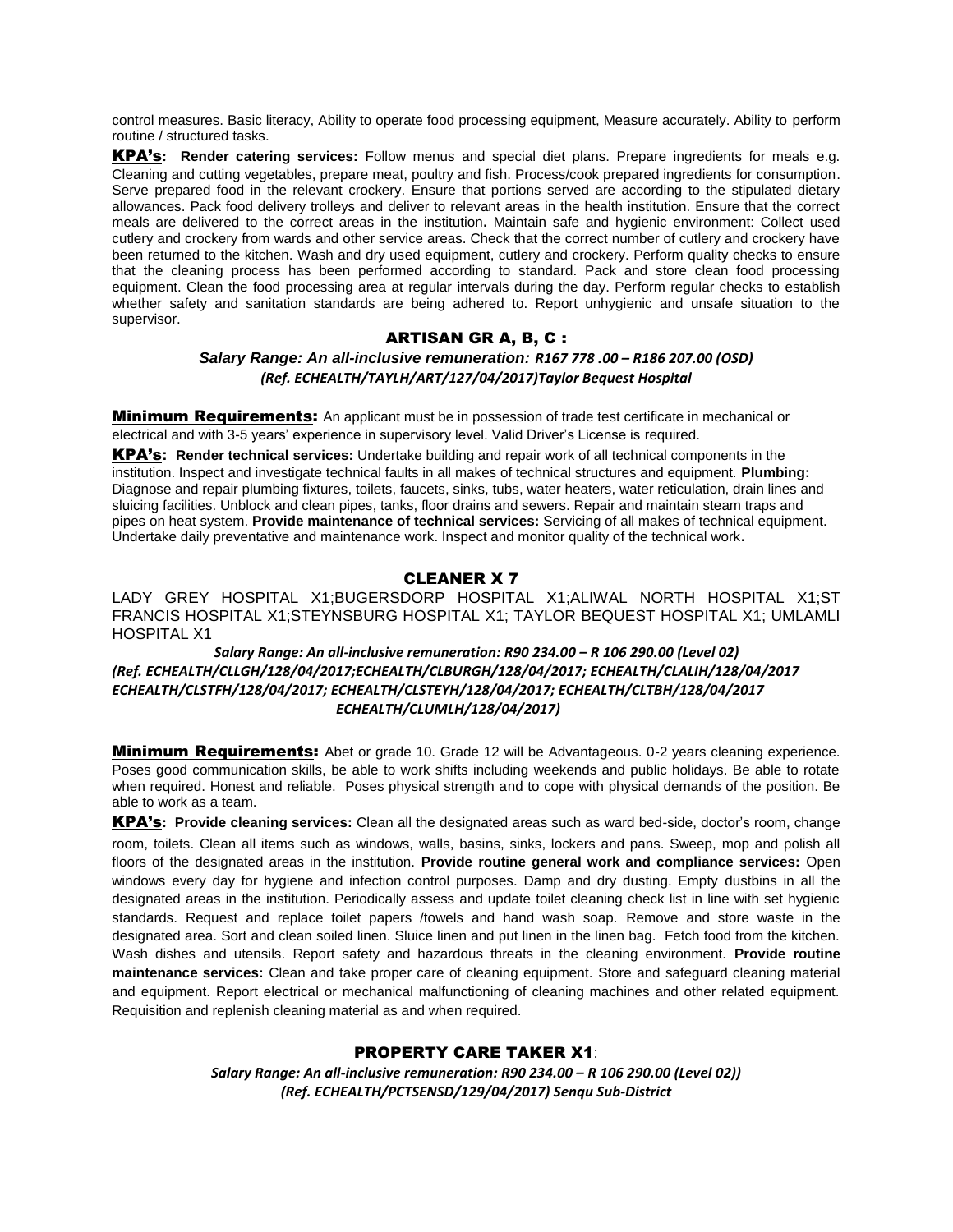**Minimum Requirements:** ABET. Ethical and moral person, energetic and hard working person.

KPA's**: Provide effective property care services in the institution:** Control the access of institutions accommodation. Safeguard all master and spare keys belonging to the institution. Oversee and prepare boardrooms and lecturer theatres for meetings and gatherings. Perform stock taking of areas of responsibility. Take care of organizations fixed and moveable assets.

#### SENIOR ADMINISTRATION OFFICER X1:

### *Salary Range: An all-inclusive remuneration: R281 418.00 – R331 497.00 (Level 08) (Ref. ECHEALTH/SAOBURGH/130/04/2017) Burgersdorp Hospital*

**Minimum Requirements:** A recognised 3 year National Diploma /Degree in Public Administration/ Human

Resource Management with 3-5 years relevant supervisory experience or Grade 12 plus 8 years relevant experience. Good understanding of the Public Service Legislative and Regulatory framework. Sound knowledge of PERSAL, LOGIS and BAS. Understanding of procurement processes, asset management and financial management. Excellent communication and report writing skills. Advanced computer skills and a valid driver's License.

KPA's**:** Responsible for the effective control of the institution's administrative and support functions, including HR, Student Support, SCM, Asset management and Financial control. Assist in managing the budget and expenditure of the institution. Supervise, provide direction and capacity building to the staff. Promote good employee relations.

## DRIVER (LIGHT VEHICLE) X1:

#### *Salary Range: An all-inclusive remuneration: R107 886.00 – R127 086.00 (LEVEL 03) (Ref. ECHEALTH/DLVTBH/131/04/2017) Taylor Bequest Hospital*

**Minimum Requirements:** Grade 10/ standard 8 certificates. Relevant experience in Driving /Code B with 3 Years' experience as a driver. Valid Code 8 driver's license. Good verbal and written Communication skills. Must be able to work night duty, Weekends and Public holidays**.**

KPA's**: Provide transport services:** Fill in log sheets before and after trips. Receive work instructions and respond. Receive and record documents. Load and dispatch items. Transport office officials from point A to point B and recollect. **Render vehicle Maintenance functions:** Check and verify the vehicle condition. Check fuel, water and oil levels. Check lights, windscreen, wipers, hooter, tyre condition and check vehicle license. Check dates for vehicle service and report. Check vehicle defects, dents and report. Clean and vacuum vehicle.

### HR REGISTRY CLERK X2:

*Salary Range: An all-inclusive remuneration: R152 862.00 -R180 063.00 p.a. (Level 05) (Ref. ECHEALTH/HRRCSTPH/132/04/2017)St. Patricks Hospital*

**Minimum Requirements:** Grade 12/ National Diploma in Human Resource/ Public Management with 0-2 years' experience. Knowledge of Batho Pele Principles, Public Service Act.

KPA's**: Provide registry counter services:** Attend to clients. Handle telephonic and other enquiries received. Received and register hand delivered mail/files. Handle incoming and outgoing correspondence: Receive all mail. Sort, register and dispatch mail. Distribute notices on registry issues. **Render an effective filing and record management service:** Opening and close files according to record classification system. Filing/storage, tracing (electronic/manually) and retrieval of documents and files. Complete index cards for all files. **Operate office machines in relation to registry function:** Open and maintain franking machine register. Frank post, record money and update register on a daily basis. Undertake spot checks on post to ensure no private post is included. Lock post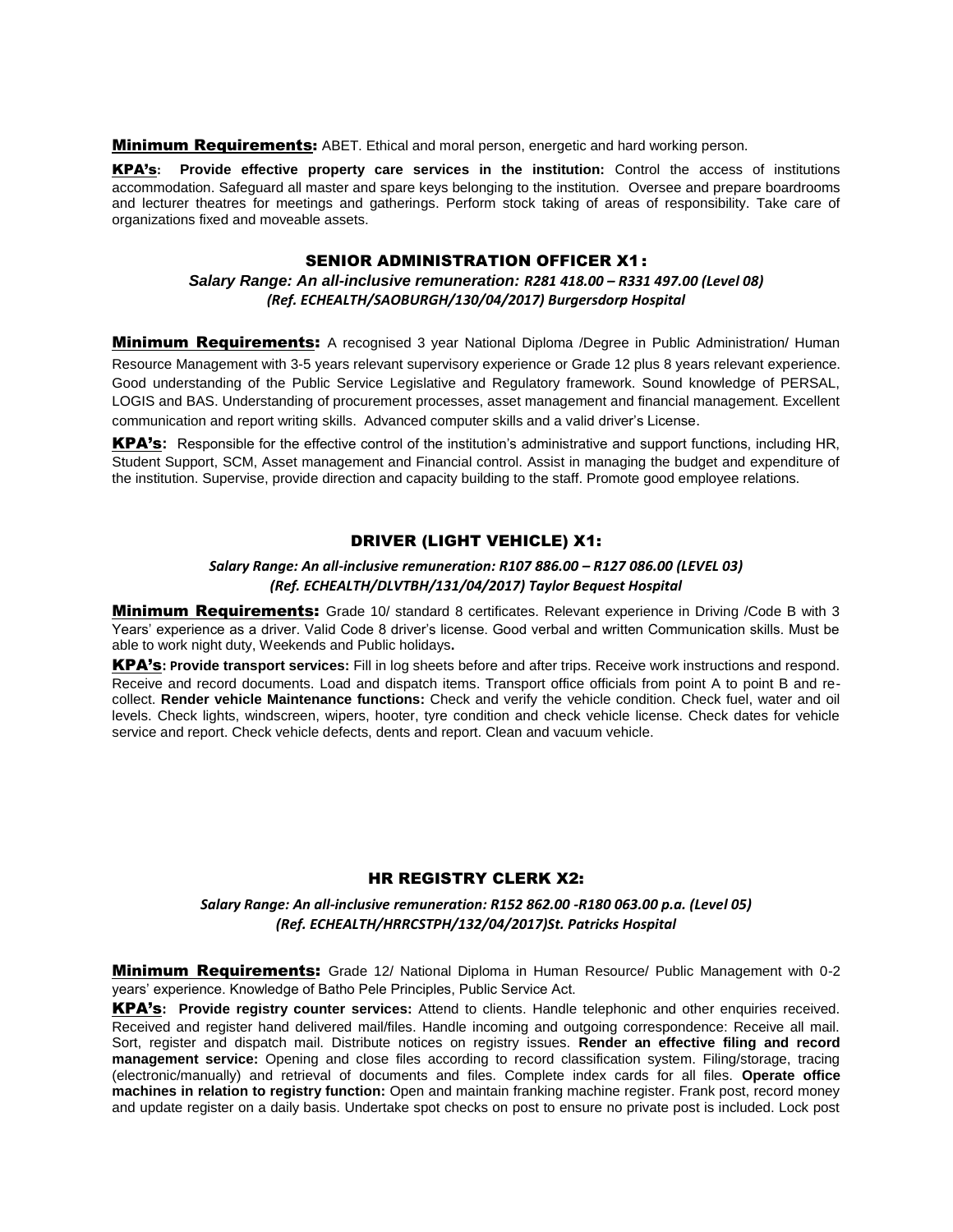in postbag for messengers to deliver to Post Office. Open and maintain remittance register. Record all valuable articles as prescribed in the remittance register. Hand delivers and signs over remittances to finance. Send wrong remittances back to sender via registered post and record reference number in register. Keep daily record of amount of letters franked. Process documents for archiving and disposal: Electronic scanning of files. Sort and package files for archives and distribution. Compile list of documents to be archived and submit to the supervisor. Keep records for archived documents.

### HOUSE KEEPING SUPERVISOR:

#### *Salary Range: An all-inclusive remuneration: R127 851.00 – R150 606.00 (Level 04) (Ref. ECHEALTH/HCS/STPATR/133/04/2017) Patricks Hospital*

**Minimum Requirements:** Grade 10 with 3-5 years' work related experience required. Knowledge of general work, housekeeping and cleaning services. Communication and decision making skills. Work shifts including weekends and public holidays. Be able to work as a team. Provide leadership.

KPA's**: Supervise and provide cleaning services:** Develop work schedules and allocation lists (Duty rooster). Allocate work to general assistants and cleaners. Guide the provision of general work and related work in all the designated areas in the ward such as ward bed-side, doctors room, change room, toilet. Physically lead and provide general work, housekeeping and cleaning services in all designated areas in the ward including monitoring, sweeping, mopping, stripping and polishing of all floors of the designated areas in the ward. Guide and clean all items such as windows, walls, basins, sinks, lockers and pans. **Provide routine general work, housekeeping, cleaning and compliance services:** Check compliance on hygiene and infection control in the provision of general work and related services in the ward. Monitor and facilitate removal and hanging of screens and curtains. Count, record, pack and store ward linen. Issue ward linen to and from the ward. Set food trolley and dish food to patients. Monitor and clean ward kitchenette including kitchen items and utensils. **Provide routine maintenance services:** Routinely check proper care and maintenance of general work, housekeeping and cleaning equipment. Monitor storage and safeguarding of cleaning material and equipment. Monitor and facilitate routine maintenance and repair of electrical or mechanical malfunctioning of cleaning machines and other related equipment. Periodically check stock levels and place orders for general, housekeeping and cleaning services in the ward.

### SENIOR INFORMATION OFFICER X1:

## *Salary Range: An all-inclusive remuneration: R281 418.00 – R331 497.00 (Level 08) (Ref. ECHEALTH/SIOTBH/134/04/2017) Taylor Bequest Hospital*

**Minimum Requirements:** Degree or National Diploma in Information Management or equivalent qualification plus 3-5 years relevant experience OR grade 12 plus seven (7) years' experience in supervisory level. Should be familiar with the ETR; TIER. Net and DHIS. Good interpersonal skills with strong service orientation. Knowledge and practical experience with data gathering and capturing on DHIS essential. Ability to work under pressure as an individual and in a team. Solve problems by applying innovative thinking and encouraging a lateral approach. Computer literacy is mandatory.

KPA's**:** Co-ordinate all capturing of statistics. Analyse health information data. Management of health information and statistics. Set up measures to protect hospital information and data. Feed and forward information to the next level e.g. sub district office. Manage all Data sets. Capacitating information users and data captures. Develop and maintain indicators and definitions. Interact between users, management and system developers. Supervision of personnel. Organise and conduct information sharing meetings in the facility.

### DATA CAPTURER X1:

*Salary Range: An all-inclusive remuneration: R127 851.00 – R150 606.00 (Level 04) (Ref. ECHEALTH/DCMALDS/135/04/2017) Maletswai Sub-District*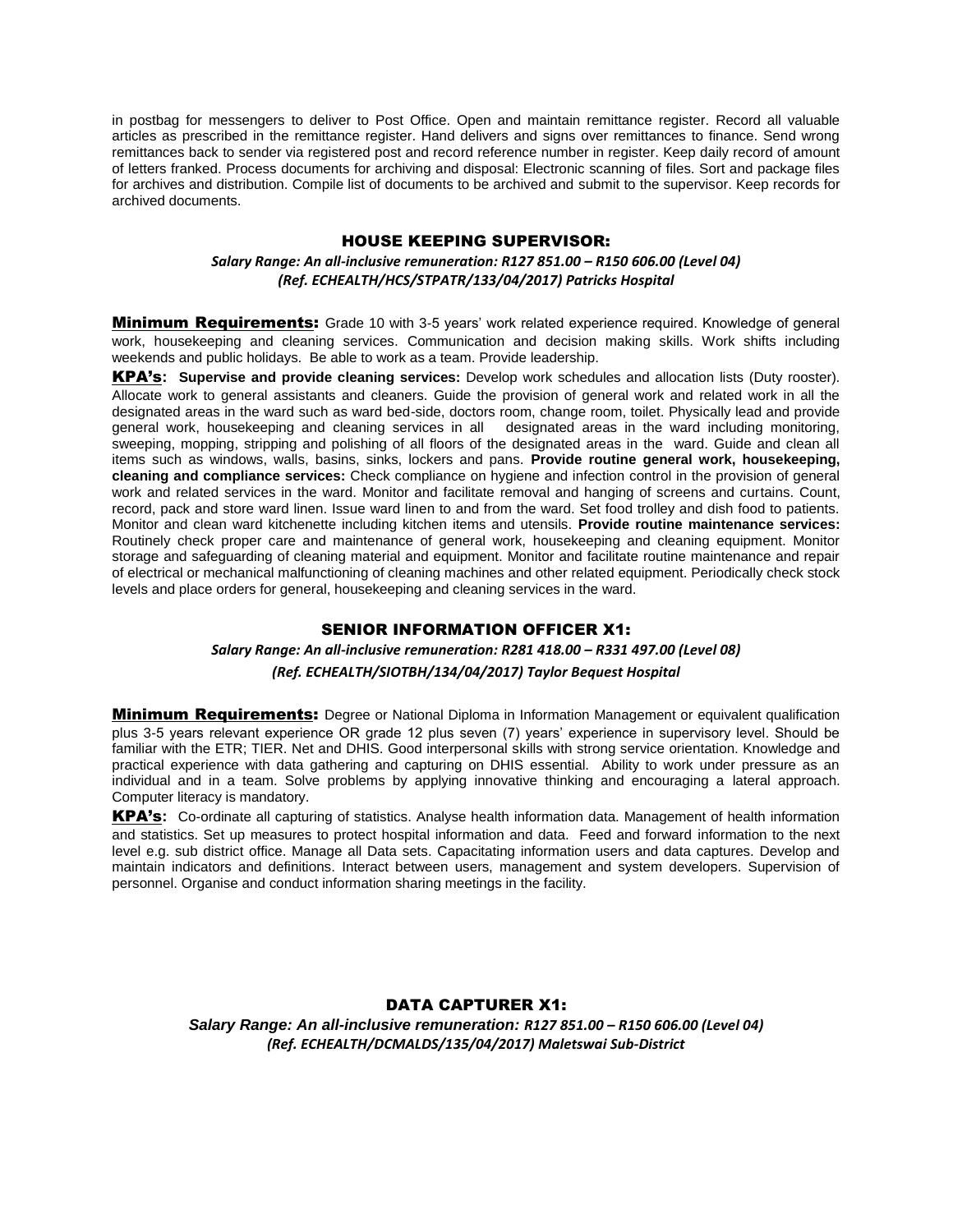**Minimum Requirements:** Grade 10/12 or equivalent qualification. Basic knowledge of administration processes. Communication skills, Numeracy, Computer Literacy and ability to draw data. Self-propelled. Responsive person with positive attitude

KPA's**: Provide administrative support services:** Capture and update data on computer. Generate spreadsheets. Update the system on all data sets. Validate data (for quality purpose) to ensure correctness, completeness and consistency. Compile routine statistical information/reports. Receive, register and track records or documents submitted for further processing in the administration component of the institution. Capture routine transactions on computer such as the transfer of information from manual records to electronic documents. **Provide routine and administrative maintenance services:** Update and file records. Continuous updating of information on computer for reporting purposes. Maintain DHIS database. Retrieve information required.

### TRADE LABOUR X2:

*Salary Range: An all-inclusive remuneration: R90 234.00 – R 106 290.00 (Level 02) (Ref. ECHEALTH/TLSTBYH/136/04/2017)Taylor Bequest Hospital*

**Minimum Requirements:** ABET Level 4. Basic knowledge of technical work. Self-propelled, Responsive person with positive attitude.

KPA's**: Provide routine technical services:** Handle minor and routine technical work. Repair minor mechanical, electrical, plumbing and carpentry work. Fit and install minor equipment. Attend to institutional minor renovations such painting, repairing of cracked walls as well as repairing appliances. Attend to heating, air conditioning, electrical and fire systems. Repair water reticulation system, broken windows, toilet flush systems, valves and stopcocks. Remove broken toilets and basins and repair burst pipes and leaks. Repair circulating pumps and pressure reducers. Unblock drains, toilets, basins and sinks to ensure effective functioning of the sewerage system. Repair doors, locks, general maintenance items including cutting keys and locks. Prepare fill in and storing of gas cylinders for the institution. Replace empty cylinders in wards of the institution. **Provide routine maintenance services:** Inspect equipment. Perform routine maintenance of common and communal areas of the institution. Receive and assess routine maintenance requests and action them. Maintain cleanliness of the workshop and walkaways. Check workshop stores items such as spare parts and prepares orders. Conduct routine inspection to identify faults. Inspect, test and maintain the electrical lighting and equipment. Check electrical and water readings. Check and reset fire alarms.

#### LAUNDRY SUPERVISOR X1:

*Salary Range: An all-inclusive remuneration: R127 851.00 – R150 606.00 p.a (Level 04) (Ref. ECHEALTH/LSMACH/137/2017)Maclear Hospital*

**Minimum Requirements:** Grade 12 certificate plus 3-5 years' experience in laundry. Computer literate. Ability to operate machines. Poses good communication skills, be able to work shifts especially night shift. Honest and reliable Poses physical strength and to cope with physical demands of position.

KPA's**: Supervise rendering of laundry services**: ensure safe and clean working environment in line with health and safety standards. Keep an accurate record of linen collected and returned to relevant units. Follow the basic procedure guidelines in preparing and disinfecting linen for wash. Monitor adherence to basic procedure guidelines for washed and cleaned linen. Keep linen in a good state by inspecting, mending and marking laundry. Be able to operate and monitor various machines in the laundry (i.e., washing, dryer ironing and pressers). Report any machine defaults to the manager. **Maintain laundry equipment/machines:** Monitor equipment temperature. Keep laundry equipment in a proper state. Report defects. Check and request equipment service.

### CHIEF ARTISAN GR A, B :

*Salary Range: An all-inclusive remuneration: R343 329.00 – R392 547.00 (OSD***)** *(Ref. ECHEALTH/CACJH/138/04/2017) Cloete Joubert Hospital*

**Minimum Requirements:** Grade 10 plus Appropriate Trade Test Certificate. Five years relevant experience as an Artisan in the Public Sector. Experience in Safety Health related environment. Knowledge of a limited range of work procedures. Basic health and safety measures. Quality workmanship. Relevant Artisans regulations. Valid driver's license. Computer literacy will be an added advantage. **RECOGNITION OF EXPERIENCE:**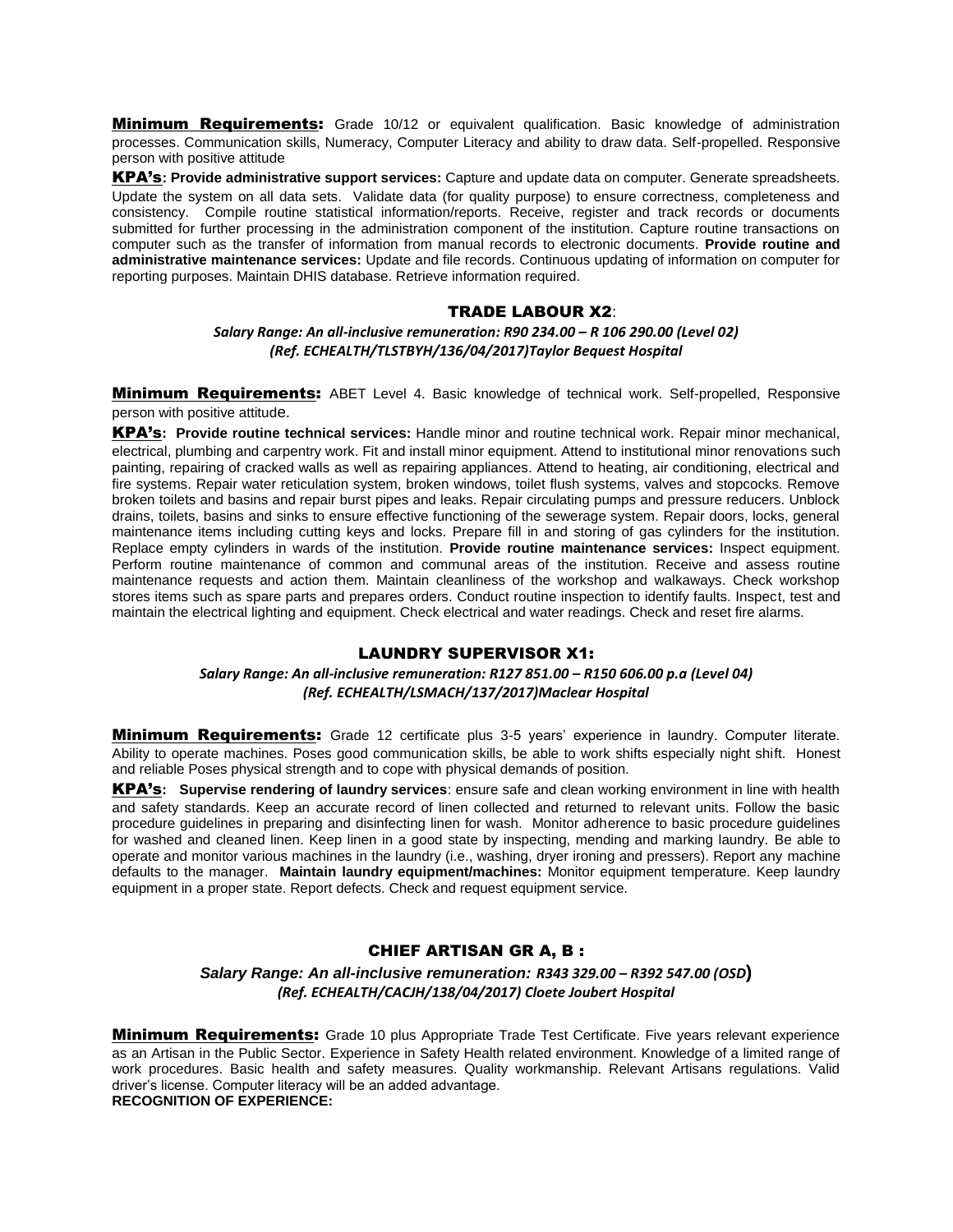#### **GR A (R301 470) GRB (R319 971)**

KPA's**:** Carry out maintenance, repairs, and installations and upgrade of hospital facilities, equipment and services and to ensure compliance with the OHSA Act. Assisting in the unit's budgeting and expenditure control. Controlling over tools, parts, materials and equipment. Identify training needs for staff. Assisting in the management of workshop attendance, time keeping and leave. Do maintenance and repairs to plant services and equipment. Attend to emergency breakdowns 24 Hrs a day. Ensure that all equipment is in good working condition. Plan and implement minor installations and alterations. Deal with administrative related issues. Process and return completed work requisitions. Ordering and control maintenance materials. Prepare reports on incidents, equipment and staff.

#### CLEANER X13

ALIWAL NORTH HOSPITAL;BURGERSDORP HOSPITAL; CLOETE JOURBERT HOSPITAL, EMPILISWENI HOSPITAL,JAMESTOWN HOSPITAL,MACLEAR HOSPITAL, LADY GREY HOSPITAL, STEYNSBURG HOSPITALX2, TAYLER BEQUEST HOSPITALX2; UMLAMLI HOSPITALX2

 *Salary Range: An all-inclusive remuneration: R90 234.00 – R 106 290.00 p.a. (Level 02) (Ref. ECHEALTH/CL/ALWH/139/04/2017; ECHEALTH/CL/BURDH/139/04/2017; ECHEALTH/CL/CJH/139/04/2017 ECHEALTH/CL/EMPH/139/04/2017; ECHEALTH/CL/JBH/139/04/2017; ECHEALTH/MCRH/139/04/2017; ECHEALTH/LGH/139/04/2017; ECHEALTH/STEYBH/139/04/2017; ECHEALTH/TBH/139/04/2017 ECHEALTH/UML/139/04/2017)*

Minimum Requirements: Abet or grade 10. Grade 12 will be Advantageous. 0-2 years cleaning experience. Poses good communication skills, be able to work shifts including weekends and public holidays. Be able to rotate when required. Honest and reliable. Poses physical strength and to cope with physical demands of the position. Be able to work as a team.

KPA's**: Provide cleaning services:** Clean all the designated areas such as ward bed-side, doctor's room, change room, toilets. Clean all items such as windows, walls, basins, sinks, lockers and pans. Sweep, mop and polish all floors of the designated areas in the institution. **Provide routine general work and compliance services:** Open windows every day for hygiene and infection control purposes. Damp and dry dusting. Empty dustbins in all the designated areas in the institution. Periodically assess and update toilet cleaning check list in line with set hygienic standards. Request and replace toilet papers /towels and hand wash soap

Remove and store waste in the designated area. Sort and clean soiled linen. Sluice linen and put linen in the linen bag. Fetch food from the kitchen. Wash dishes and utensils. Report safety and hazardous threats in the cleaning environment. **Provide routine maintenance services:** Clean and take proper care of cleaning equipment. Store and safeguard cleaning material and equipment. Report electrical or mechanical malfunctioning of cleaning machines and other related equipment. Requisition and replenish cleaning material as and when required.

### CLEANER X 46

BENSONVALE CLINIC, BETHANIA CLINIC, BLOCK H CLINIC,BLUE GUMS CLINIC, BURGERSDORP TOWN CLINIC, EMPILISWENI CLINIC, EURAKA CLINIC, KATKOP CLINIC,KHAYAMANDI CLINIC, KHUNGISIZWE CLINIC, MALETSWAI CLINIC, MANGOLOANENG CLINIC, MQOKOLWENI CLINIC, MUSONG CLINIC, MZAMOMHLE CLINIC, SONWABILE ZANDILE CLINIC, SUNDUZA CLINIC,THEMBISA CLINIC, TYWENKA<br>CLINIC.MLAMLI GATEWAY CLINIC, UPPERTELLE CLINIC, WITTERBERGENB CLINIC, GATEWAY CLINIC, UPPERTELLE CLINIC, WITTERBERGENB CLINIC, ZANETHEMBA CLINIC, HERCHEL CLINIC, HILLSIDE CLINIC,HILTON CLINIC, HLANGALANE CLINIC, HLANKOMO CLINIC,HLOMENDLINI CLINIC, JAMESTOWN CLINIC, NCEMBU CLINIC, NDOFELE CLINIC, NGXAZA CLINIC, PALMIET CLINIC, PELANDABA CLINIC, POLY CLINIC, ROBERT MJOBO CLINIC, MACLEAR CLINIC, SEQHOBONG CLINIC, SONWABILE CLINIC, ST MICHAEL CLINIC, TAYLOR BEQUEST CLINIC, TSITSANA CLINIC, UGIE CLINIC, UMNGA FLATS CLINIC, VENTERSTAD CLINIC, St AUGUSTINES CLINIC.

*Salary Range: An all-inclusive remuneration R90 234.00 – R 106 290.00 (Level 02) (Ref. ECHEALTH/BENSCLI/140/2017; ECHEALTH/BETHCLI/140/2017; ECHEALTH/BHCL/140/2017 ECHEALTH/BGCL/140/04/2017; ECHEALTH/BUDCL/140/04/2017; ECHEALTH/EMLPCL/139/04/2017; ECHEALTH/EUCL/140/04/2017; ECHEALTH/KTPCL/140/04/2017; ECHEALTH/KHMCL/140/04/2017;*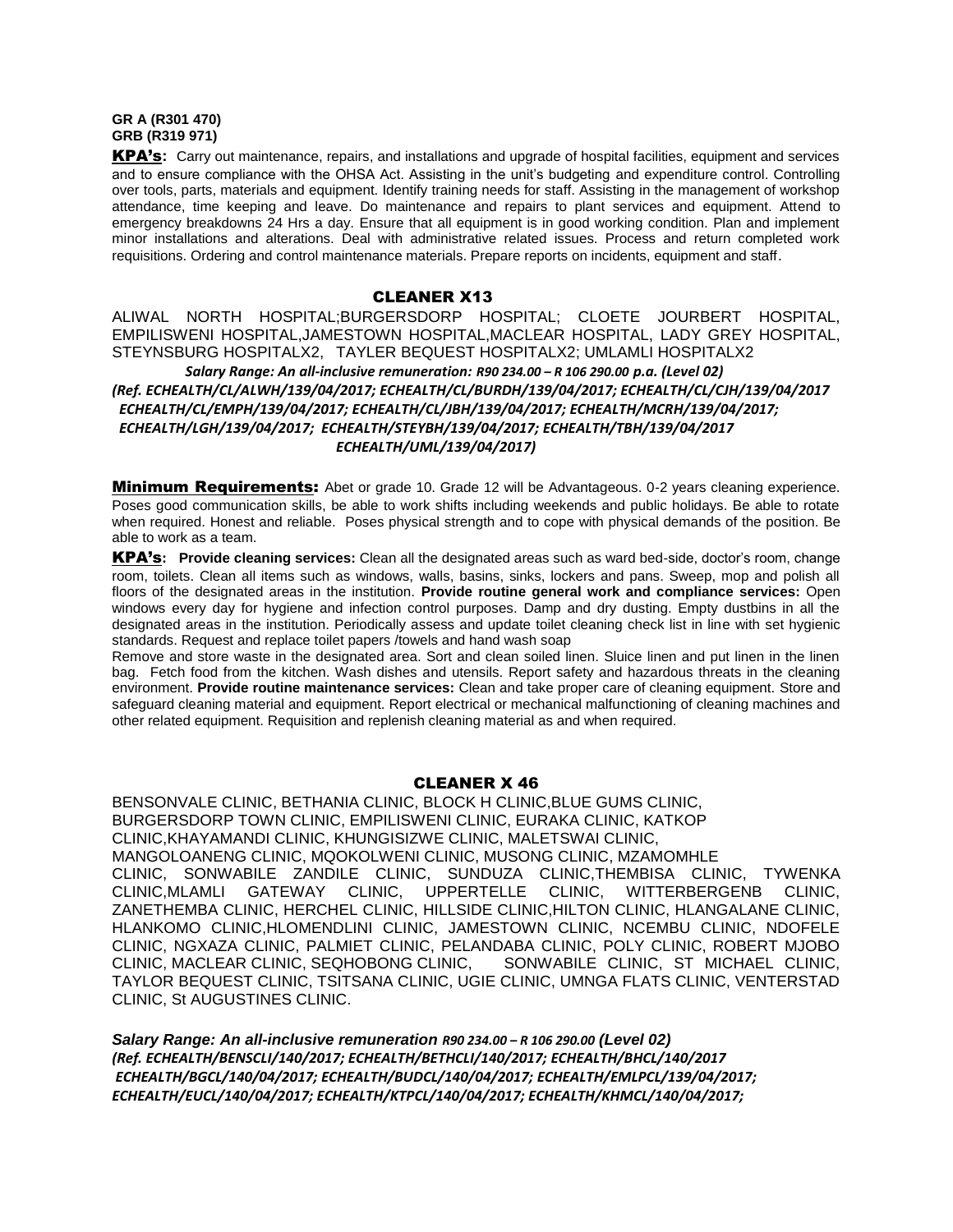*ECHEALTH/NCECL/140/04/2017; ECHEALTH/KNGCL/140/04/2017; ECHEALTH/MCRCL/140/04/2017; ECHEALTH/MLTCL/140/04/2017; ECHEALTH/MLGCL/140/04/2017; ECHEALTH/MQKCL/140/04/2017; ECHEALTH/RMCL/140/04/2017; ECHEALTH/HLCL/140/04/201 ECHEALTH/SNWCL/140/04/2017; ECHEALTH/HS/140/04/2017; ECHEALTH/HLTCL/140/04/2017; ECHEALTH/HLCL/140/04/2017 ECHEALTH/HLNCL/140/04/2017; ECHEALTH/HLCL/140/04/2017; ECHEALTH/JSTCL/140/04/2017 ECHEALTH/NDFCL/140/04/2017; ECHEALTH/NGXCL/140/04/2017; ECHEALTH/PMCL/140/04/2017 ECHEALTH/PCL/140/04/2017*

**Minimum Requirements:** Abet or grade 10. Grade 12 will be Advantageous. 0-2 years cleaning experience. Poses good communication skills, be able to work shifts including weekends and public holidays. Be able to rotate when required. Honest and reliable. Poses physical strength and to cope with physical demands of the position. Be able to work as a team.

KPA's**: Provide cleaning services:** Clean all the designated areas such as ward bed-side, doctor's room, change room, toilets. Clean all items such as windows, walls, basins, sinks, lockers and pans. Sweep, mop and polish all floors of the designated areas in the institution. **Provide routine general work and compliance services:** Open windows every day for hygiene and infection control purposes. Damp and dry dusting. Empty dustbins in all the designated areas in the institution. Periodically assess and update toilet cleaning check list in line with set hygienic standards. Request and replace toilet papers /towels and hand wash soap. Remove and store waste in the designated area. Sort and clean soiled linen. Sluice linen and put linen in the linen bag. Fetch food from the kitchen. Wash dishes and utensils. Report safety and hazardous threats in the cleaning environment. **Provide routine maintenance services:** Clean and take proper care of cleaning equipment. Store and safeguard cleaning material and equipment. Report electrical or mechanical malfunctioning of cleaning machines and other related equipment. Requisition and replenish cleaning material as and when required.

### SENIOR ADMIN OFFICER: EMPLOYEE RELATIONS:X1

*Salary Range: An all-inclusive remuneration: R281 418.00 - R331 497.00 (Level 08) (Ref. ECHEALTH/SAO/BURH/141/04/2017)Burgerdorp Hospital*

**Minimum Requirements:** National Diploma /Degree in Human Resource Management with labour relations' modules/Labour Law or an equivalent qualification in the related field. Minimum of 3-5 years' experience in Labour Relations environment. Sound knowledge and understanding in the application of Labour Law Legislation, understanding of relevant Legal and Public service legislative or policy prescripts. Good verbal and written communication with strong presentation skills. Proven investigative, analytical, computer literacy and good report writing skills, ability to work in a high pressured environment. A valid driver's License is essential.

KPA's**:** Perform administrative functions. Receive notices from bargaining council. Represent employer in conciliation. Act as an interpreter during hearing. Conduct disciplinary investigations. Receive grievances from employees and refer to designated employee. Provide technical support during disciplinary hearings. Monitor compliance and adherence to Labour Relations practices and standards.

### ARTISAN GR A, B, C:

*Salary Range: An all-inclusive remuneration: R167 778.00 – R186 207 .00(OSD*) *(Ref. ECHEALTH/ATBH/TBH/142/04/2017)Taylor Bequest Hospital*

**Minimum Requirements:** An applicant must be in possession of trade test certificate in mechanical or electrical and with 3-5 years' experience in supervisory level. Valid Driver's License is required.

KPA's**: Render technical services:** Undertake building and repair work of all technical components in the institution. Inspect and investigate technical faults in all makes of technical structures and equipment. **Electrical:**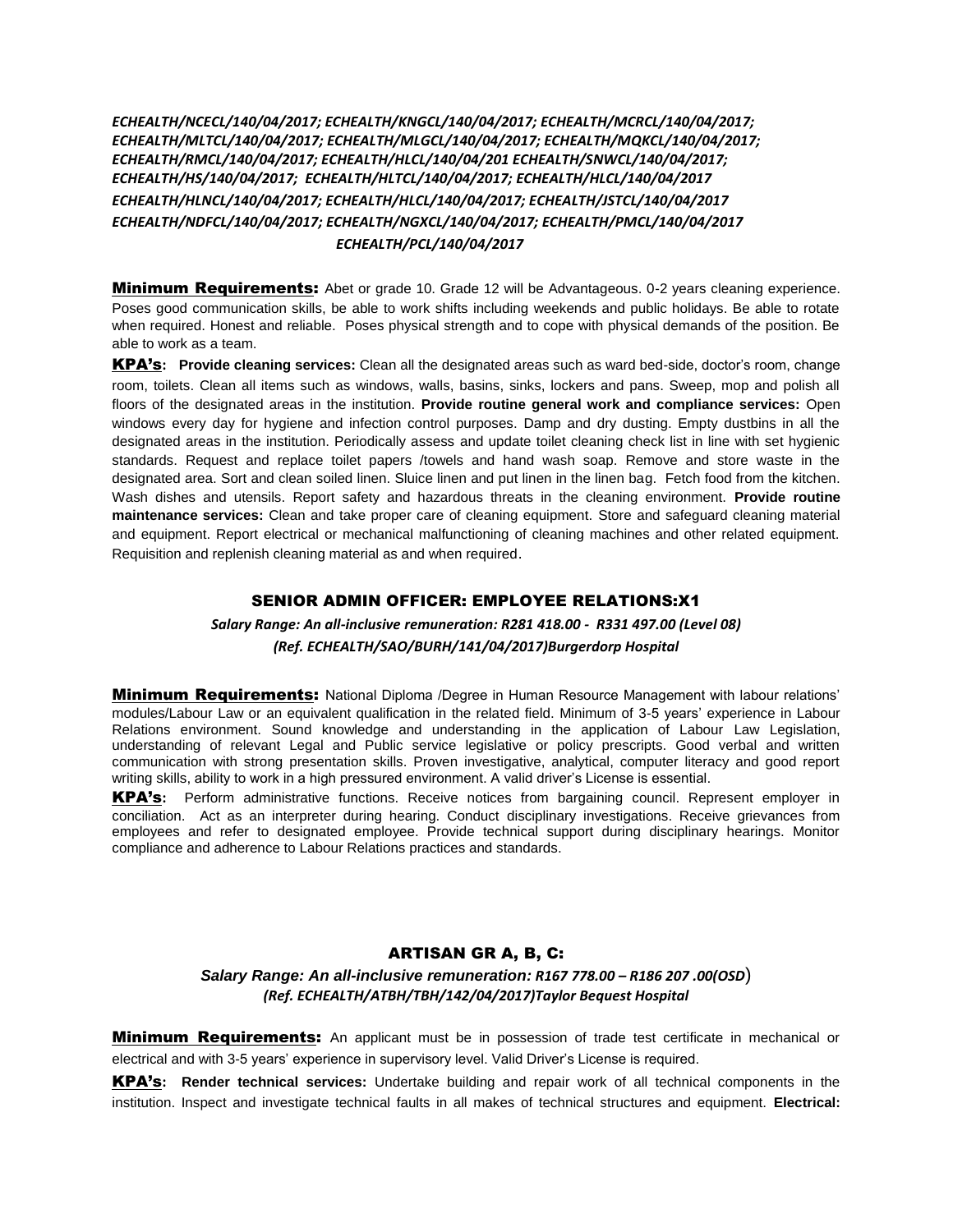Diagnose and repair electrical panels, circuits, wiring and related systems. Repair or replace switches receptacles, ballast's, fuse boxes, heat systems, electric motors, fans, lights and extension cords. **Plumbing:** Diagnose and repair plumbing fixtures, toilets, faucets, sinks, tubs, water heaters, water reticulation, drain lines and sluicing facilities. Unblock and clean pipes, tanks, floor drains and sewers. Repair and maintain steam traps and pipes on heat system. **Carpentry:** Repair and install shelves, cupboards, drawers, ceilings and hangs doors. Repair and replace fascia and barge boards. Construct or build wooden apparatus e.g. tables, desks, benches, partitions and occupational therapy aids. Repair all makes of carpentry items. **Bricklaying:** Build and repair masonry structures. Install and repair paving works. Build walls and partition structures. **Fitter and Turner:** Strip and assemble machinery and equipment. Lead and guide on all technical activities. **Provide maintenance of technical services:** Servicing of all makes of technical equipment. Maintain the electrical infrastructure of the institution. Maintain domestic, irrigation and sprinkler system. Undertake daily preventative and maintenance work. Inspect and monitor quality of the technical work**.**

#### FOOD SERVICE SUPERVISOR:

### *Salary Range: An all-inclusive remuneration: R127 851.00 – R150 606.00 (Level 04) (Ref. ECHEALTH/TL/MPTBH/143/04/2017)Marjorie Parrish TB. Hospital*

**Minimum Requirements:** Grade 10 or equivalent with 2-5 years relevant experience in the field. Poses good communication skills, be able to work shifts including weekends and public holidays. Be able to work as a team. Provide leadership.

KPA's**:** Supervise any tasks emanating from menu planning of the day, preparation, serving of foods and providing refreshments. Control general neatness and hygiene of the department as well as all equipment and utensils. Supervise Pest Control and report all abnormalities on insect control as well as planned spraying days. Supervise and ensure that safety measures with regard to equipment and utensils are adhered to. Responsible for reporting all defective equipment and condemning of equipment, cutlery and crockery on a scheduled monthly date. Ensure the general safekeeping of all keys in the Food Service Unit at all times. Ensure that store rooms and fridge doors are locked when not in use. Responsible for placing internal orders on a VA 2 & VA 3 format. Responsible for receiving goods according to specifications and according to a proper receiving procedure. Supervise the preparation, portioning, garnishing, serving and distribution of food. Ensure that the distribution of meals to wards and dining room are done according to procedure on time for each meal to be served. Execute any lawful and additional instructions issued by a competent person.

## ALFRED NZO DISTRICT

## DEPUTY DIRECTOR: QUALITY ASSURANCE:

*Salary Range: An all-inclusive remuneration: R 657 558.00 – R774 576.00 (Level 11) (Ref. ECHEALTH/ALFNDO/DDQA/144/04/2017)Alfred Nzo Health Office*

**Minimum Requirements:** Degree/ National Diploma in Health related field or equivalent qualification in the related field. A minimum of 3-5 years' experience in supervisory level. Experience in Health Sector will be essential. A valid driver's License will be an added advantage. Sound knowledge of PFMA, Public Service Act, PSR,LRA, etc. Health related policies, prescripts. Strategic Planning. Ability to work under pressure. Strong inter-personal relations. Ability to plan and organize effectively. Ability to work accurately and under pressure. Ability to interact with all levels of management, external stakeholders and patients. Excellent written and verbal communication. Ability to collect and analyze data.

KPA's**: Provision of generic management services.** Facilitate implementation of Employment Equity Act and related legislations. Ensure and monitor implementation of HR Policies in the District. **Manage provision of Sub-Directorate programs and projects:** Manage implementation and maintenance of Quality Assurance policies and procedures. Manage and monitor QA teams at institution level. Co-ordinate infection control; and clinical audit activities. Manage complaint system and monitor adverse events. Assess customer satisfaction surveys. Monitor adherence to norms and standards, National Core Standards and Six most Critical Areas. **Manage utilization of physical, financial and human resource in the Sub- Directorate:** Compile budget proposal of the Sub-Directorate. Table budget proposal to the finance structure for consideration. Monitor budget spending and make budget reviews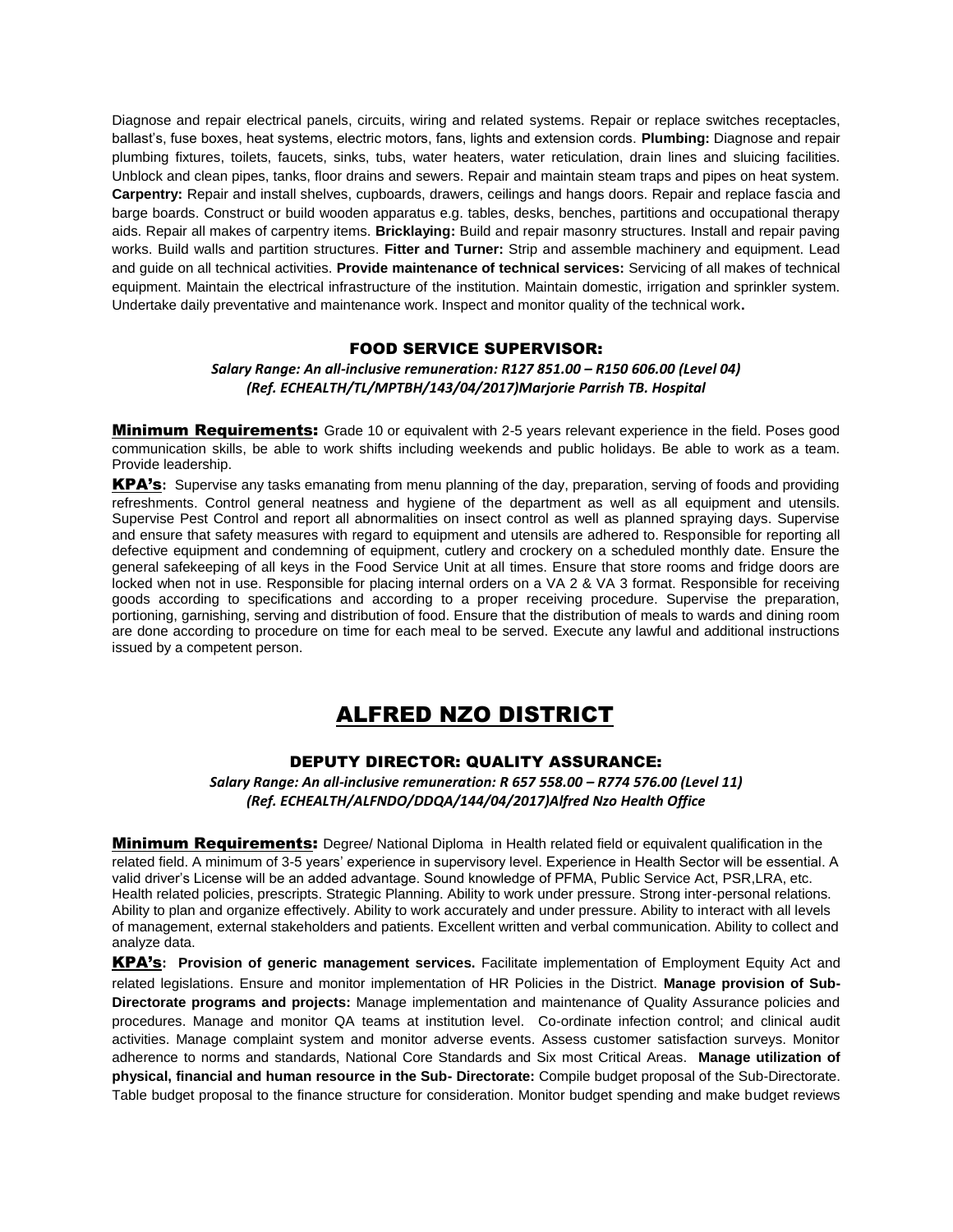for the Directorate and report deviations to the Director. Recommend/approve basic financial transactions of the Sub-Directorate Assign work programs and projects to relevant Assistant Managers of the Directorate. Develop and review performance work plans and the related job profiles. **Manage of information, records and knowledge in the Directorate:** Support and supervise collection of information for performance and regulatory audit for submission to the Director. Assess process and performance risks in the Sub-Directorate in order to provide corrective mechanisms. Provide support for safekeeping and maintenance of records, information and knowledge in the Sub-Directorate.

## DEPUTY DIRECTOR: **PLANNING, MONITORING & EVALUATION:**

## *Salary Range: An all-inclusive remuneration: R 657 558.00 – R774 576.00 (Level 11) (Ref. ECHEALTH/ALFRNDO/PM&E/145/04/2017) Alfred Nzo Health Office*

**Minimum Requirements:** Degree/ National Diploma in Human Resource Management or equivalent qualification in the related field. A minimum of 3-5 years' experience in supervisory level. A valid driver's License will be an added advantage. Sound knowledge of PFMA, Public Service Act, LRA, EEA, BCEA, etc., regulations, policies, prescripts and practices and monitoring and evaluation policies and prescripts. Strategic Planning. Ability to work under pressure. Strong inter-personal relations. Ability to plan and organize effectively. Ability to work accurately and under pressure. Ability to interact with all levels of management, external stakeholders and patients. Excellent written and verbal communication. Ability to collect and analyze data.

KPA's**: Provision of generic management services.** Guide and supervise the implementation of human resource management & development related policies and programmes. Planning and compilation of operations' baseline plans. Co-ordination of unit operations or programme. Coordinate related work committees to advance hospital interests. **Manage provision of Sub-Directorate programs and projects:** Guide execution and maintenance of the following activities:-Human Resource Administration, Employment Relations, Employee Wellness and Human Resource Development. **Manage utilization of physical, financial and human resource in the Sub- Directorate:**  Compile budget proposal of the Sub-Directorate. Table budget proposal to the finance structure for consideration. Monitor budget spending and make budget reviews for the Directorate and report deviations to the Director. Recommend/approve basic financial transactions of the Sub-Directorate Assign work programs and projects to relevant Assistant Managers of the Directorate. Develop and review performance work plans and the related job profiles. **Manage of information, records and knowledge in the Directorate:** Support and supervise collection of information for performance and regulatory audit for submission to the Director. Assess process and performance risks in the Sub-Directorate in order to provide corrective mechanisms. Provide support for safekeeping and maintenance of records, information and knowledge in the Sub-Directorate.

### GENERAL WORKER X 24

ST PATRICKS HOSPITAL X17;MADZIKANE KAZULU HOSPITAL X 3; GREENVILLE HOSPITAL X 2;MOUNT AYLIFF HOSPITAL X1; MALUTI SUB-DISTRICT X1

 *Salary Range: An all-inclusive remuneration: R90 234.00 – R 106 290.00 (Level 02) (Ref.ECHEALTH/GWSTPH/146/04/2017;ECHEALTH/GWMADKH/146/04/2017;ECHEALTH/GWGRVILLH/146/04/20 17; ECHEALTH/GWMAYH/146/04/2017; ECHEALTH/GWMSD/146/04/2017)*

**Minimum Requirements:** Abet or grade 10. Grade 12 will be Advantageous. 0-2 years cleaning

experience. Poses good communication skills, be able to work shifts including weekends and public holidays. Be able to rotate when required. Honest and reliable. Poses physical strength and to cope with physical demands of the position. Be able to work as a team.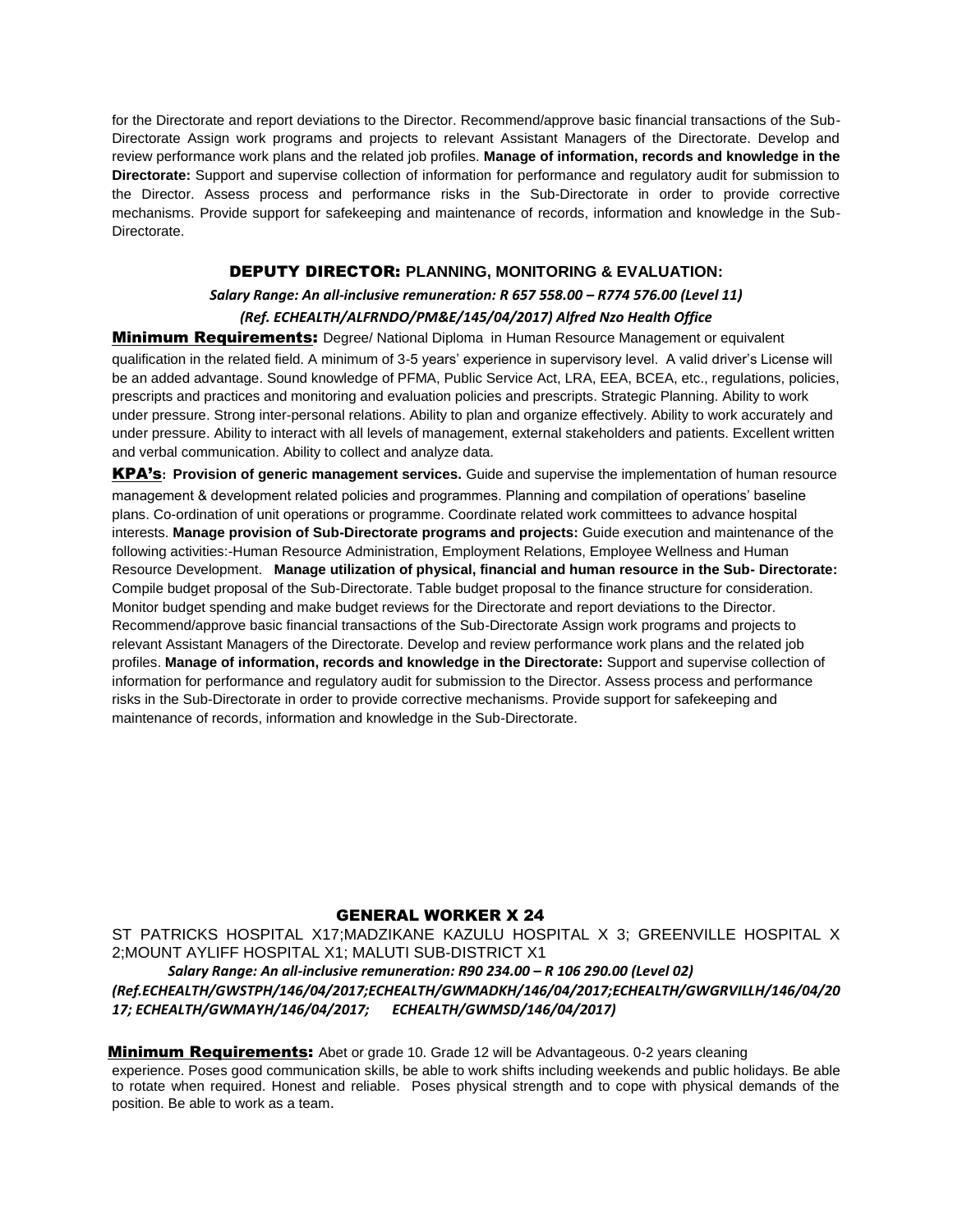KPA's**: Perform general assistant work:** Load and off load furniture, equipment and any other goods to relevant destination. Clean government vehicles. Clean relevant work station. **Provide effective office and property care support services** Control the access of office accommodation. Safeguard all master and spare keys belonging to the building. Oversee and prepare boardrooms and lecturer theatres for meetings and gatherings. Perform stock taking of areas**. Provide routine general work, compliance and maintenance services:** Open windows every day for hygiene and infection control purposes. Damp and dry dusting. Empty dustbins in all the designated areas. Remove office items/furniture from one area to another for effective cleaning. Report safety and hazardous threats in the cleaning environment. Clean and take proper care of cleaning equipment. Store and safeguard cleaning material and equipment. Report electrical or mechanical malfunctioning of cleaning machines and other related equipment. Requisition and replenish cleaning material as and when required. Remove and store waste in the designated areas.

#### FOOD SERVICE SUPERVISOR X1 :

*Salary Range: An all-inclusive remuneration: R127 851.00 – R150 606.00 (Level 04) (Ref. ECHEALTH/FSASMADKH/147/04/2017)Madzikane Ka Zulu Hospital*

**Minimum Requirements:** National Diploma in food service management with 2-3 years applicable Public hospital experience. 2 years' experience in food service will be Advantageous. Poses good communication skills, be able to work shifts including weekends and public holidays. Be able to work as a team. Provide leadership.

KPA's**:** Supervise any tasks emanating from menu planning of the day, preparation, serving of foods and providing refreshments. Control general neatness and hygiene of the department as well as all equipment and utensils. Supervise Pest Control and report all abnormalities on insect control as well as planned spraying days. Supervise and ensure that safety measures with regard to equipment and utensils are adhered to. Responsible for reporting all defective equipment and condemning of equipment, cutlery and crockery on a scheduled monthly date. Ensure the general safekeeping of all keys in the Food Service Unit at all times. Ensure that store rooms and fridge doors are locked when not in use. Responsible for placing internal orders on a VA 2 & VA 3 format. Responsible for receiving goods according to specifications and according to a proper receiving procedure. Supervise the preparation, portioning, garnishing, serving and distribution of food. Ensure that the distribution of meals to wards and dining room are done according to procedure on time for each meal to be served. Execute any lawful and additional instructions issued by a competent person.

## FOOD SERVICE AID X12

ST PATRICKS HOSPITAL X8; KHOTSONG TB HOSPITAL X2; GREENVILLE HOSPITAL X1;MOUNT AYLIFF HOSPITAL X1

*Salary Range: An all-inclusive remuneration: R90 234.00 – R 106 290.00 (Level 02) (Ref.ECHEALTH/FSASTPH/148/04/2017;ECHEALTH/FSAKTBH/148/04/2017;ECHEALTH/FSAGRVILLH/148/04/2017 ;ECHEALTH/FSAMAYH/148/04/2017)*

**Minimum Requirements:** Grade 10 or ABET. Knowledge of Food services & food preparation, Operation of food processing equipment, Basic health & safety measures, Health environment, Hygiene & bacterial contamination control measures. Basic literacy, Ability to operate food processing equipment, Measure accurately. Ability to perform routine / structured tasks.

KPA's**: Render catering services:** Follow menus and special diet plans. Prepare ingredients for meals e.g. Cleaning and cutting vegetables, prepare meat, poultry and fish. Process/cook prepared ingredients for consumption. Serve prepared food in the relevant crockery. Ensure that portions served are according to the stipulated dietary allowances. Pack food delivery trolleys and deliver to relevant areas in the health institution. Ensure that the correct meals are delivered to the correct areas in the institution**. Maintain safe and hygienic environment:** Collect used cutlery and crockery from wards and other service areas. Check that the correct number of cutlery and crockery have been returned to the kitchen. Wash and dry used equipment, cutlery and crockery. Perform quality checks to ensure that the cleaning process has been performed according to standard. Pack and store clean food processing equipment. Clean the food processing area at regular intervals during the day. Perform regular checks to establish whether safety and sanitation standards are being adhered to. Report unhygienic and unsafe situation to the supervisor.

## PROPERTY CARE TAKER X4 UMZIMVUBU SUB-DISTRICT DUNDEE CLINIC X1;MALUTI SUB-DISTRICT X3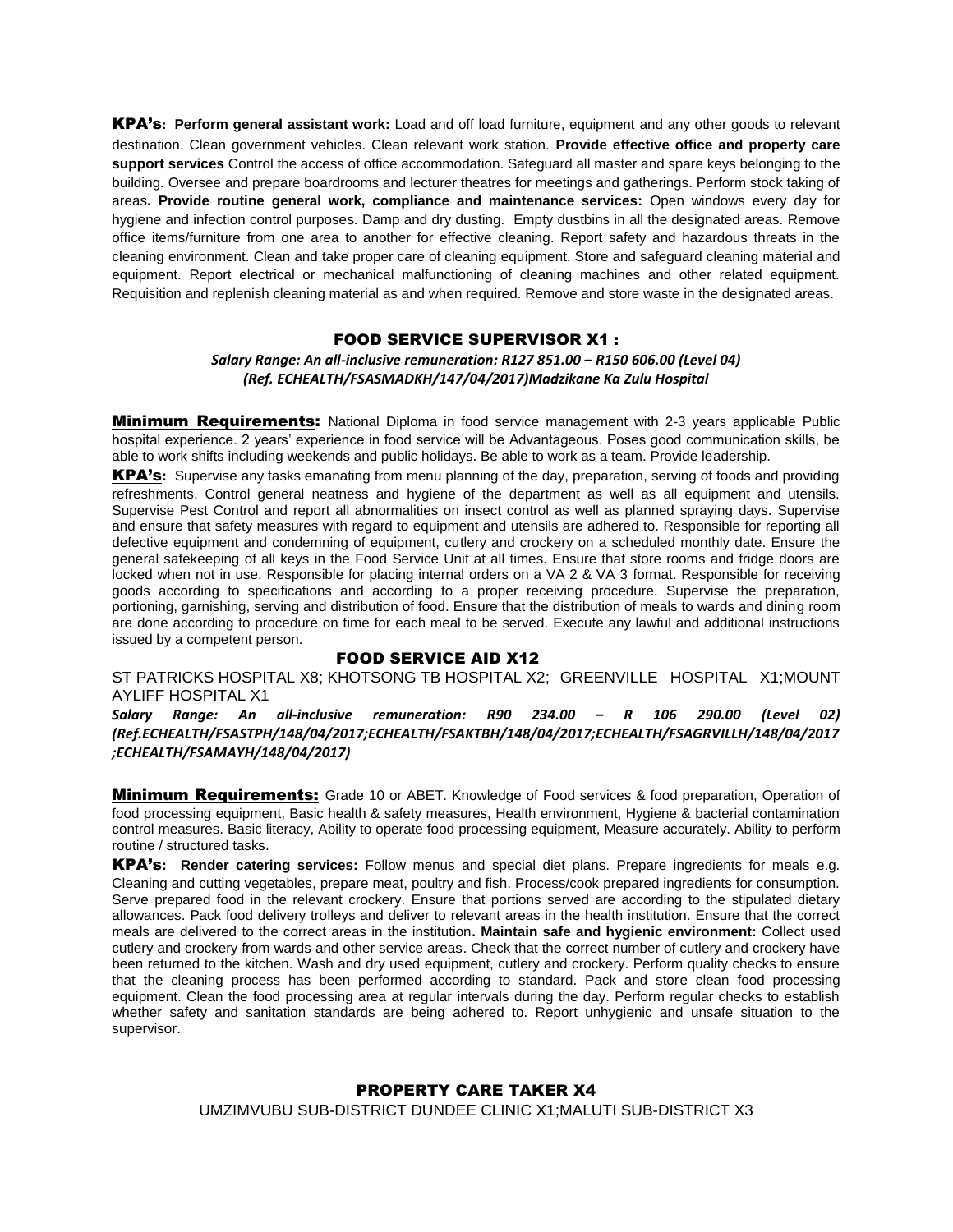#### *Salary Range: An all-inclusive remuneration: R90 234.00 – R 106 290.00 (Level 02) (Ref: ECHEALTH/PCTUMSDDCLIN/149/04/2017; ECHEALTH/PCTMALUSD/149/04/2017)*

**Minimum Requirements:** ABET. Ethical and moral person, energetic and hard working person.

KPA's**: Provide effective property care services in the institution:** Control the access of institutions accommodation. Safeguard all master and spare keys belonging to the institution. Oversee and prepare boardrooms and lecturer theatres for meetings and gatherings. Perform stock taking of areas of responsibility. Take care of organizations fixed and moveable assets.

## PORTER X1:

## *Salary Range: An all-inclusive remuneration: R90 234.00 – R 106 290.00 (Level 02) (Ref. ECHEALTH/PORGRVILLH/150/04/04/2017)Greenville Hospital*

**Minimum Requirements:** Minimum Grade10/Abet level 4. Good verbal and written communication skills. Must be willing to work shifts and under pressure. Sound knowledge of Customer care.

KPA's**: Provision of hospital and patient support services:** Wheel patients to and from the wards. Transport patients to various service areas e.g. operating theatre. Transport patients to vehicles or other transportation. Collect and transport corpses to the mortuary. Deliver equipment, stores and documentation to wards and other departments. Collect and deliver specimens. Offloading of patients from ambulance and private cars to the stretchers. Cleaning of stretchers and wheel chairs after usage at all times. Report all faulty or broken equipment to your supervisor immediately. **Render mortuary services:** Receive corpses – record date and time received and released. Store corpses in the cool room. Release and keep record of corpses handed over to next of kin. Load and off-load corpses. Keep proper identification and maintain accuracy of records in the field of work. Maintain equipment**:**  Clean equipment. Safe keeping of equipment.

## CHIEF PORTER X2

## GREENVILLE HOSPITAL X1; MOUNT AYLIFF HOSPITAL X1  *Salary Range: An all-inclusive remuneration: R127 851.00 – R150 606.00 (Level 04) (Ref. ECHEALTH/SRPORGRVILLH/151/04/2017; ECHEALTH/SRPOMAYH/151/2017)*

**Minimum Requirements:** ABET/ Grade 10, plus 2-3 years relevant experience. Good communication skills and good interpersonal relations. Must be committed and hard working person. Ability to work under pressure.

KPA's**:** Wheel patients to and from the wards. Transport patients to various service areas i.e. Operating theatre, Pharmacy, X-Ray and Physiotherapy units. Transport patients to vehicles or other transportation. Transfer of corpses to the mortuary. Deliver equipment or documentation to wards and other departments. Required to assist at the information desk, responsible for delivery and distribution of documentation / equipment to various wards. Responsible for supervision of subordinates.

## DRIVER (LIGHT VEHICLE):**X1**

*Salary Range: An all-inclusive remuneration: R107 886.00 – R127 086.00 (Level 03) (Ref. ECHEALTH/DLVTBH/152/04/2017)Taylor Bequest Hospital*

**Minimum Requirements:** Grade 10/ standard 8 certificates. Relevant experience in Driving /Code B with 3 Years' experience as a driver. Valid Code 8 driver's license. Good verbal and written Communication skills. Must be able to work night duty, Weekends and Public holidays**.**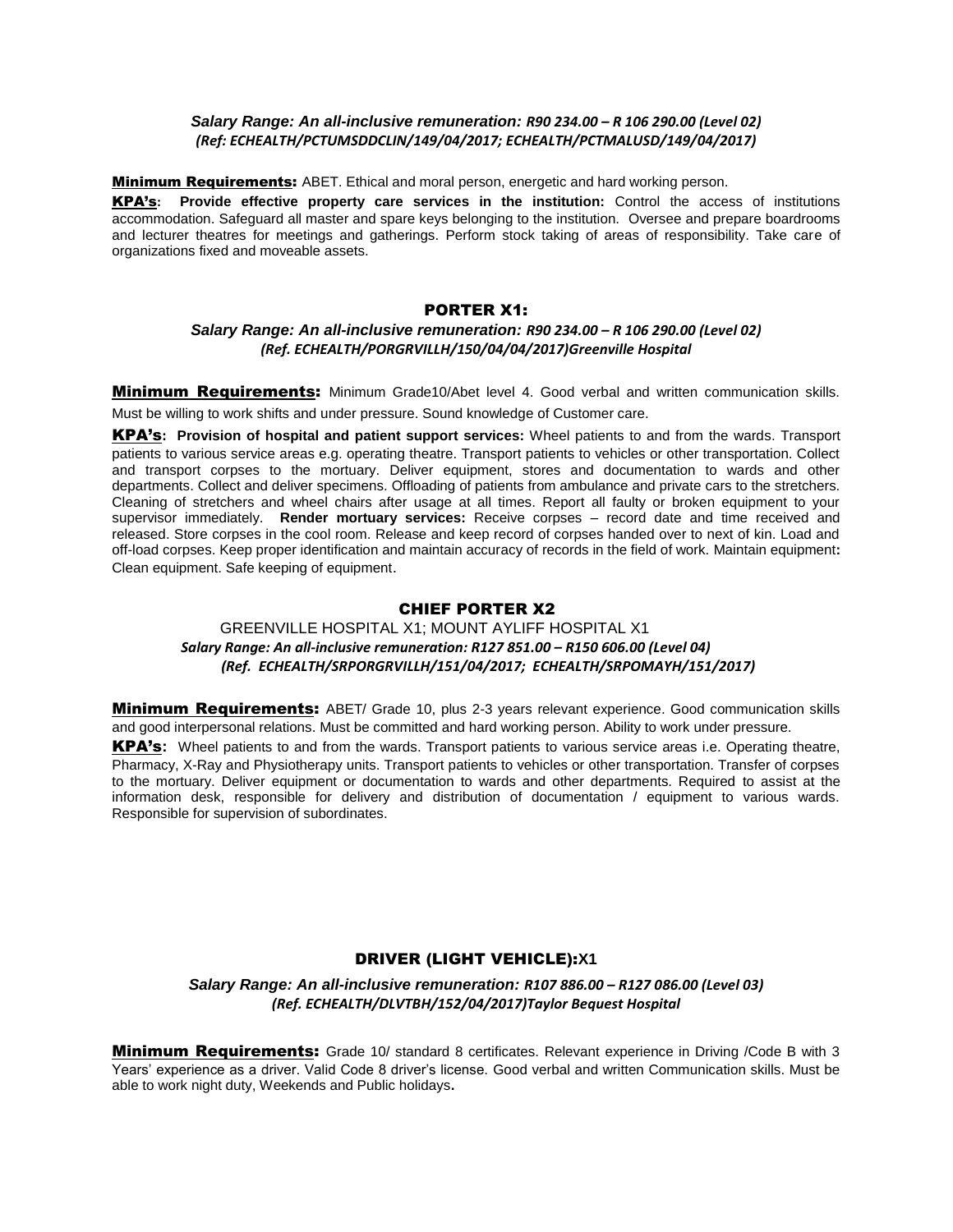KPA's**: Provide transport services:** Fill in log sheets before and after trips. Receive work instructions and respond. Receive and record documents. Load and dispatch items. Transport office officials from point A to point B and re-collect. **Render vehicle Maintenance functions:** Check and verify the vehicle condition. Check fuel, water and oil levels. Check lights, windscreen, wipers, hooter, tyre condition and check vehicle license. Check dates for vehicle service and report. Check vehicle defects, dents and report. Clean and vacuum vehicle.

#### DRIVER (HEAVY VEHICLE) X1:

#### *Salary Range: An all-inclusive remuneration: R127 851.00 – R150 606.00 (Level 04) (Ref. ECHEALTH/DRHVSPH/153/04/2017)St. Patricks Hospital*

**Minimum Requirements:** Grade 10/ standard 8 certificates plus 3 years' experience as a driver. Valid Code 10 driver's license with PDP. Good verbal and written Communication skills. Must be able to work night duty, Weekends and Public holidays**.**

KPA's**: R**ender transport services. Provision of transport services. Fill in log sheets before and after trips. Receive work instructions and respond. Receive and record documents. Load and dispatch items. Transport office officials and recollect them. Render vehicle maintenance functions. Check and verify vehicle condition. Check fuel, water and oil level. Check lights, windscreen, wipers, hooter and tire condition. Check vehicle license. Check dates for vehicle service and report. Check vehicle defects, dents and report them. Clean and vacuum vehicle. Ensure compliance of Government vehicles to Road Regulations and maintenance of the vehicles to keep them in good condition. Willingness to work beyond working hours where need arises. Responsible for loading and unloading of goods. Always maintain high degree of confidentiality. When transporting documents.

### CLEANER X 2:

#### *Salary Range: An all-inclusive remuneration: R90 234.00 – R 106 290.00 (Level 02) (Ref. ECHEALTH/CLRKTBH/154/04/2017) Khotsong TB. Hospital*

**Minimum Requirements:** Abet or grade 10. Grade 12 will be Advantageous. 0-2 years cleaning experience. Poses good communication skills, be able to work shifts including weekends and public holidays. Be able to rotate when required. Honest and reliable. Poses physical strength and to cope with physical demands of the position. Be able to work as a team.

KPA's**: Provide cleaning services:** Clean all the designated areas such as ward bed-side, doctor's room, change room, toilets. Clean all items such as windows, walls, basins, sinks, lockers and pans. Sweep, mop and polish all floors of the designated areas in the institution. **Provide routine general work and compliance services:** Open windows every day for hygiene and infection control purposes. Damp and dry dusting. Empty dustbins in all the designated areas in the institution. Periodically assess and update toilet cleaning check list in line with set hygienic standards. Request and replace toilet papers /towels and hand wash soap Remove and store waste in the designated area. Sort and clean soiled linen. Sluice linen and put linen in the linen bag. Fetch food from the kitchen. Wash dishes and utensils. Report safety and hazardous threats in the cleaning environment. **Provide routine maintenance services:** Clean and take proper care of cleaning equipment. Store and safeguard cleaning material and equipment. Report electrical or mechanical malfunctioning of cleaning machines and other related equipment. Requisition and replenish cleaning material as and when required.

#### ADMINISTRATION CLERK X3

UMZIMVUBU SUB-DISTRICT: QWIDLANA CLINIC X1; ST PATRICKS HOSPITAL X1 ISIPETU HOSPITAL X1 *Salary Range: An all-inclusive remuneration: R152 862.00 -R180 063.00 (Level 05) (Ref.ECHEALTH/ACUMSDQDCLIN/155/04/2017;ECHEALTH/ACSTPH/155/04/2017;ECHEALTH/ACISIPH/155/04/20 17)*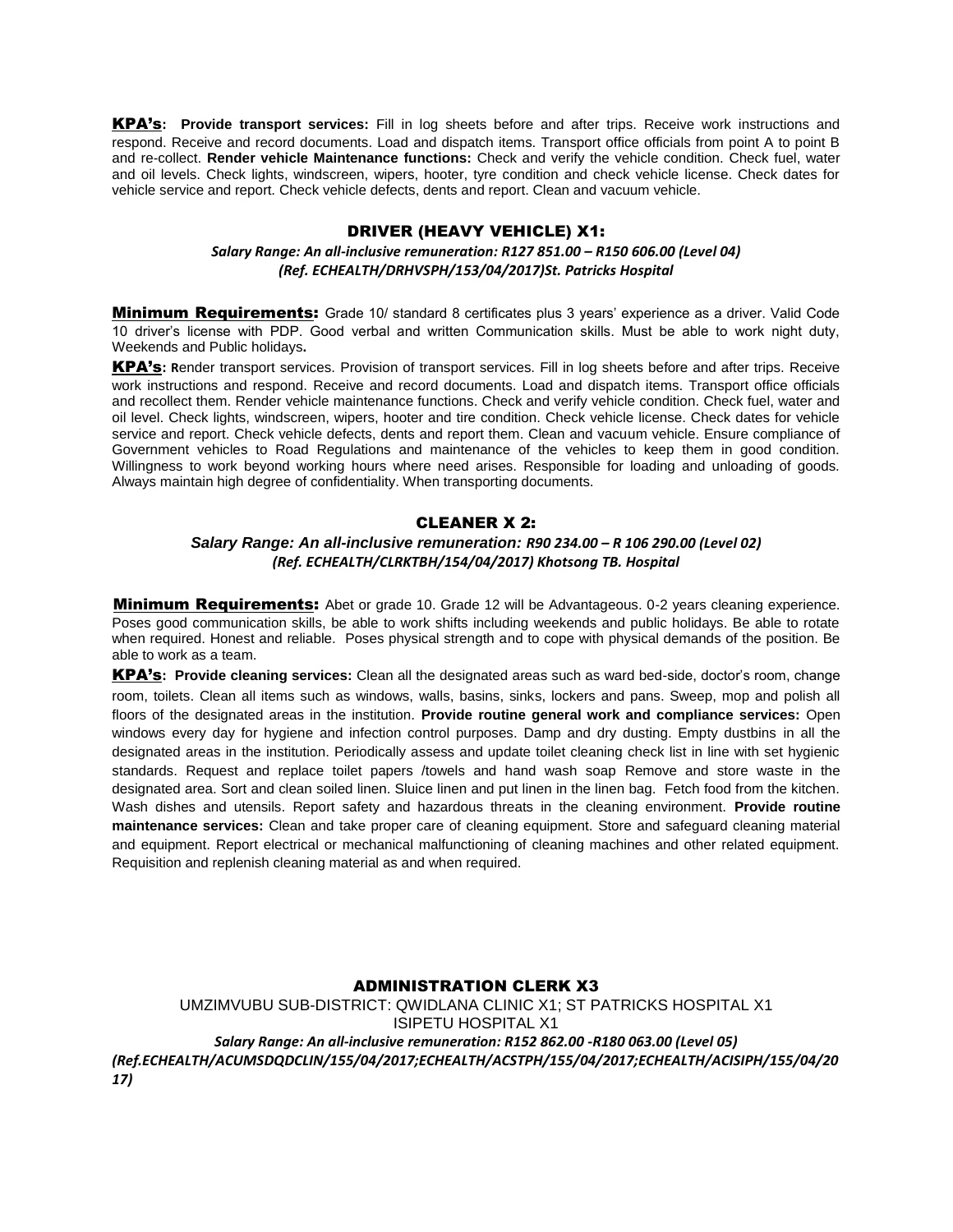**Minimum Requirements:** Grade 12 with 3-5 Years' experience with strong administration skills. Basic knowledge of administration processes, Batho Pele principle and Patients Right Charter. Good communication skills and Computer Literacy. Advanced MS word & MS excel, formulating and editing skills. The incumbent must be committed to hard working, good interpersonal relations. Must be willing to work shifts, weekends & public holidays. Excellent verbal and written communication skills. Driver's license will be added advantage.

KPA's**: Provide hospital administrative support services:** Capture and update data on computer. Draft routine correspondence (type documents). Compile patient folders that contain the relevant documentation. Maintain filesneed and complete. Recording and reconciling the patient census whilst accounting for admissions, discharge and transfers. Capturing data-registers, statistics and summaries. Filling of correspondence and tracing of files- Archiving files according to the correct category and place. Continuous quality assurance improvement of the administration service. Implement all administration related legislation, policies, procedures and process maps. Compile routine administrative work statistics. **Provide routine and administrative maintenance service:** Update and file records. Continuous updating of information on computer for reporting purposes.

#### REGISTRY CLERK X3

ST. PATRICK'S HOSPITAL X2;TAYLOR BEQUEST HOSPITAL X1  *Salary Range: An all-inclusive remuneration: R152 862.00 -R180 063.00 (Level 05) (Ref. ECHEALTH/RCSPH/156/04/2017; ECHEALTH/RCTBH/156/04/2017)* 

**Minimum Requirements:** Grade 12/ National Diploma in Human Resource/ Public Management with 0-2 years' experience. Knowledge of Batho Pele Principles, Public Service Act.

KPA's**: Provide registry counter services:** Attend to clients. Handle telephonic and other enquiries received. Received and register hand delivered mail/files. **Handle incoming and outgoing correspondence:** Receive all mail. Sort, register and dispatch mail. Distribute notices on registry issues. **Render an effective filing and record management service:** Opening and close files according to record classification system. Filing/storage, tracing (electronic/manually) and retrieval of documents and files. Complete index cards for all files. **Operate office machines in relation to registry function:** Open and maintain franking machine register. Frank post, record money and update register on a daily basis. Undertake spot checks on post to ensure no private post is included. Lock post in postbag for messengers to deliver to Post Office. Open and maintain remittance register. Record all valuable articles as prescribed in the remittance register. Hand delivers and signs over remittances to finance. Send wrong remittances back to sender via registered post and record reference number in register. Keep daily record of amount of letters franked. **Process documents for archiving and disposal**: Electronic scanning of files. Sort and package files for archives and distribution. Compile list of documents to be archived and submit to the supervisor. Keep records for archived documents.

#### ASSISTANT DIRECTOR: QUALITY ASSURANCE:

 *Salary Range: An all-inclusive remuneration: R 334 545.00 – R 404 121.00 (Level 09) (Ref. ECHEALTH/KTBH/157/04/2017) Khotsong TB. Hospital*

**Minimum Requirements:** Degree/ National Diploma in Health related field or equivalent qualification in Quality Assurance. A minimum of 3-5 years' experience in the relevant field at a supervisory level. Experience in Health Sector will be essential. A valid driver's License will be an added advantage. Strong inter-personal relations. Ability to plan and organize effectively. Ability to work accurately and under pressure. Ability to interact with all levels of management, external stakeholders and patients. Excellent written and verbal communication. Ability to collect and analyze data.

KPA's**:** Implement and maintain Quality Assurance policies and procedures. Establish team at institution level. Report to Quality Health Assurance when required to do so. Co-ordinate infection control; and clinical audit activities. Manage complaint system and monitor adverse events. Assessing customer satisfaction surveys. Monitor adherence to norms and standards, National Core Standards and Six most Critical Areas. Identify areas for training and ensure that training takes place.

## PROVISIONING ADMIN CLERK X2 :

*Salary Range: An all-inclusive remuneration: R152 862.00 -R180 063.00 (Level 05) (Ref. ECHEALTH/SPCKTBH/158/04/2017) Khotsong TB. Hospital*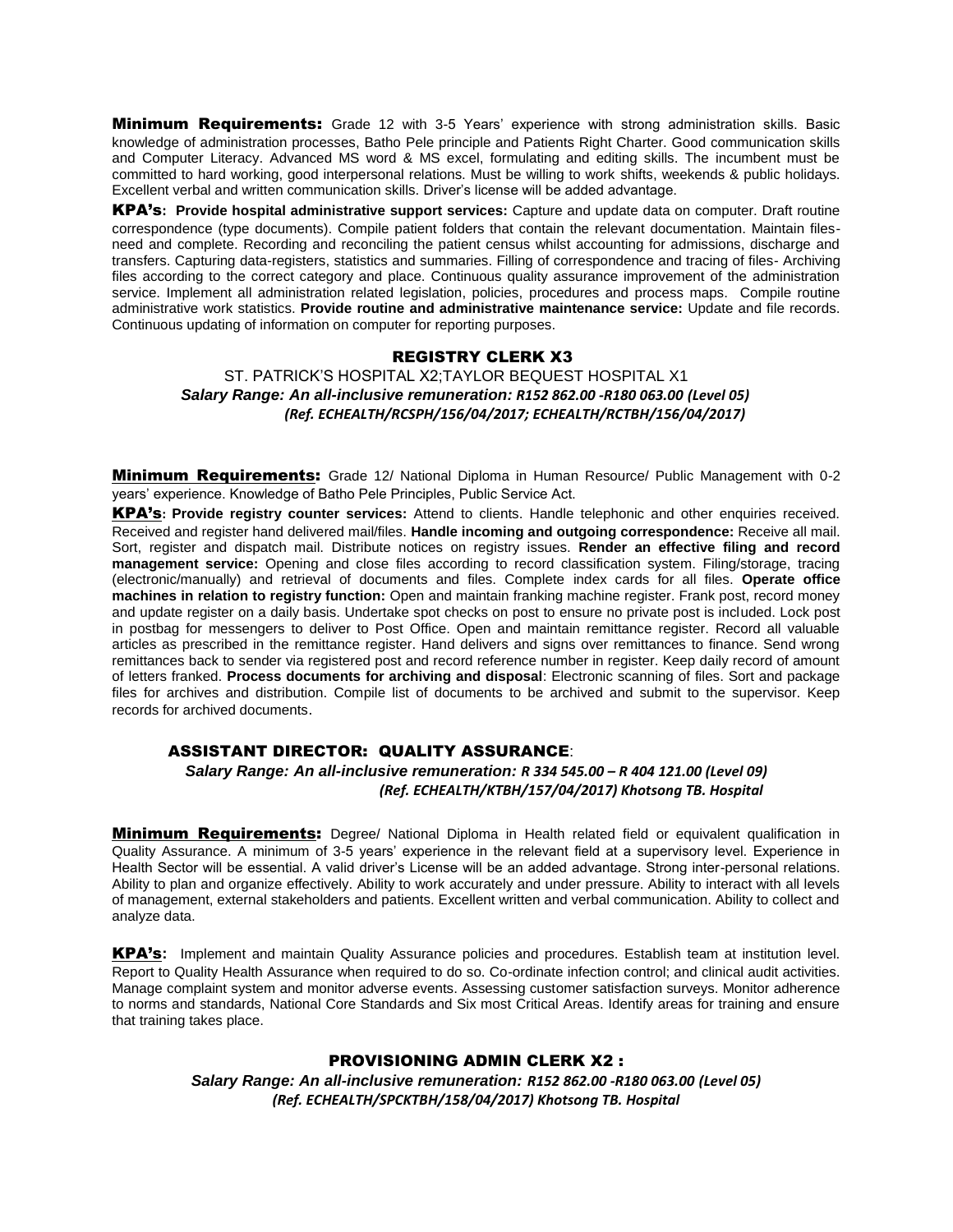Minimum Requirements: Grade 10/12 or equivalent qualification. Knowledge of asset management**.** Ethical and moral person, flexible, energetic, assertive and be able to work extra hours/ under pressure.

KPA's**: Administer hospital assets:** Record and barcode all assets. Control movement of assets among hospital units. Coordinate and conduct physical verification of all assets in all the units. **Provide guidance on asset management:** Monitor and maintain asset registers. Check and rectify misallocations. Follow-up on assets lost. Prepare monthly and annual reconciliation. **Facilitate evaluation and depreciation of assets:** Identify obsolete assets. Prepare submission for approval of disposals. Update asset register disposal and transfer.

#### MORTUARY ATTENDENT X1:

## *Salary Range: An all-inclusive remuneration: R90 234.00 – R 106 290.00 (Level 02) (Ref. ECHEALTH/MAGRVLLH/159/04/2017)Greenville Hospital*

**Minimum Requirements:** Grade10/abet level 4. Good verbal and written communication skills. Must be willing to work shifts and under pressure. Sound knowledge of Customer care.

KPA's**: Provision of hospital and patient support services:** Wheel patients to and from the wards. Transport patients to various service areas e.g. operating theatre. Transport patients to vehicles or other transportation. Collect and transport corpses to the mortuary. Deliver equipment, stores and documentation to wards and other departments. Collect and deliver specimens. Offloading of patients from ambulance and private cars to the stretchers. Cleaning of stretchers and wheel chairs after usage at all times. Report all faulty or broken equipment to your supervisor immediately. **Render mortuary services:** Receive corpses – record date and time received and released. Store corpses in the cool room. Release and keep record of corpses handed over to next of kin. Load and off-load corpses. Keep proper identification and maintain accuracy of records in the field of work. **Maintain equipment:** Clean equipment. Safe keeping of equipment.

#### ADMIN OFFICER X1:

#### *Salary Range: An all-inclusive remuneration: R226 611.00 - R 266 943.00 (Level 07***)** *(Ref. ECHEALTH/AOMADH/160/04/2017)Madzikane Ka-Zulu Hospital*

**Minimum Requirements:** An appropriate tertiary qualification with 3 years qualification in Hospital administration or Grade 12 with at least 7 years' experience, computer literacy in office programme skills and interpersonal relations, proven organizational skills.

KPA's**: Manage provision of registry administrative services:** Monitor flow of record correspondence and mail. Proper handling of routine oncoming and outgoing correspondence. Routine check and tracking of files in the registry. Draft routine correspondence (type documents). Open new files/volumes and update through recording on the filing system. Maintain distribution list of general correspondence. Continuous updating of the filing system. Retrieve and store institutional data and correspondence. Store master copies of circulars and internal communication. Archive closed volumes of files. Check and update electronic files or information. Continuous updating of information on computer for reporting purposes. **Provide office automation and reprographic services.** Allocate telephones, faxes, and photocopiers to all users according to needs. Attend to queries from users and suppliers with regard to application of various equipment, operational problems and render advice. Arrange for the replacement and upgrading of telephone infrastructure. Process telephone billings. **Provide an effective and efficient transport management service:** Allocate vehicles to drivers and departmental officials. Monitor utilization of drivers. Make and confirm vehicle bookings for hospital officials attending meetings, conferences and workshops Control usage of official vehicles. Investigate accidents, abuse and misuse of official vehicles. Maintain hospital official transport services. **Supervise human and physical resources.**

## OPERATOR X2

KHOTSONG TB HOSPITAL X1: GREENVILLE HOSPITAL X1  *Salary Range: An all-inclusive remuneration:R R90 234.00 – R 106 290.00 (Level 02) (Ref. ECHEALTH/OPKTBH/161/2017; ECHEALTH/OPGRVLLH/161/04/2017)*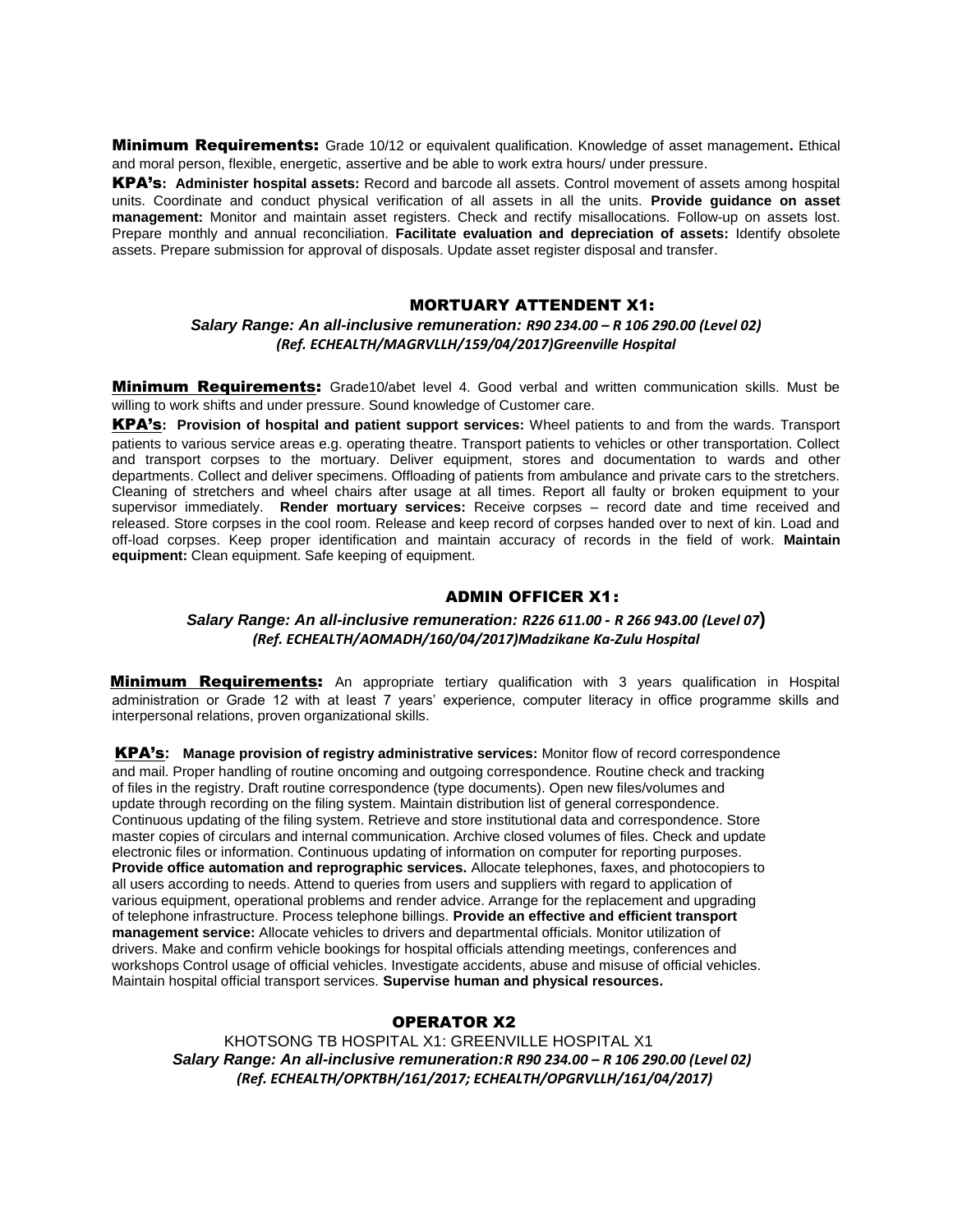**Minimum Requirements:** ABET / Level 4, Grade 10 / Standard 8 and Certificate in either plumbing, carpentry or electrical. Proof of passing Trade Test in terms of Section 13(2) of the Manpower Training Act 1981as amended or Municipality Training. Good communication skills. The incumbent must be committed and hard working. Good interpersonal relations. Must have ability to operate machinery. Must be able to work under pressure, ability to work without supervision (be able to use own discretion) in a team. Must be willing to work shifts, week-ends and public holidays. A driver's license will be an added advantage.

KPA's**:** Inspect the plant rooms, engine daily using inspection sheet. Test the plant and standby engine daily. Check and record oil and water levels daily. Report if oil is dirty and any faults to the foreman and make follow ups until the fault is handed over to the consultant. Make sure that the engines are switched off during the operation process. Record the findings ensure that fuel is always filled. Ensure that machinery used in daily activities and also perform any other related job allocation.

## HOUSEHOLD WORKERX1:

*Salary Range: An all-inclusive remuneration: R90 234.00 – R 106 290.00 (Level 02) (Ref. ECHEALTH/HWKTBH/162/04/2017) Khotsong TB. Hospital*

**Minimum Requirements:** Abet or grade 10. Grade 12 will be Advantageous. 0-2 years cleaning experience. Poses good communication skills, be able to work shifts including weekends and public holidays. Be able to rotate when required. Honest and reliable. Poses physical strength and to cope with physical demands of the position. Be able to work as a team.

KPA's**: Provide cleaning services:** Clean all the designated areas such as ward bed-side, doctor's room, change room, toilets. Clean all items such as windows, walls, basins, sinks, lockers and pans. Sweep, mop and polish all floors of the designated areas in the institution. **Provide routine general work and compliance services:** Open windows every day for hygiene and infection control purposes. Damp and dry dusting. Empty dustbins in all the designated areas in the institution. Periodically assess and update toilet cleaning check list in line with set hygienic standards. Request and replace toilet papers /towels and hand wash soap.Remove and store waste in the designated area. Sort and clean soiled linen. Sluice linen and put linen in the linen bag. Fetch food from the kitchen. Wash dishes and utensils. Report safety and hazardous threats in the cleaning environment. **Provide routine maintenance services:** Clean and take proper care of cleaning equipment. Store and safeguard cleaning material and equipment. Report electrical or mechanical malfunctioning of cleaning machines and other related equipment. Requisition and replenish cleaning material as and when required.

#### LAUNDRY WORKER:

## *Salary Range: An all-inclusive remuneration: R90 234.00 – R 106 290.00 (Level 02) (Ref. ECHEALTH/LWGRH/163/04/2017) Greenville Hospital*

**Minimum Requirements:** Minimum requirement, Abet or Grade 10 with 2 years Laundry /cleaning Experience. Grade 12 qualification will be advantageous. Understanding of a Laundry set up. Poses good communication skills, be able to work shifts especially night shift. Be able to rotate areas in the laundry. Honest and reliable Poses physical strength and to cope with physical demands of position. Be able to work as a team and or independently.

KPA's**: Render laundry services:** Maintain a safe and clean working environment in line with health and safety standards. Collect linen from relevant depots. Keep an accurate record of linen collected and returned to relevant units. Follow the basic procedure guidelines in preparing and disinfecting linen for wash. Follow the basic procedure guidelines for washed and cleaned linen. Keep linen in a good state by inspecting, mending and marking laundry. Be able to operate various machines in the laundry (i.e., washing, dryer ironing and pressers). Iron, fold, count and pack laundered items and seal linen bags. Collect and deliver linen to clients. Sort, count and record dirty linen. Do all laundry responsibilities as directed by the supervisor. Report any machine defaults to the supervisor. Do all laundry duties as directed by the supervisor. **Maintain laundry equipment/machines:** Monitor equipment temperature. Keep laundry equipment in a proper state. Report defects. Check and request equipment services.

#### WARD ADMINISTRATION CLERK X2:

*Salary Range: An all-inclusive remuneration: R152 862.00– R 180 063.00 (Level 05)*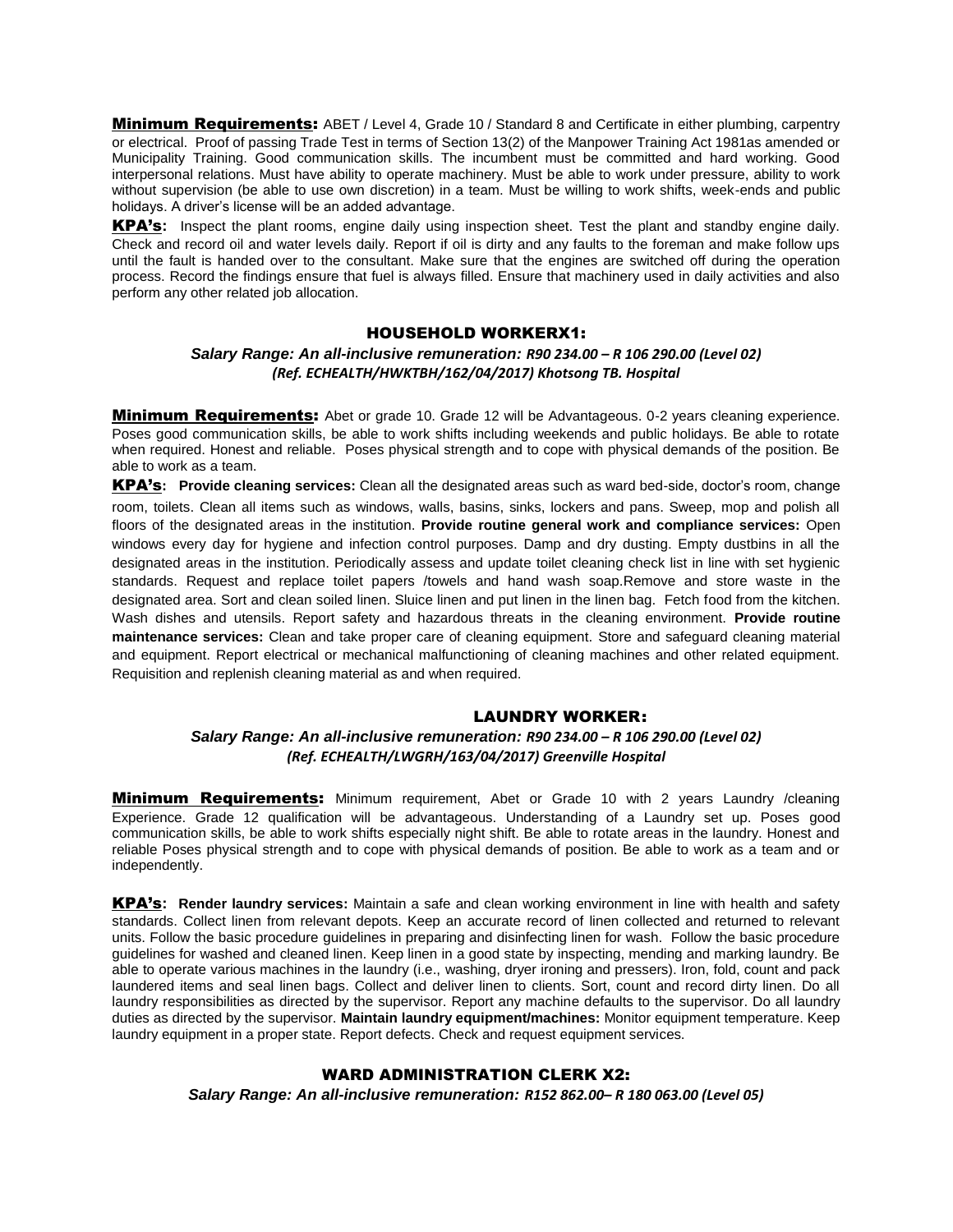#### *(Ref. ECHEALTH/WAC/FEH/164/04/2017)Fort England Hospital*

**Minimum Requirements:** Grade 12 or equivalent. Between 0-2 years' experience in the public sector administrative environment. Computer literacy in MS Office suit especial Word & Excel. Previous administration in a hospital environment will serve as an added advantage. This position is ward based in a psychiatric hospital. Knowledge of policies and prescripts. A good understanding of general administration. Knowledge of Mental Care Act and all appropriate Public Service Legislation. Understanding of confidentiality. Client Orient and customer focus. Written and verbal communication. Report writing skills and time management.

KPA's**: Provide ward administration services:** Compile patient folders that contain the relevant documentation. Record and reconcile the midnight patient census. Account for admissions, discharges and transfers. Keep notice boards neat, relevant and current. Capture statistical data. **Monitor ward stock levels:** Order and receive ward supplies – stationery, surgical supplies, etc. Replace ward stock condemned. Record movement of ward stock and supplies. **Maintain documents / files:** Keep files neat and complete. File correspondence. Trace movement of files. Put files into archives according to the correct category and place. **Perform routine clerical duties:** Make photo copies. Compile duty roosters and submit to Human Resource. Make transport arrangements for transfer of patients. Take ward telephone calls.

### HANDYMAN:

## *Salary Range: An all-inclusive remuneration: R90 234.00 – R 106 290.00 (Level 02) (Ref. ECHEALTH/HM/MPTBH/165/04/2017)Majorie Parrish TB. Hospital*

**Minimum Requirements:** ABET Level 4. Basic knowledge of technical work. Self-propelled, Responsive person with positive attitude.

KPA's**: Provide routine technical services:** Handle minor and routine technical work. Repair minor mechanical, electrical, plumbing and carpentry work. Fit and install minor equipment. Attend to institutional minor renovations such painting, repairing of cracked walls as well as repairing appliances. Attend to heating, air conditioning, electrical and fire systems. Repair water reticulation system, broken windows, toilet flush systems, valves and stopcocks. Remove broken toilets and basins and repair burst pipes and leaks. Repair circulating pumps and pressure reducers. Unblock drains, toilets, basins and sinks to ensure effective functioning of the sewerage system. Repair doors, locks, general maintenance items including cutting keys and locks. Prepare fill in and storing of gas cylinders for the institution. Replace empty cylinders in wards of the institution. **Provide routine maintenance services (Buildings and equipment):** Inspect equipment. Perform routine maintenance of common and communal areas of the institution. Receive and assess routine maintenance requests and action them. Maintain cleanliness of the workshop and walkaways. Check workshop stores items such as spare parts and prepares orders. Conduct routine inspection to identify faults. Inspect, test and maintain the electrical lighting and equipment. Check electrical and water readings. Check and reset fire alarms.

# POSTED DATE: 24 APRIL 2017 CLOSING DATE: 19 MAY 2017

**APPLICATIONS RECEIVED AFTER CLOSING DATE WILL NOT BE CONSIDERED. NO FAXED APPLICATIONS WILL BE ACCEPTED.** 

**TO OBTAIN MORE INFORMATION ON REQUIREMENTS AND FUNCTIONS: visit** 

[www.ecprov.gov.za](http://www.ecprov.gov.za/) or [www.echealth.gov.za](http://www.echealth.gov.za/) o[r www.dpsa.gov.za](http://www.dpsa.gov.za/)

Applications can be forwarded through one of the following options: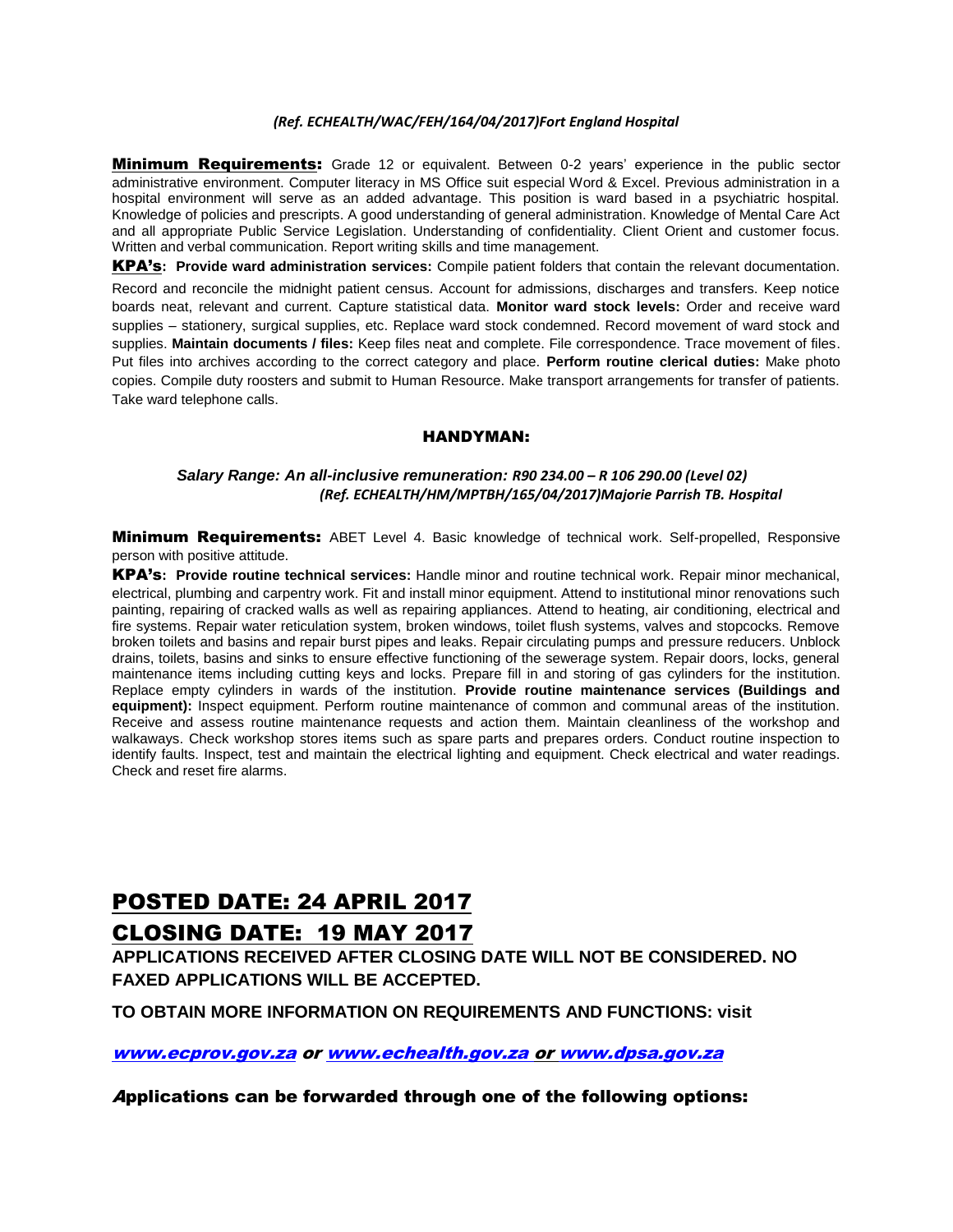## DEPARTMENT OF HEALTH

.

**Post to: HEAD OFFICE: BHISHO Registry Office, Dukumbana Building Private Bag x 0038, Bhisho**, 5605, Eastern Cape or Hand Delivered to Recruitment Office, Shop I, Dukumbana Building, Bhisho

**Post to:** Human Resources Office, Lilitha College of Nursing Central Administration Office, Private Bag X0028, Bhisho OR Hand Delivered to No. 40 Lennox Road, Amalinda, East London, **Enquiries:** Ms Y Malgas @ (040) 608 9723

Post to: Human Resource Office, Buffalo City Metro Health District, Private Bag x 9015, Main Post Office, East London, 5200, OR Hand Delivered to Human Resource Office, No. 9 Vincent Road, Vincent Billie Road, Eastern Cape.

Post to: Human Resource Office, Nkqubela TB Hospital, P.O. Box 12239, Amalinda, 5247, OR Hand Delivered to Human Resource Office, Nkqubela TB Hospital, 1124 N.U. 9 Billie Road, Mdantsane, 5219. Enquiries: Ms N Mgatyelwa @ (043) 7612131

Post to: Human Resource Office, Cecilia Makiwane Hospital, Private Bag x 001, Mdantsane, 5225, OR Hand Delivered to Human Resource Office, Cecilia Makiwane Hospital, and Billie Road, Eastern Cape. **Enquiries:** Ms P Mncontso @ (043) 708 2118

Post to: Alfred Nzo District, Human Resources Section, Private Bag X3515, KOKSTAD, 4700 Telephone: Enquiries: Mr K Praim 039-797-6070

Post to: Human Resources, Private bag X1005, ALIWAL NORTH, 9750/ or hand delivered to room 36, ground floor, WILLIAM'S COURT, DEN PINAAR STREET, ALIWAL NORTH, 9750 Enquiries: MR J. NZINDE @ 051 633 9629

Post to: Human Resources, Nompumelelo hospital: Private bag X 13, PEDDIE 5640, Enquiries: MS. NG TSAKO @040- 6733321

**Post to:** Human Resources, Thafalofefe hospital: Private bag X 3024, **Enquiries:** MS V. MOTEBELE @ 047- 498 0026

Post to: Human Resources, Mnquma Sub-District: 15 Old Hospital Road EXT. 7 BUTTERWORTH 4960, Enquiries MS. N. TENGWA @ 047- 491 0740

Post to: Human Resources, Cathcart Hospital: Private bag X 10, CATHCART 5310, Enquiries: MS B. SOYAMBA @ 045- 843 1029

Post to: **Human Resources,** S.S. Gida Hospital: Private bag X 12 KEISKAMMAHOEK, 5670: Enquiries: N. E FUMANISA @ 040- 658 0043

**Post to:** Human Resources, Amathole Health District: private bag x 002, Southernwood, EAST LONDON or hand delivered 19 St James Road, Medical Centre Building Southernwood, EAST LONDON 5200: Enquiries: MS. BONASE / MS. N. NENE @ 043 -707 6748 / 49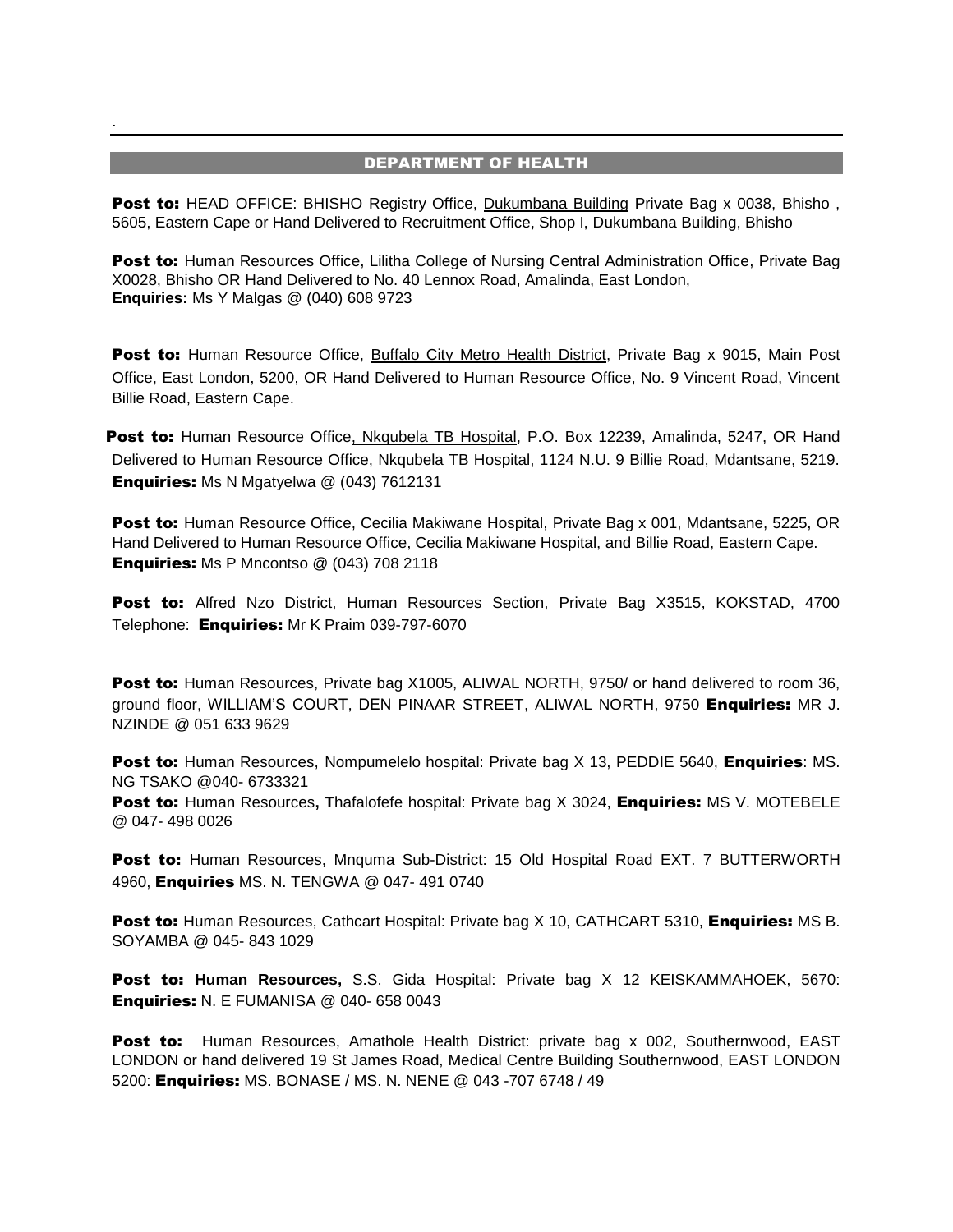Post to: Human Resources Butterworth Hospital: Private bag X3051, BUTTERWORTH 4960: Enquiries: MS P.MTSHEMLA @ 047-491 4161

**Post to:** Human Resources, Tower Hospital: Private bag X 238, FORT BEAUFORT 5720: Enquiries: H. POTGIETER @046- 645 1122

Post to: Human Resources, Nkonkobe Sub - District, P. O. BOX 967, FORT BEAUFORT 5720, Enquiries MRS VAN DER MERVE NA @ 046- 645 1892

Post to: Human Resources, Komga Hospital: P.O. BOX 33 KOMGA 4950 OR Victoria Road, KOMGA 4950: **Enquiries**: MS T. LALI @ 043-831 1013

Post to: Human Resources, Mbhashe Sub-District: Private bag X 1212, DUTYWA 5000: Enquiries: MS X.O BUSHULA @ 047- 489 2416

Post to: Human Resources, Amahlathi Sub District: Private Bag X 425 KING WILLIAMS TOWN 5600, or hand delivery to, 1 BRIDGE STREET, WES BANK KING WILLIAMS TOWN: Enquiries: MS B MNGXE @ 043- 643 4775/ 6

Post to: Human Resource, Nkonkobe Sub District: ROOM 8 FIRST FLOOR HEALD ROAD, FORT BEAUFORT 5720 **Enquiries:** MS NA MCETYWA @ 046- 645 2695

**Post to:** Human Resources, Victoria Hospital: Private bag X 1300, ALICE 5700 or hand delivery to old lovedale road, VICTORIA HOSPITAL: Enquiries: MR XD MARELE @ 040- 653 1141

**Post to:** Human Resources, CHRIS HANI DISTRICT, PO BOX 1661, QUEENSTOWN, 5320. Enquiries: MR M. NDYALVANE TEL NO: 045 807 1181

**Post to:** Human Resource, Cala Hospital, Private bag X 516 CALA, 5455 or hand and deliver to Drully Lane street, CALA 5455. Enquiries: MS Z SENTILE TEL NO: 047 8748000

**Post to:** Human Resource Office, Cofimvaba Hospital, Private bag X 1207 COFIMVABA, 5380 or hand and deliver to Cofimvaba Hospital, 5380.

**Post to:** Human Resource Office, Cradock Hospital, Private bag X or hand and deliver to Cradock Hospital, 5880 **Enquiries: MS DANSTER F TEL NO: 048 881 2123** 

Post to: Human Resource Office, Lukhanji Sub District, Private bag X 1, KOMANI HOSPITAL QUEENSTOWN 5320 Enquiries: MS M TWENI TEL NO: 045 807 8908

Post to: Human Resource Office, Glen Grey Hospital, Private bag X 1142 LADY FRERE, 5410 or hand and deliver to Glen Grey Hospital, 5410. Enquiries: MS N RALUSHE TEL NO: 047 878 2800

Post to: Human Resource Office, All Saints Hospital, Private bag X 215 ALL ENGCOBO, 5605 or hand and deliver to All Saints Hospital, ENGCOBO. Enquiries: MS NP GCAZA TEL NO: 047 548 4104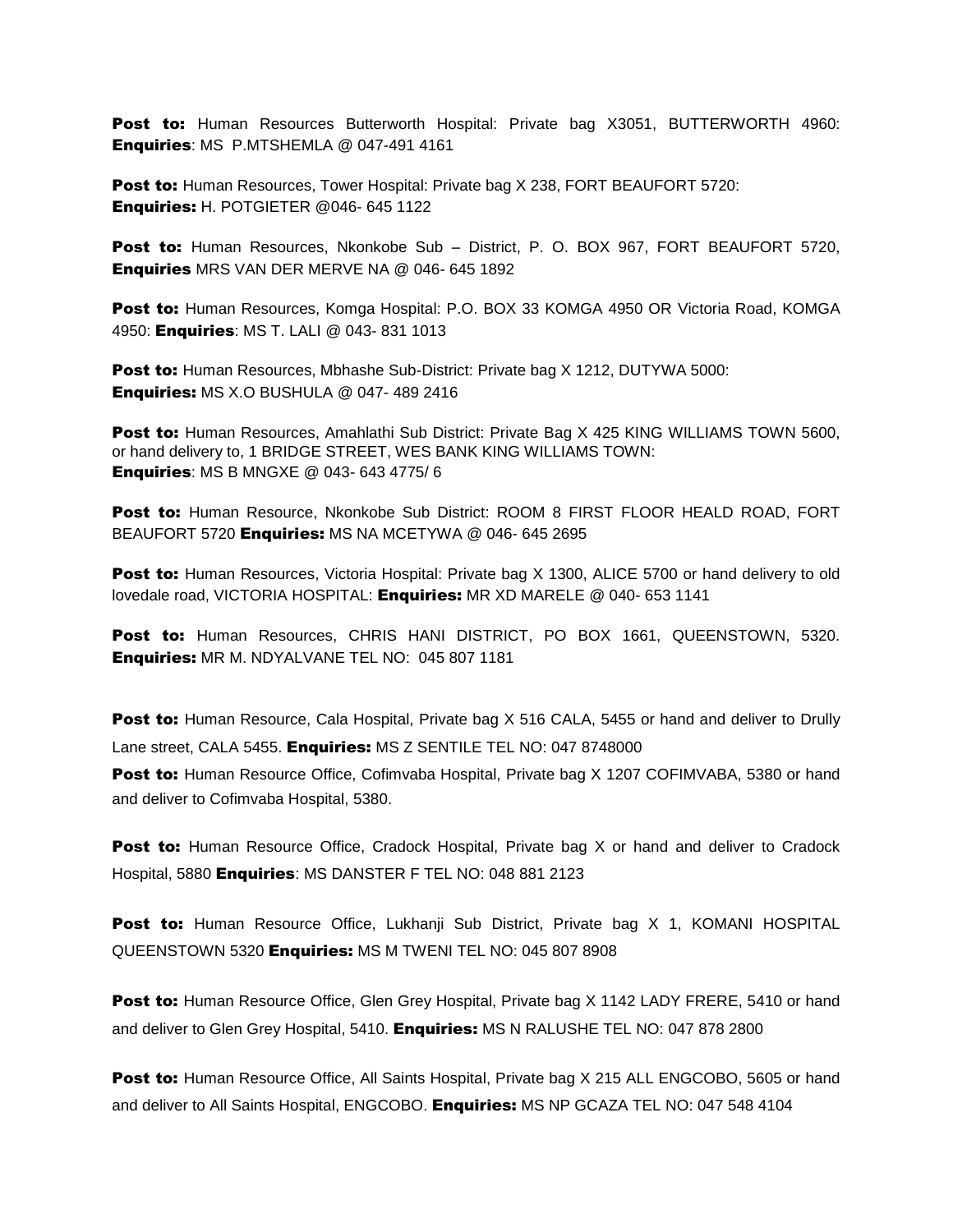Post to: Human Resource Recruitment Office, Ngcobo Sub-District P.O Box X 215, NGCOBO 5050 or hand delivered to All Saints Hospital NGCOBO (OLD MATERNITY WARD) **Enquiries:** MSS N. MATALA TEL NO: 047 5480022

Post to: Human Resource, Recruitment office, Intsika Yethu Sub-District, P/BAG X1250, COFIMVABA, 5380 Enquiries: MS. A. MABENTSELA TEL NO: 047 874 0079

Post to: Human Resource Office, Frontier Hospital Private bag X 7063, QUEENSTOWN 5320. Enquiries: Mrs P MARONGO TEL NO: 045 8084 272

Post to: EMALAHLENI SUB DISTRICT, LADY FRERE 5410. Enquiries: MTSHABE NP TEL NO: 047 878 4300

Post to: Human Resource Office, Komani Hospital, PO BOX 1661, QUEENSTOWN, 5320. Enquiries: P.P. MANDINDI TEL. NO: 045 858 8400.

Post to: Human Resource Office, Elliot Hospital, P.O BOX 523, ELLIOT, 5460. Enquiries: N.B PUZA TEL. NO: 045 931 1321

Post to: Human Resource Office, Molteno Hospital, P.O Box 132, Molteno, 5500 or hand delivery Molteno Hospital, Steuart Street. Enquiries: L STIER TEL NO: (045) 967 0089

Post to: Human Resource Office, Forensic Pathology Services, P.O.Box 1024, QUEENSTOWN 5320 or hand delivered to CSSD Building Komani Psychiatric Hospital next to Recreation Hall. Enquiries: D. ZANTSI TEL NO: (045) 858 8112

**Post to:** Human Resource Office, Andries Vosloo Hospital, Private Bag x 27667, Port Elizabeth 6057, OR Hand Delivered to Human Resource Office, Room 505 5<sup>th</sup> Floor Golden Mile Building Govan Mbeki Road Port Elizabeth 6057. Enquiries Ms C.Z Zozo @ (042) 243 1313

Post to: Human Resource Office, Fort England Hospital, Private Bag x 1002, Grahamstown 6139, OR Hand Delivered to Fort England Hospital York Road Grahamstown 6139 FORT ENGLAND HOSPITAL: **Enquiries:**Ms X Nazo @ (046) 602 2300

Post to: Human Resource Office, Livingstone Tertiary Hospital, Private Bag x, Korsten, Port Elizabeth 6014, OR Hand Delivered to the Nurses Home  $2^{nd}$  Floor, Stanford Road Korsten PE 6014. Enquiries: Mr M Mjindi @ (041) 405 2121

Post to: Human Resource Office, Kouga Sub District, PO. Box 154 Humansdorp 6300 or Hand delivered to Room 38 Ground Floor, Kouga Sub District Office Humansdorp 6300. Enquiries: Mr D Ntuli @ (042) 200 4214

**Post to:** Human Resource Office, Marjorie Parrish TB Hospital, Private Bag x 154, Port Alfred 6170, OR Hand Delivered to 43 Old Air School, Bathurst Road Port Alfred. Enquiries: Mrs NA Ngxata @ (046) 4624 5306